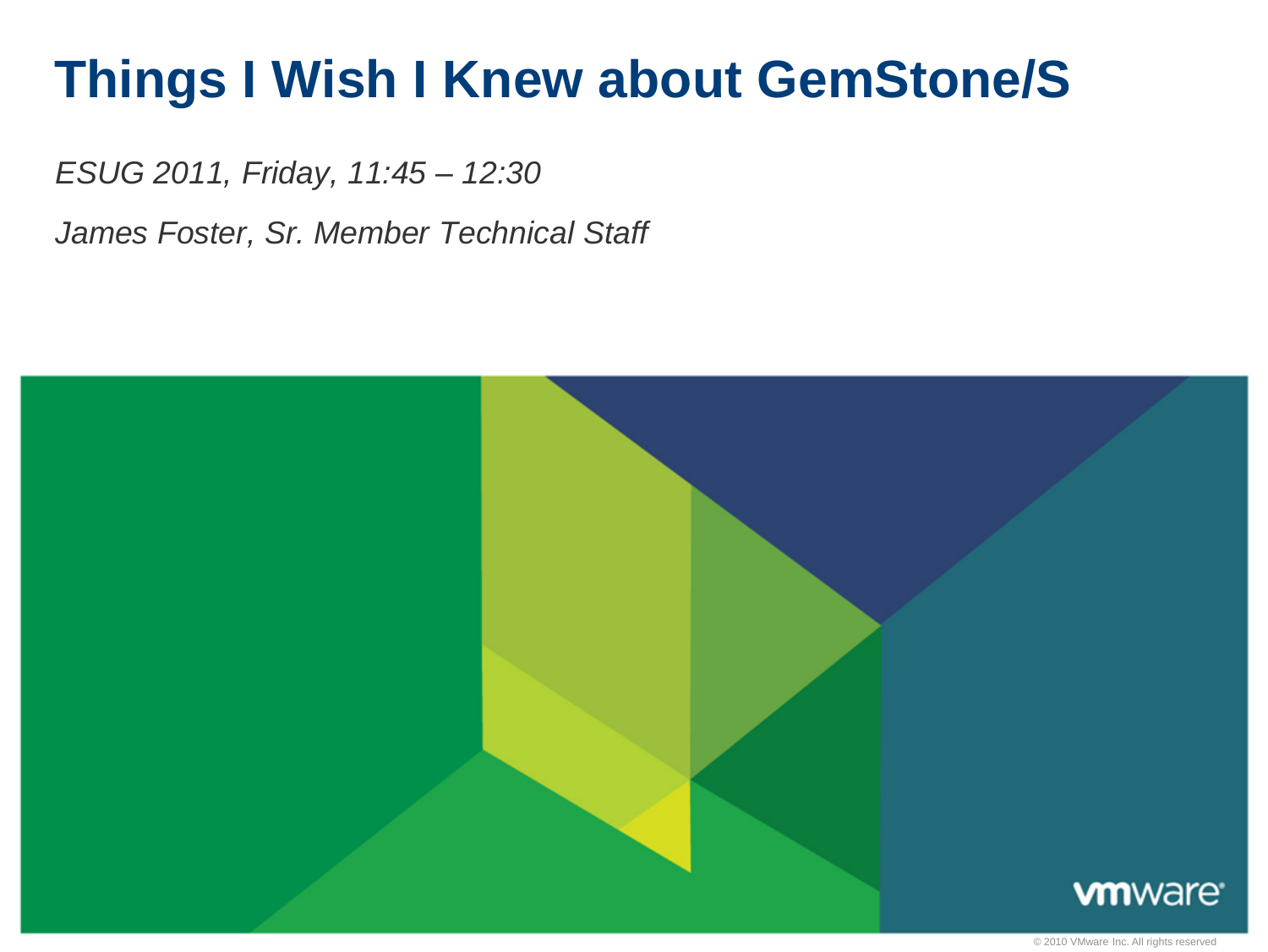# **Inspiration**

## **Nick Ager**

• Suggested a session covering "the tools, common problems (eg empty statements, classHistory) backing-up and restoring, installation, Object Log, blocking vs Gem based servers, debugging, background processing etc."

### **Johan Brichau**

• "Count me in too ;-)"

# **Stephan Eggermont**

## **Norbert Hartl**

• "Great idea. I'm in."

# **Diego Lont**

- **Tobias Pape**
	- "/me rises his hand."

# **Conrad Taylor**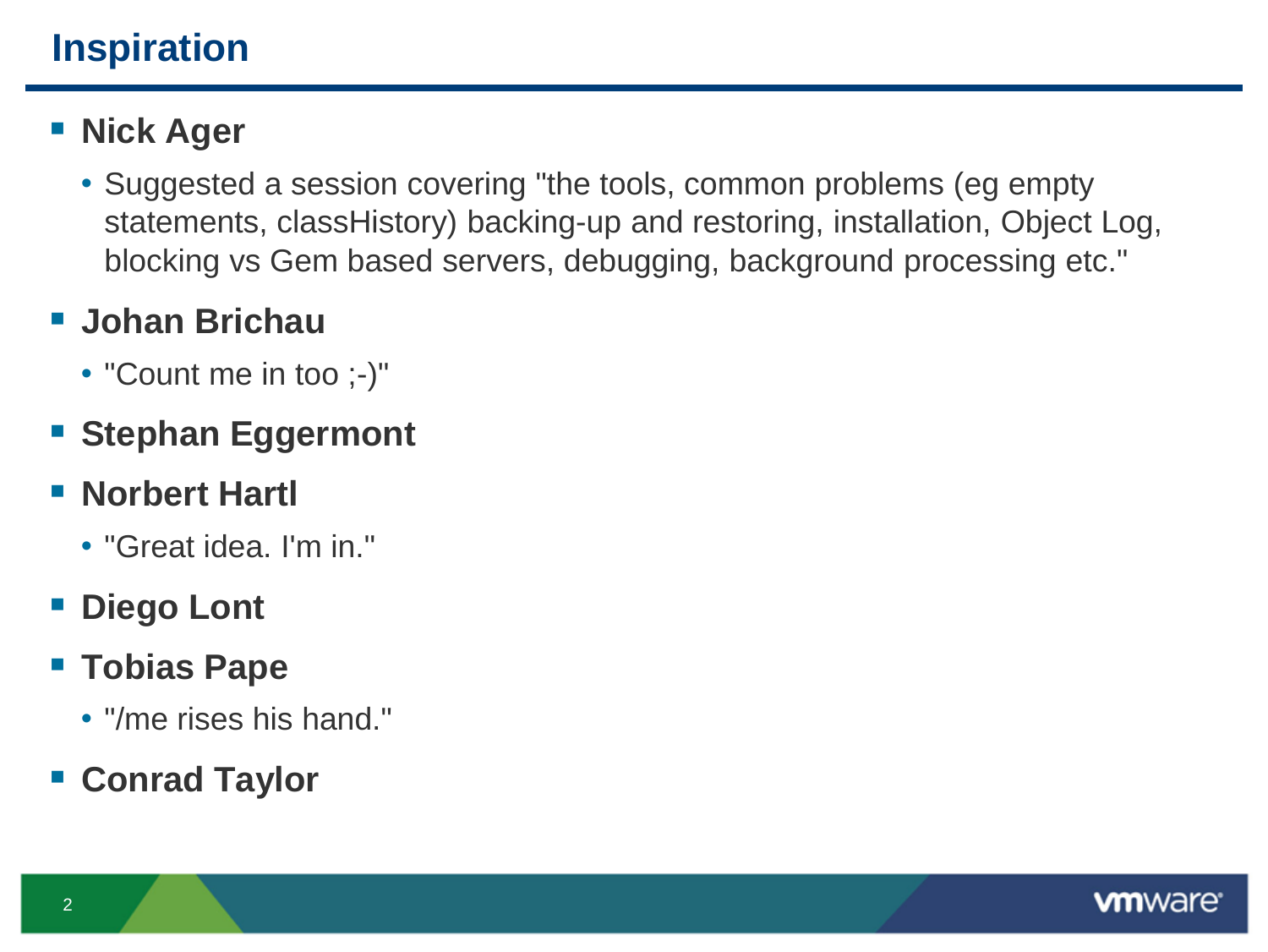### **Abstract**

- **This presentation provides an introduction to GemStone/S, a multiuser Smalltalk with a built-in database. We briefly examine some issues observed by people who transition to GemStone/S from other Smalltalks.**
- **Depending on time, these topics may include installation, tools, backup/restore, class versions, debugging, concurrence, background processing, and repository-wide garbage collection.**

#### **Caveat:**

- There are three multi-day courses on GemStone/S.
- 45 minutes is not enough time to cover any topic in depth!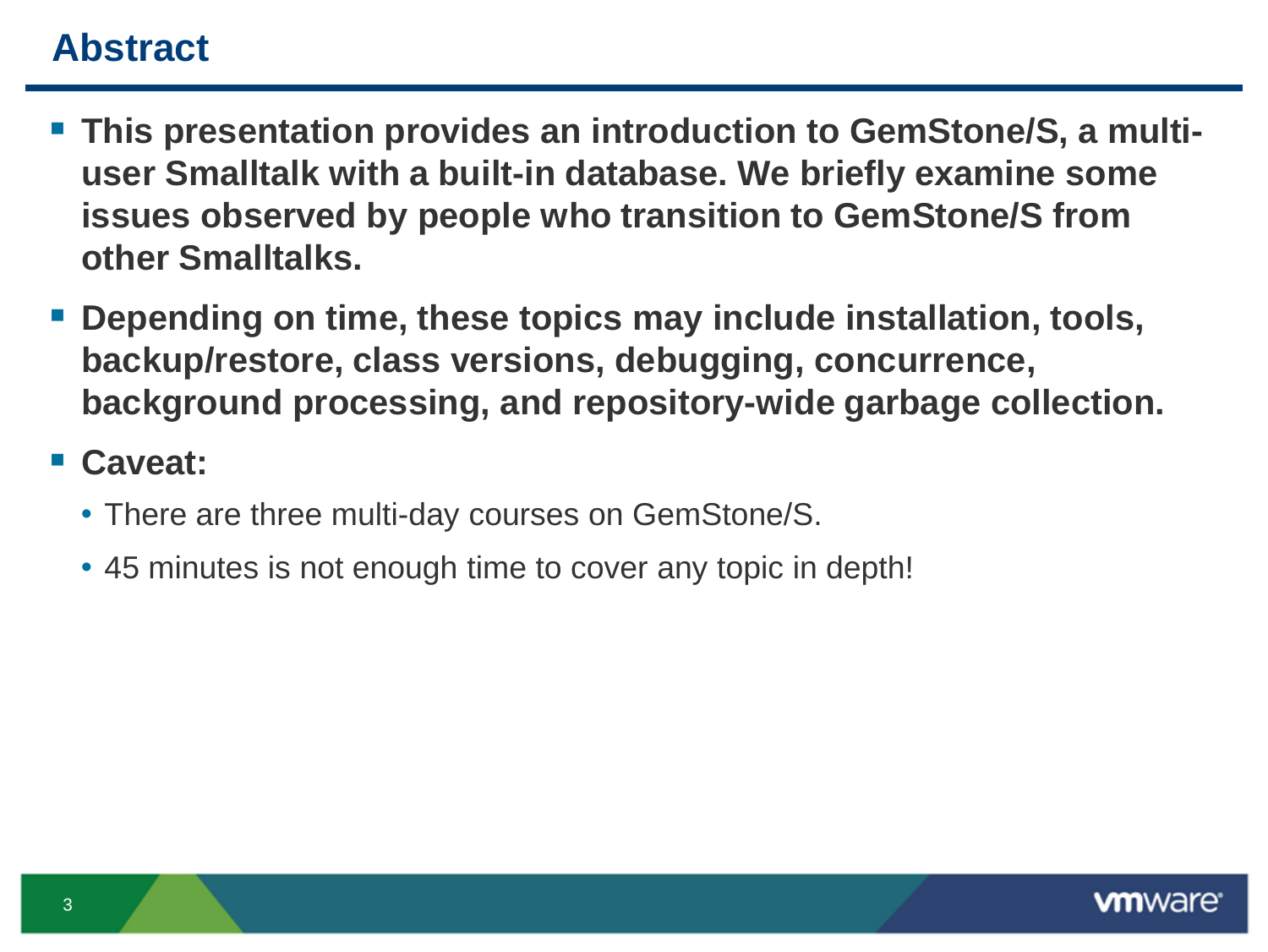### **Presenter**

#### **Software Background**

- As a junior-high student in 1971, I discovered the local university's computer center and a life-long obsession with computers began.
- I was introduced to Smalltalk/V for the Mac in the mid-90s, and became a Smalltalk bigot.
- I am on the Smalltalk Engineering team at VMware, and am a passionate advocate for GemStone and Seaside.

#### **Past Careers**

- Commercial Pilot
- Lawyer

#### **Other interests**

- Economics
- Politics
- Religion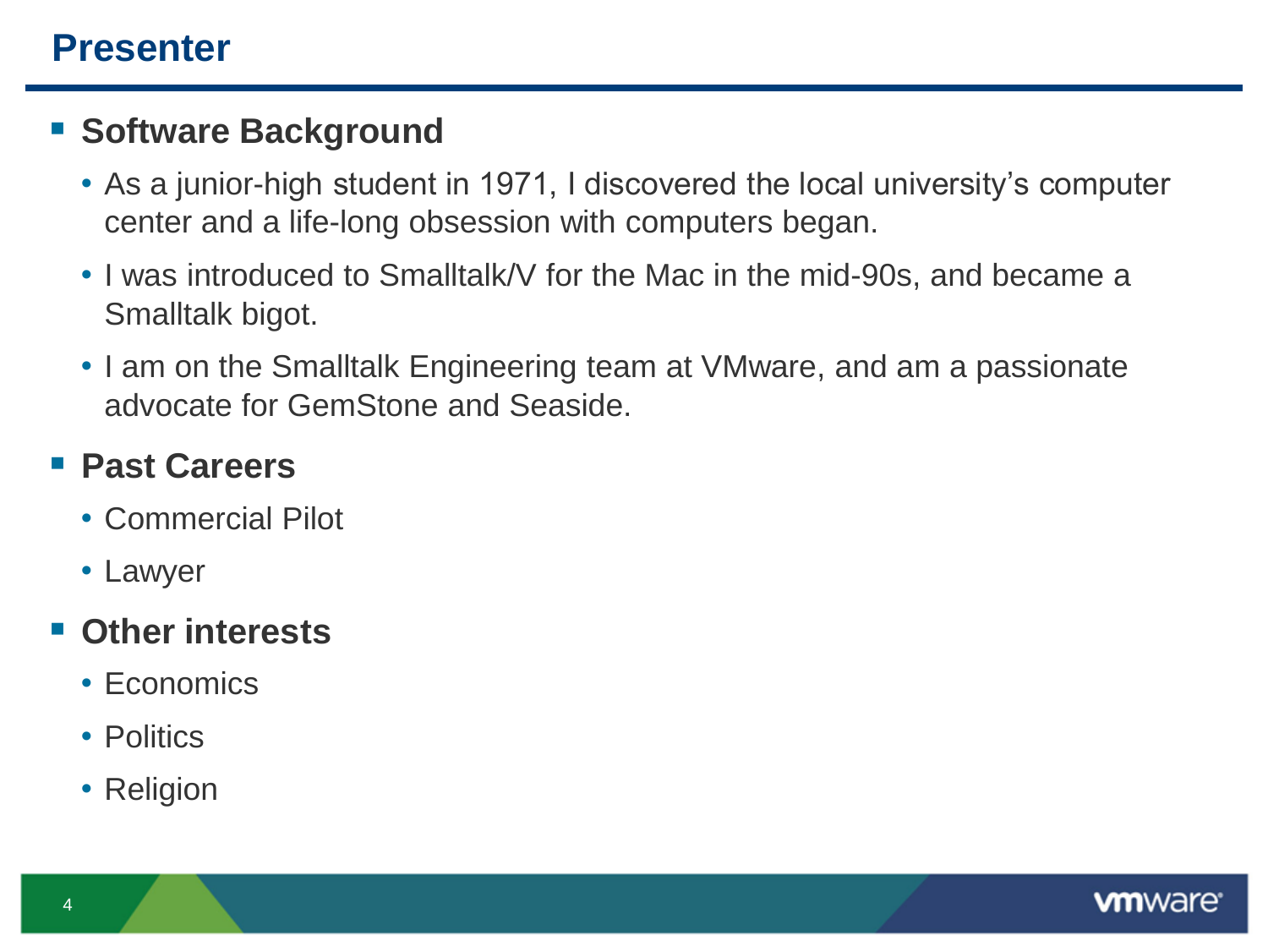# **Agenda**

## $\blacksquare$  Installation

- **Architecture**
- Tools
- **Backup/Restore**
- **Class Versions**
- **Debugging**
- **Concurrence**
- **Background Processing**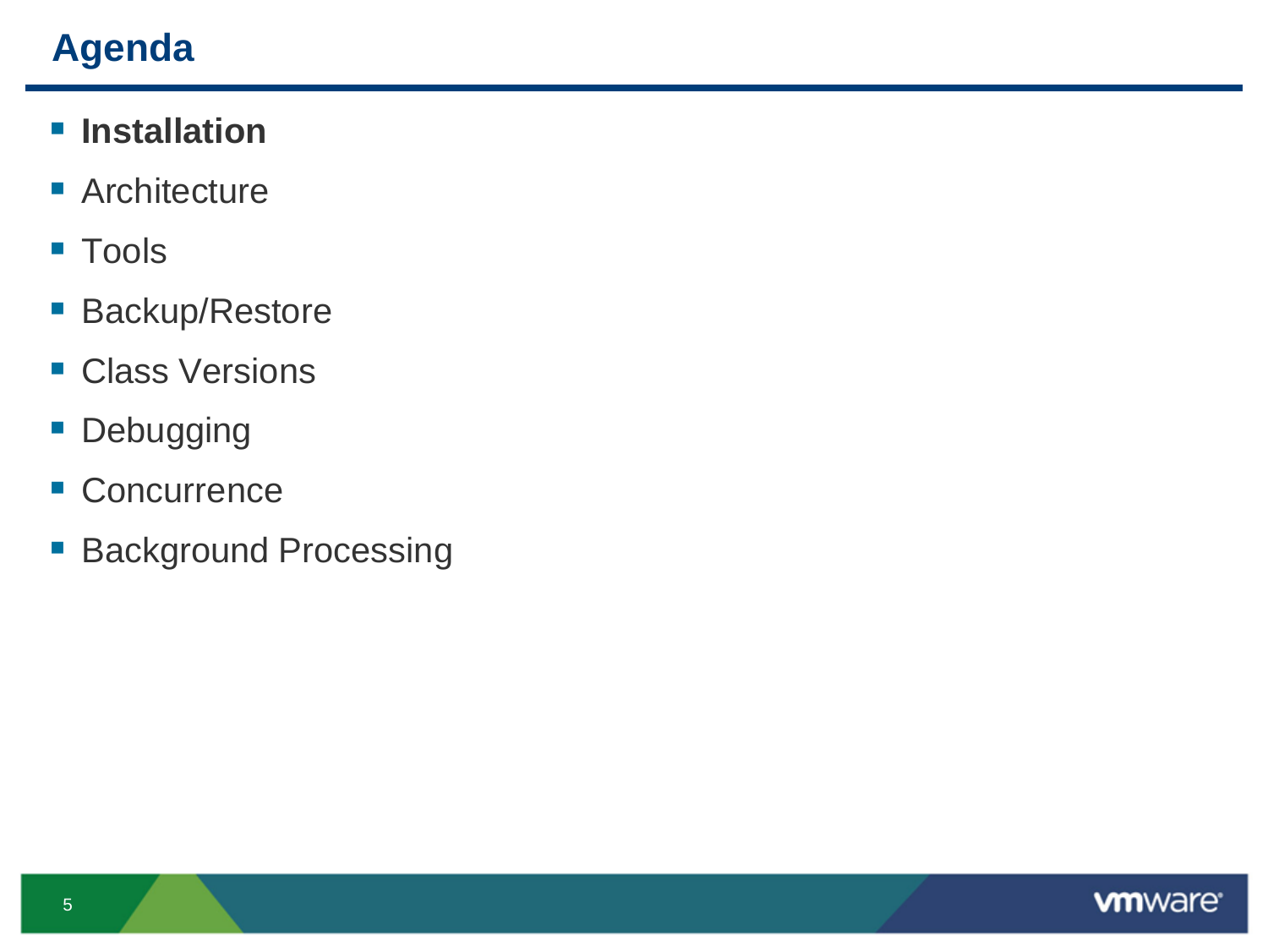# **Installing GemStone/S 64 Bit**

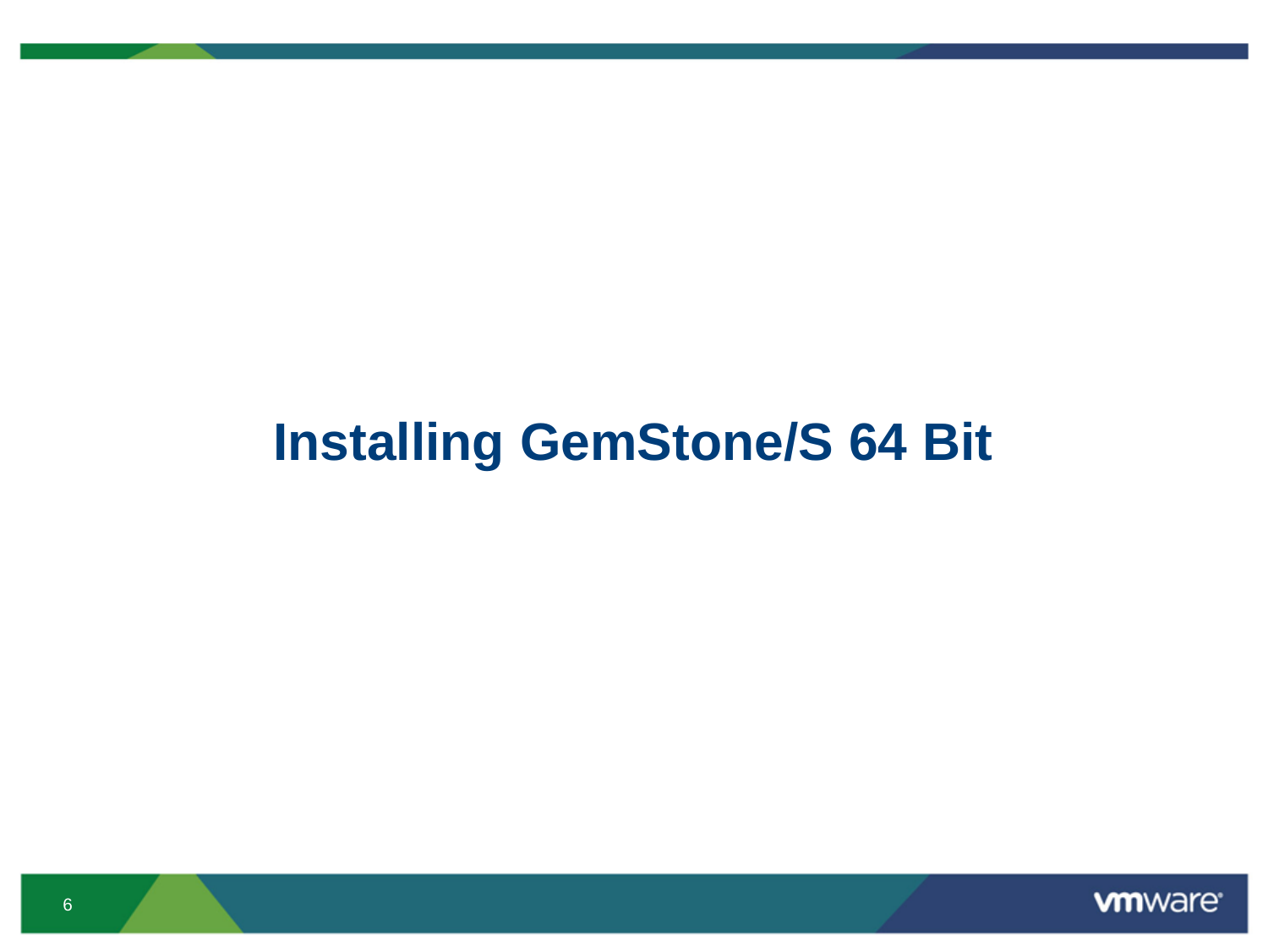# **Install Guide and Other Documentation**

- <http://community.gemstone.com/display/GSS64/GemStoneS+64+Documentation>
- **Release Notes**
- **Install Guides**
	- Solaris
	- AIX
	- Linux
	- HP/UX

7

- Mac/Darwin
- **Programming Guide**
- **Systems Admin Guide**
- **Topaz Programming Guide**
- **GemBuilder for C**

| GemStoneS 64 Documentatio X                                           | \ 순                                                                                                              |                           |                  |                |        |    |
|-----------------------------------------------------------------------|------------------------------------------------------------------------------------------------------------------|---------------------------|------------------|----------------|--------|----|
| ⊙                                                                     | community.gemstone.com/display/GSS64/GemStoneS+64+Documentation                                                  |                           |                  |                |        |    |
|                                                                       | <b><i><u>ACOMMUNITY.GEMSTONE.COM</u></i></b>                                                                     |                           |                  | Product Spaces | Forums | D. |
| GemStone/S / Documentation / GemStoneS 64 Documentation               |                                                                                                                  |                           |                  |                |        |    |
| Resources<br><b>Bug Notes</b><br><b>Compatibility Matrices</b><br>$+$ | <b>GEMSTONES 64 DOCUMENTATION</b><br>Added by Lisa Almarode , last edited by Lisa Almarode on Aug 09, 2011 10:37 |                           |                  |                |        |    |
| $\blacksquare$<br><b>Help Requests</b><br>$\blacksquare$<br>TechTips  | Current 3.x version - 3.0<br>Released June 2011                                                                  |                           |                  |                |        |    |
| Downloads                                                             | <b>Document name</b>                                                                                             | <b>Product</b><br>version | date             |                |        |    |
| Download GemStone                                                     | <b>Release Notes</b>                                                                                             | 3.0                       | $lune$ 2011      |                |        |    |
| <b>Products</b><br>GBS downloads<br>$\pm$                             | <b>Install Guide for Solaris</b>                                                                                 | 3.0                       | June 2011        |                |        |    |
| $\blacksquare$<br><b>Product Patches</b>                              | Install Guide for AIX                                                                                            | 3.0                       | June 2011        |                |        |    |
| <b>VSD</b>                                                            | Install Guide for Linux                                                                                          | 3.0                       | June 2011        |                |        |    |
| Documentation                                                         | Install Guide for HP-UX                                                                                          | 3.0                       | June 2011        |                |        |    |
| GemStoneS 64                                                          | Install Guide for Mac/Darwin                                                                                     | 3.0                       | <b>lune 2011</b> |                |        |    |
| 曰<br>Documentation<br>GemStoneS 64 bit                                | <b>Programming Guide</b>                                                                                         | 3.0                       | $lune$ 2011      |                |        |    |
| 3.0.x Documentation<br>GemStoneS 64 Bit                               | System Administration Guide                                                                                      | 3.0                       | June 2011        |                |        |    |
| 2.4.x Documentation<br>GemStoneS 64 Bit<br>2.3.x Documentation        | <b>Topaz Programming Guide</b>                                                                                   | 3.0                       | June 2011        |                |        |    |

**vm**ware<sup>®</sup>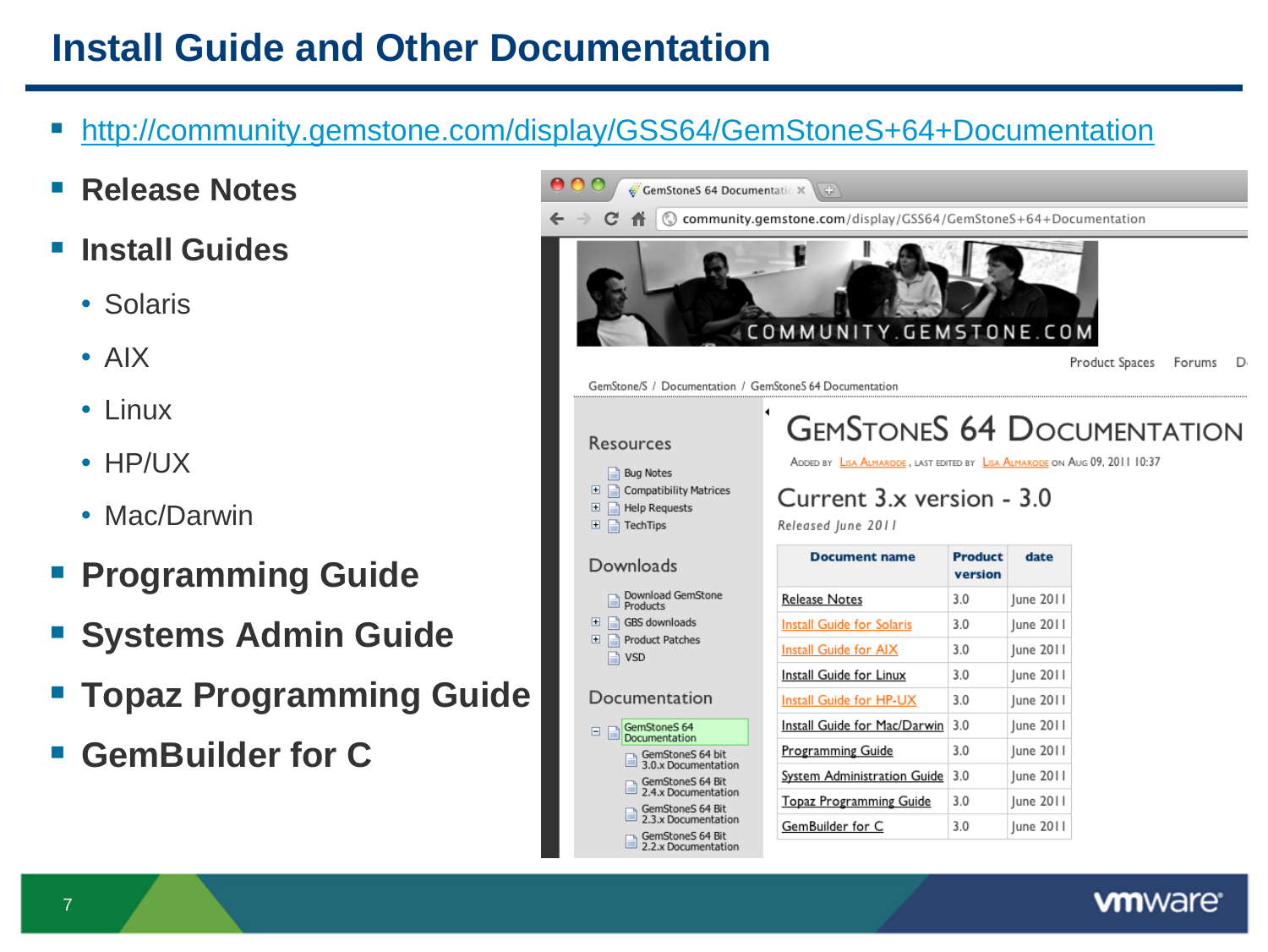# **Product Distribution**

#### ■ ftp://ftp.gemstone.com/pub/GemStone64/2.4.4.7

|                                                                                                                                                                                                                  |  |                                                     | $\Sigma$<br>▣                      |  |
|------------------------------------------------------------------------------------------------------------------------------------------------------------------------------------------------------------------|--|-----------------------------------------------------|------------------------------------|--|
| eftp://ftp.gemstone.com/pub/GemStone64/2.4.4.7/                                                                                                                                                                  |  |                                                     | 偷 ☆ 戀<br>$ X \cup \mathbb{Z} - Q $ |  |
| FTP directory /pub/GemSt X                                                                                                                                                                                       |  |                                                     |                                    |  |
| Edit View Favorites Tools Help<br>File                                                                                                                                                                           |  |                                                     |                                    |  |
| 4 8 Home 8 Work                                                                                                                                                                                                  |  |                                                     |                                    |  |
| FTP directory/pub/GemStone64/2.4.4.7/ at ftp.gemstone.com<br>To view this FTP site in Windows Explorer: press Alt, click View, and then click Open FTP Site in Windows Explorer.<br>Up to higher level directory |  |                                                     |                                    |  |
| 08/05/2011 10:20AM                                                                                                                                                                                               |  | 618, 601 GS64-ReleaseNotes-2.4.4.7.pdf              |                                    |  |
| 08/05/2011 02:16PM                                                                                                                                                                                               |  | 1,235,029 GemBuilderC2.4.4.7-x86.Windows NT.zip     |                                    |  |
| 08/05/2011 01:56PM                                                                                                                                                                                               |  | 99, 946, 978 GemStone64Bit2.4.4.7-RISC6000.AIX.zip  |                                    |  |
| 08/05/2011 01:44PM                                                                                                                                                                                               |  | 100, 663, 144 GemStone 64Bit2. 4.4.7-hppa.hpux.zip  |                                    |  |
| 08/05/2011 02:05PM                                                                                                                                                                                               |  | 65,797,538 GemStone64Bit2.4.4.7-i386.Darwin.zip     |                                    |  |
| 08/05/2011 02:16PM                                                                                                                                                                                               |  | 71, 342, 019 GemStone64Bit2.4.4.7-i386. Solaris.zip |                                    |  |
| 08/05/2011 01:41PM                                                                                                                                                                                               |  | 104, 945, 695 GemStone64Bit2.4.4.7-ia64.hpux.zip    |                                    |  |
| 08/05/2011 09:51AM                                                                                                                                                                                               |  | 73,863,703 GemStone64Bit2.4.4.7-sparc.Solaris.zip   |                                    |  |
| 08/05/2011 10:09AM                                                                                                                                                                                               |  | 112,902,942 GemStone64Bit2.4.4.7-x86 64. Linux.zip  |                                    |  |
|                                                                                                                                                                                                                  |  |                                                     |                                    |  |

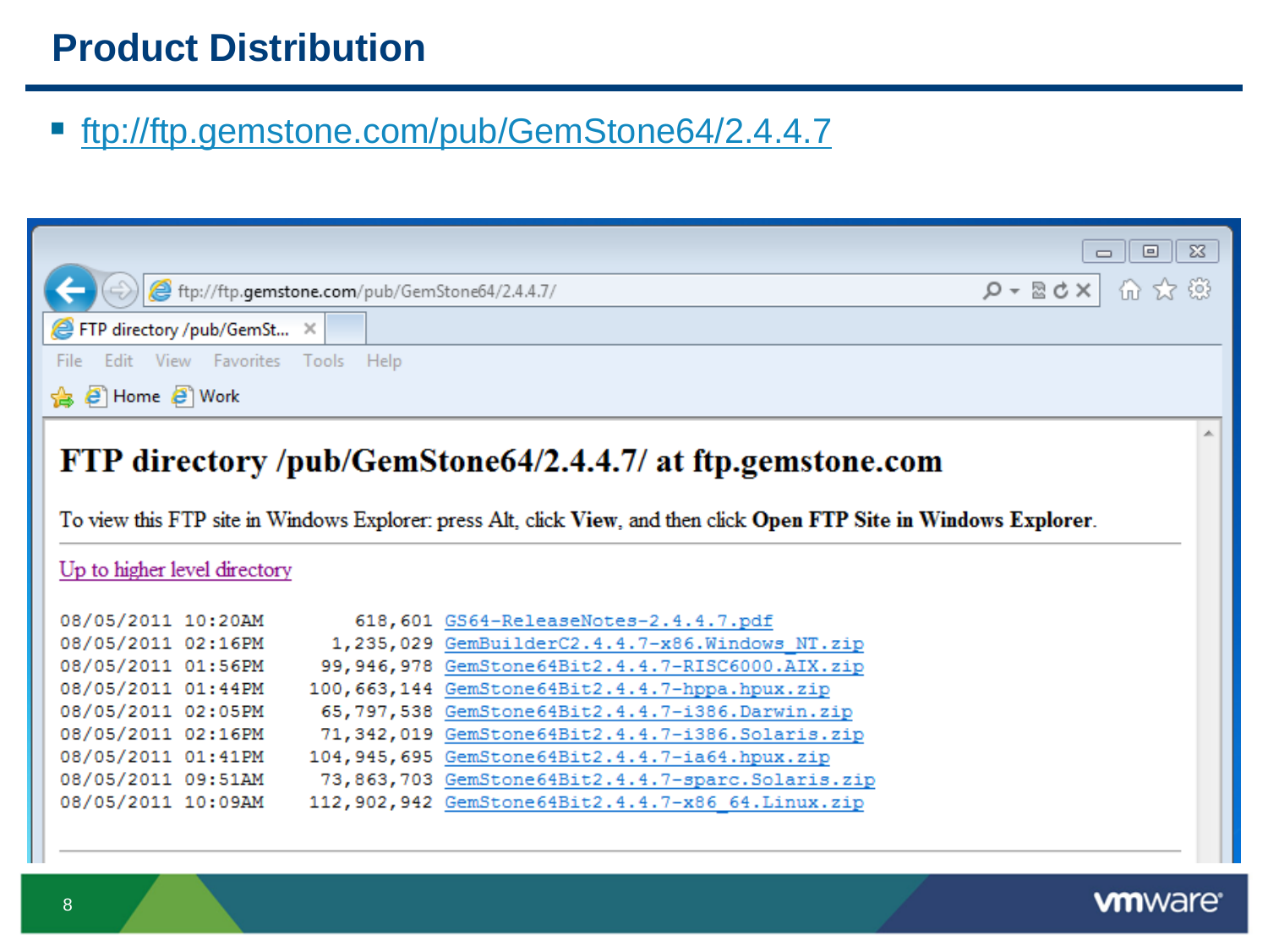# **Suggested Install Location**

### **/opt/gemstone/ # root for GemStone-related things**

- /opt/gemstone/<productDirectory>/
	- Add symbolic link from /opt/gemstone/product
- /opt/gemstone/backups
- /opt/gemstone/bin
- /opt/gemstone/data
- /opt/gemstone/etc
- /opt/gemstone/locks
- /opt/gemstone/log
- /opt/gemstone/Monticello
- /opt/gemstone/product
	- \$GEMSTONE points here

| GemStone64Bit2.4.4.7-x86_64.Linux                                                   |                      |         |              |  |
|-------------------------------------------------------------------------------------|----------------------|---------|--------------|--|
| 멻<br>$\Box$<br>⊙<br><b>ITEN</b><br>≡                                                |                      | Q       |              |  |
| Name                                                                                | Date Modified        | Size    | Kind         |  |
| ▶<br>bin                                                                            | Aug 3, 2011 4:36 PM  | $-$     | Folder       |  |
| data                                                                                | Aug 3, 2011 4:35 PM  |         | Folder       |  |
| doc<br>Þ                                                                            | Aug 3, 2011 4:35 PM  | $- -$   | Folder       |  |
| examples<br>▶                                                                       | Aug 3, 2011 4:35 PM  | $- -$   | Folder       |  |
| 톽<br>GemStone-License.pdf                                                           | Jan 27, 2011 1:15 PM | 74 KB   | Portab (PDF) |  |
| include<br>₽                                                                        | Aug 3, 2011 4:35 PM  | $- -$   | Folder       |  |
| install<br>▶                                                                        | Aug 3, 2011 4:36 PM  | $-$     | Folder       |  |
| lib<br>⋗                                                                            | Aug 3, 2011 4:36 PM  | $- -$   | Folder       |  |
| lib32<br>⋗                                                                          | Aug 3, 2011 4:35 PM  | $=$ $-$ | Folder       |  |
| licenses<br>▶                                                                       | Aug 3, 2011 4:35 PM  | $- -$   | Folder       |  |
| PACKING                                                                             | Aug 3, 2011 4:36 PM  | 147 KB  | Document     |  |
| patches<br>▶                                                                        | Aug 3, 2011 4:35 PM  | $-$     | Folder       |  |
| pub<br>▶                                                                            | Aug 3, 2011 4:35 PM  |         | Folder       |  |
| seaside<br>⋗                                                                        | Aug 3, 2011 4:35 PM  | $- -$   | Folder       |  |
| ▶<br>sys                                                                            | Aug 3, 2011 4:36 PM  |         | Folder       |  |
| ualib<br>▶                                                                          | Aug 3, 2011 4:36 PM  |         | Folder       |  |
| upgrade<br>Þ                                                                        | Aug 3, 2011 4:36 PM  | $- -$   | Folder       |  |
| version.txt                                                                         | Aug 3, 2011 4:35 PM  | 4 KB    | TextWument   |  |
| Macintosh HD + 2 Users + 个 jfoste + 2 Desktop + 2 GemStone64Bit2.4.4.7-x86_64.Linux |                      |         |              |  |
| 18 items, 226.89 GB available                                                       |                      |         |              |  |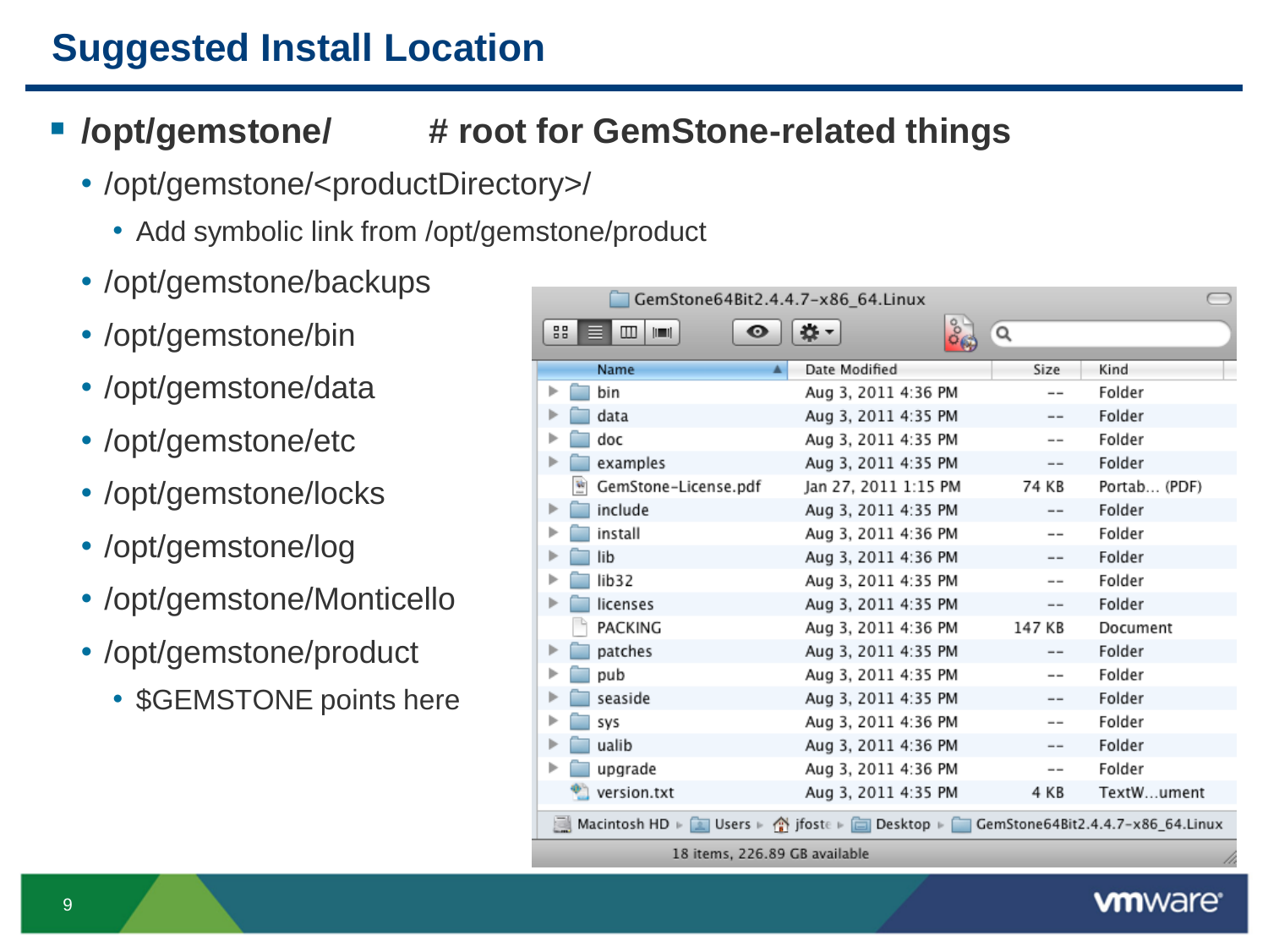# **Operating System Configuration**

- **Shared Memory settings in /etc/sysctl.conf**
- **Linux:**
	-
	-

#### **Macintosh:**

- 
- 

• kern.shmmax = nnnn  $#$  max shared memory segment in bytes • kern.shmall = nnnn  $#$  max 4096-byte pages for shared memory

• kern.sysv.shmmax = nnnn  $\qquad$  # max shared memory segment in bytes • kern.sysv.shmall = nnn  $#$  max 4096-byte pages for shared memory

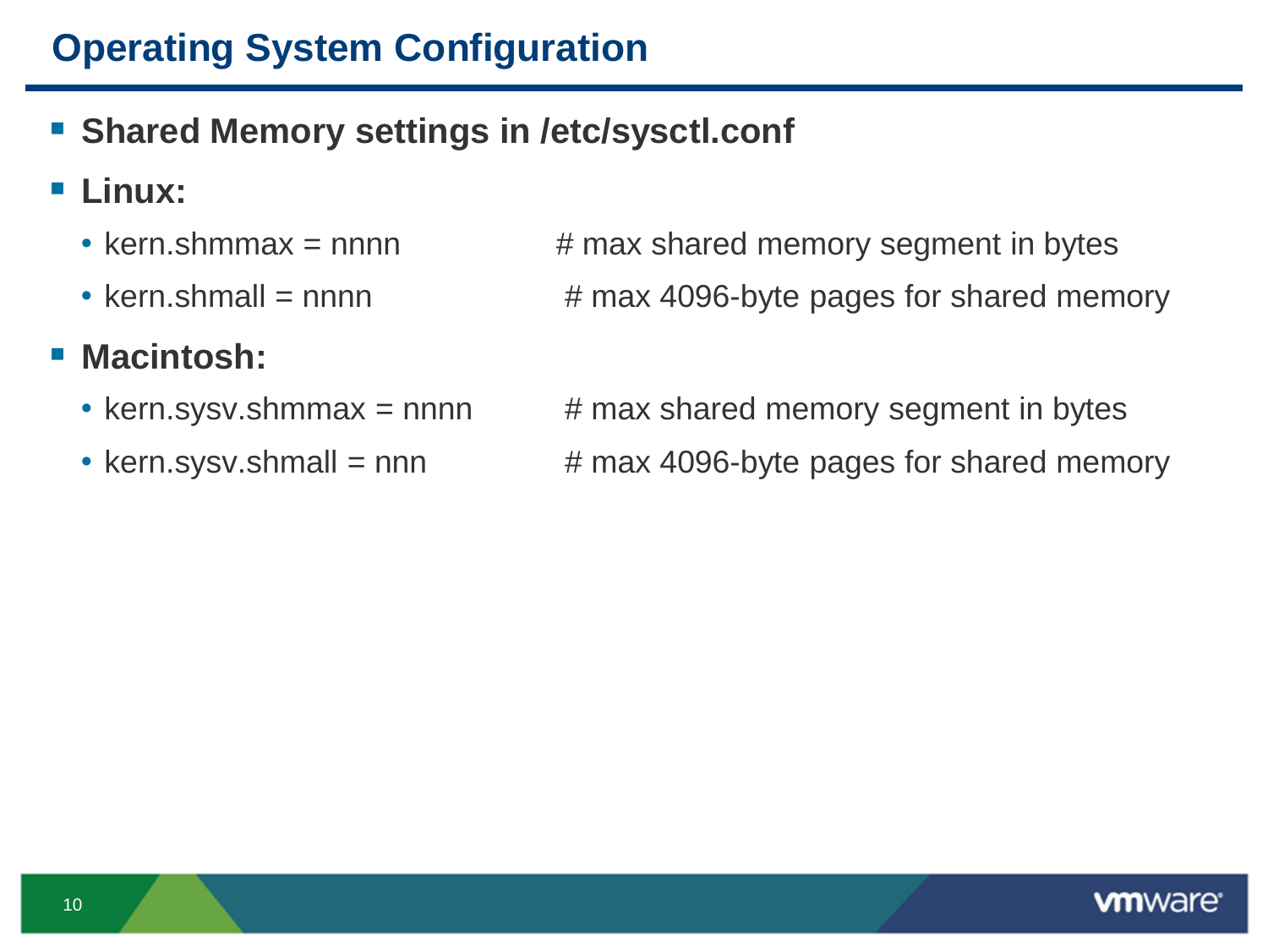# **Environment Variables**

- **See System Administration Guide, Appendix E for full list**
	- - /opt/gemstone/product
	- GEMSTONE\_EXE\_CONF # dir or file for executable config files
		- /opt/gemstone/etc
	- GEMSTONE\_NRS\_ALL # settings for default directory, log files, etc.
		- #dir:/opt/gemstone#log:/var/log/gemstone/%N\_%P.log
	- GEMSTONE\_SYS\_CONF # dir or file for system-wide config file
		- /opt/gemstone/etc/system.conf
	-

11

- upgradeLogDir **#** used for upgrade to new GS/S version
- PATH should include \$GEMSTONE/bin

• GEMSTONE  $\qquad$  # full path to product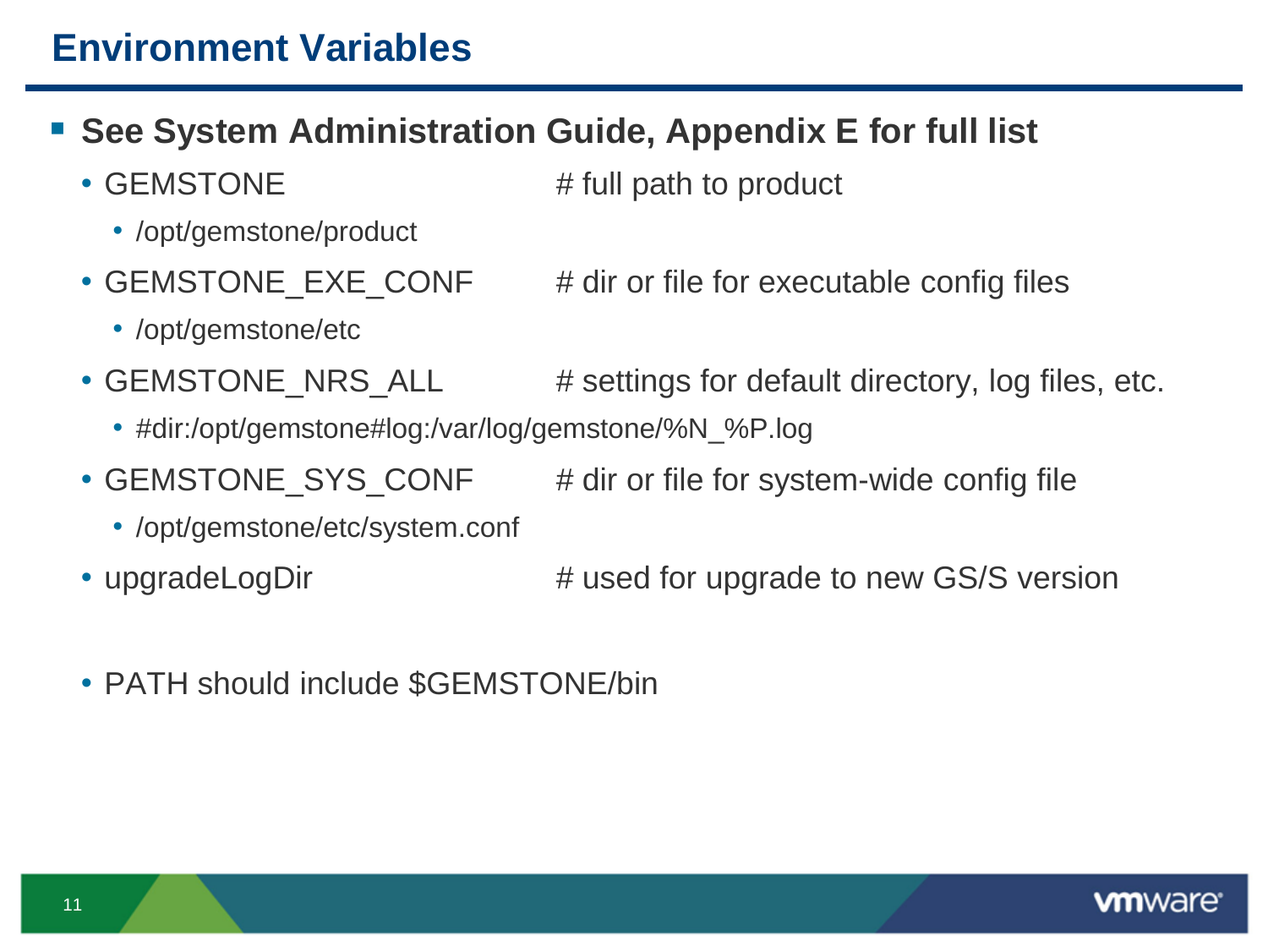# **Keyfile Capabilities**

- **Use of GemStone/S 64 Bit requires a "keyfile" that identifies allowed capabilities (with "Web Edition" no-cost license limits)**
	- Max repository size (unlimited)
	- Max object count (unlimited)
	- Max concurrent logins (unlimited)
	- Expiration date (none)
	- Machine type (Linux or Macintosh)
	- Max shared page cache (2 GB)
	- Max CPUs used (2)
	- Allow use of traversal buffer in GCI-to-Gem communications (no)
		- Required for use of GemBuilder for Smalltalk (for VA Smalltalk and Cincom Smalltalk)
	- Allow Gems on non-Stone machine (no)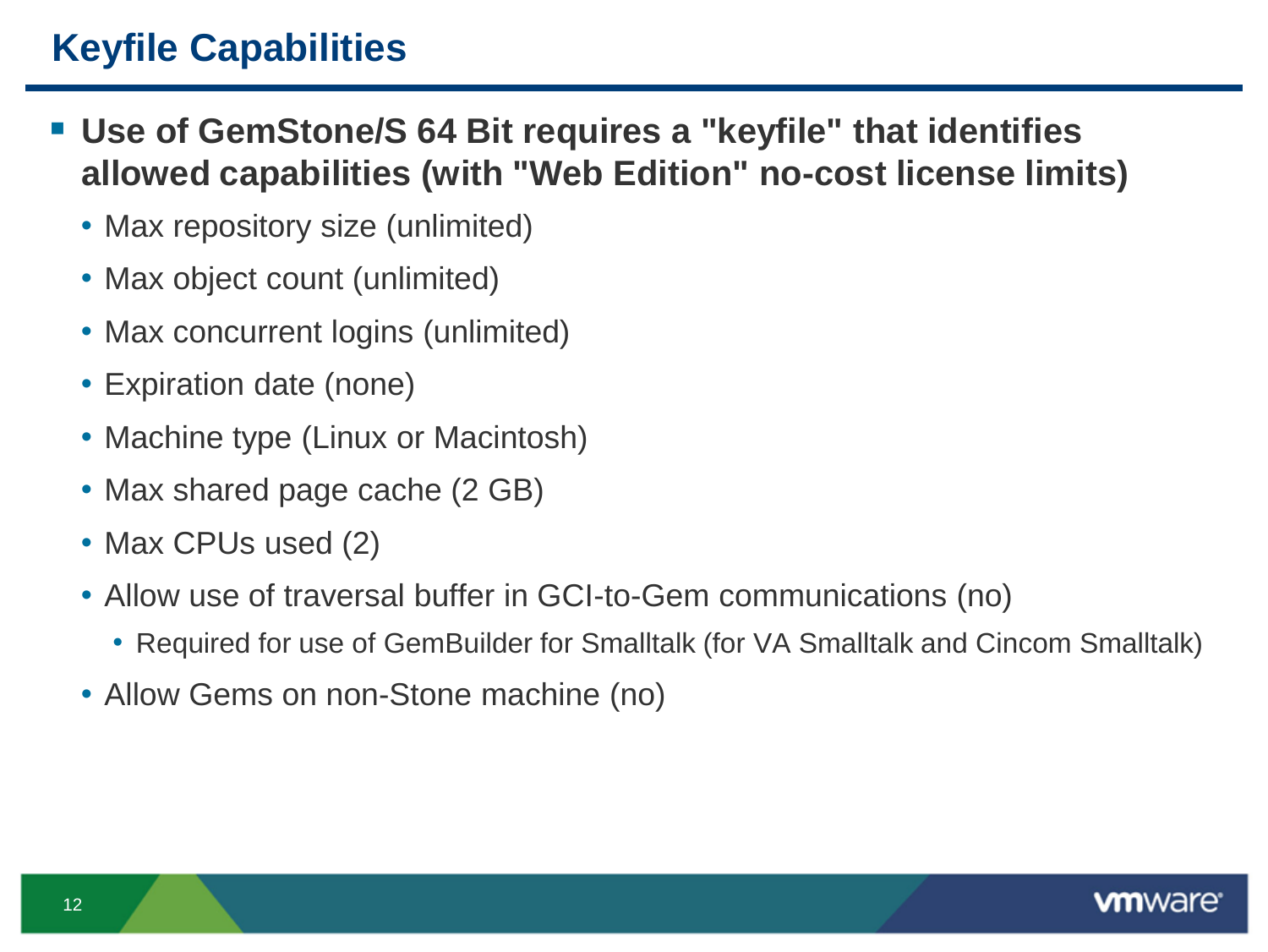- **\$GEMSTONE/seaside/etc/gemstone.key is Web Edition keyfile**
	- Also available from http://seaside.gemstone.com/etc/
- **Location specified in config file to override default** 
	- KEYFILE = \$GEMSTONE/sys/gemstone.key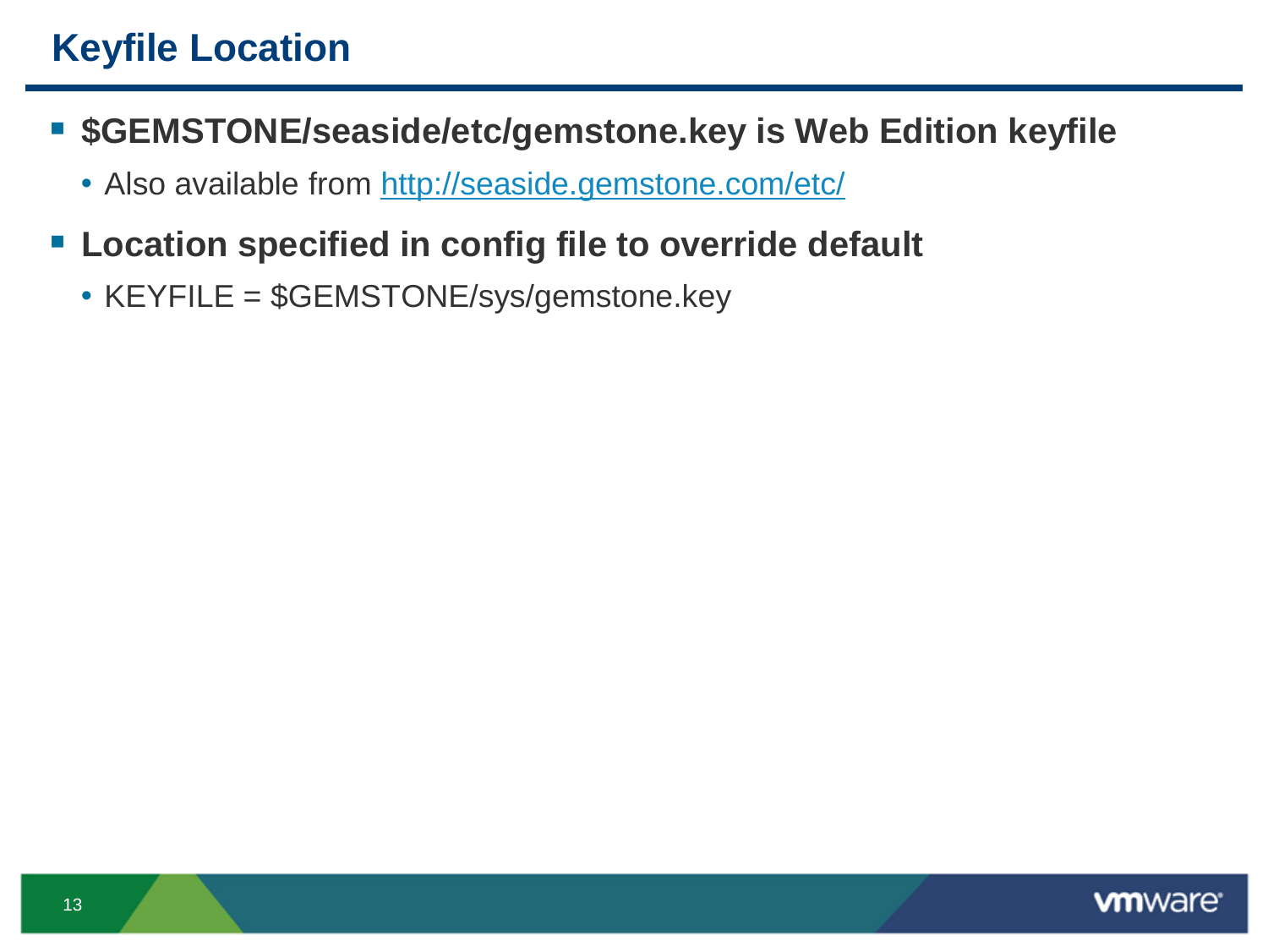# **Config File**

- **Default is at \$GEMSTONE/data/system.conf**
	- GEMSTONE\_SYS\_CONF environment variable specifies another location
- **Four (4) required configurations (included in default file)**
	- DBF\_EXTENT\_NAMES = \$GEMSTONE/data/extent0.dbf;
	- STN\_TRAN\_FULL\_LOGGING = FALSE;
	- STN\_TRAN\_LOG\_DIRECTORIES = \$GEMSTONE/data/, \$GEMSTONE/data/;
	- STN\_TRAN\_LOG\_SIZES = 100, 100;
- **Suggest a file such as /opt/gemstone/etc/seaside.conf**
	- Include only non-default configurations
	- Above plus KEYFILE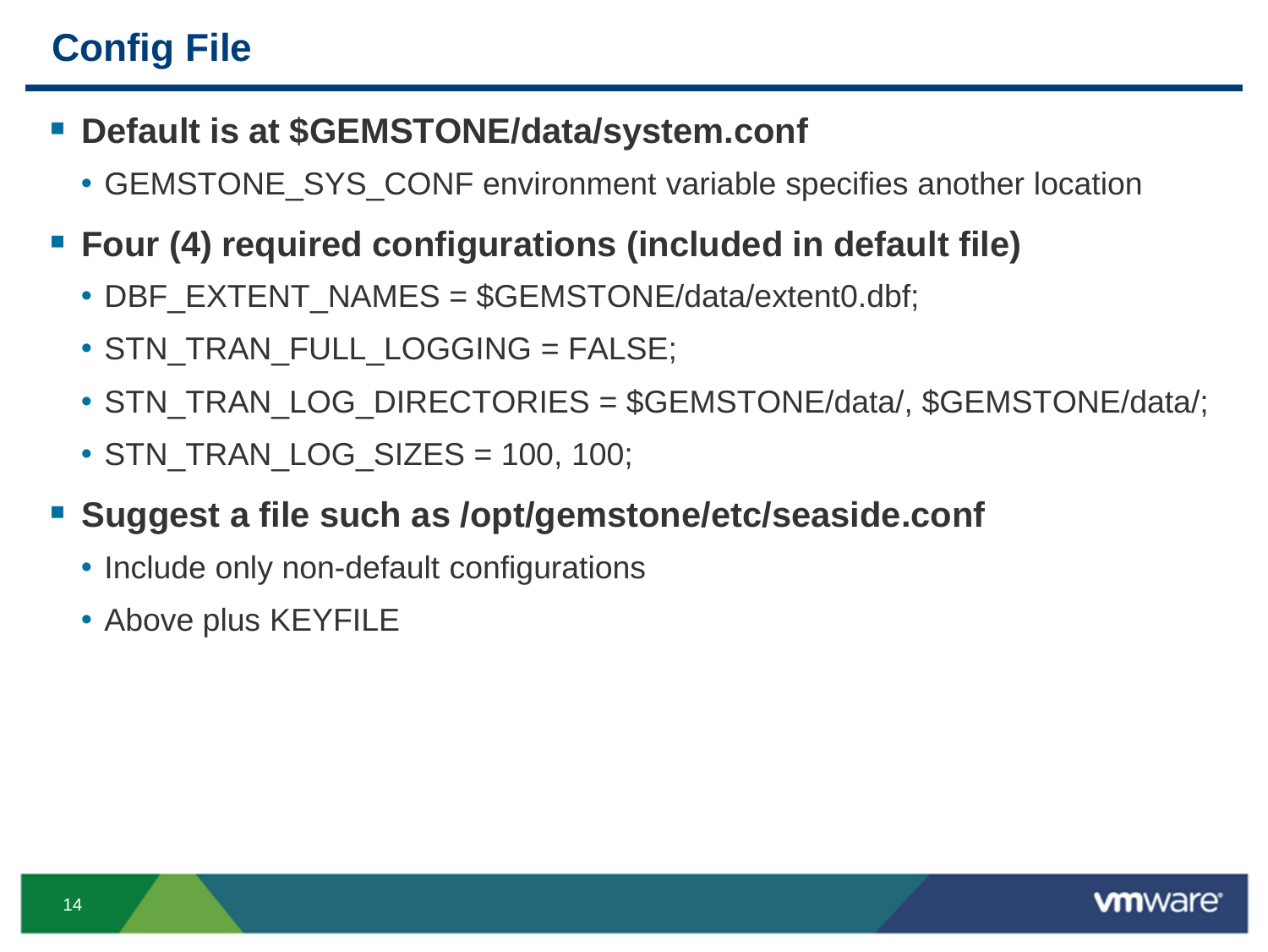# **Agenda**

- **Installation**
- **Architecture**
- Tools
- **Backup/Restore**
- **Class Versions**
- **Debugging**
- **Concurrence**
- **Background Processing**
- **Repository-wide Garbage Collection**

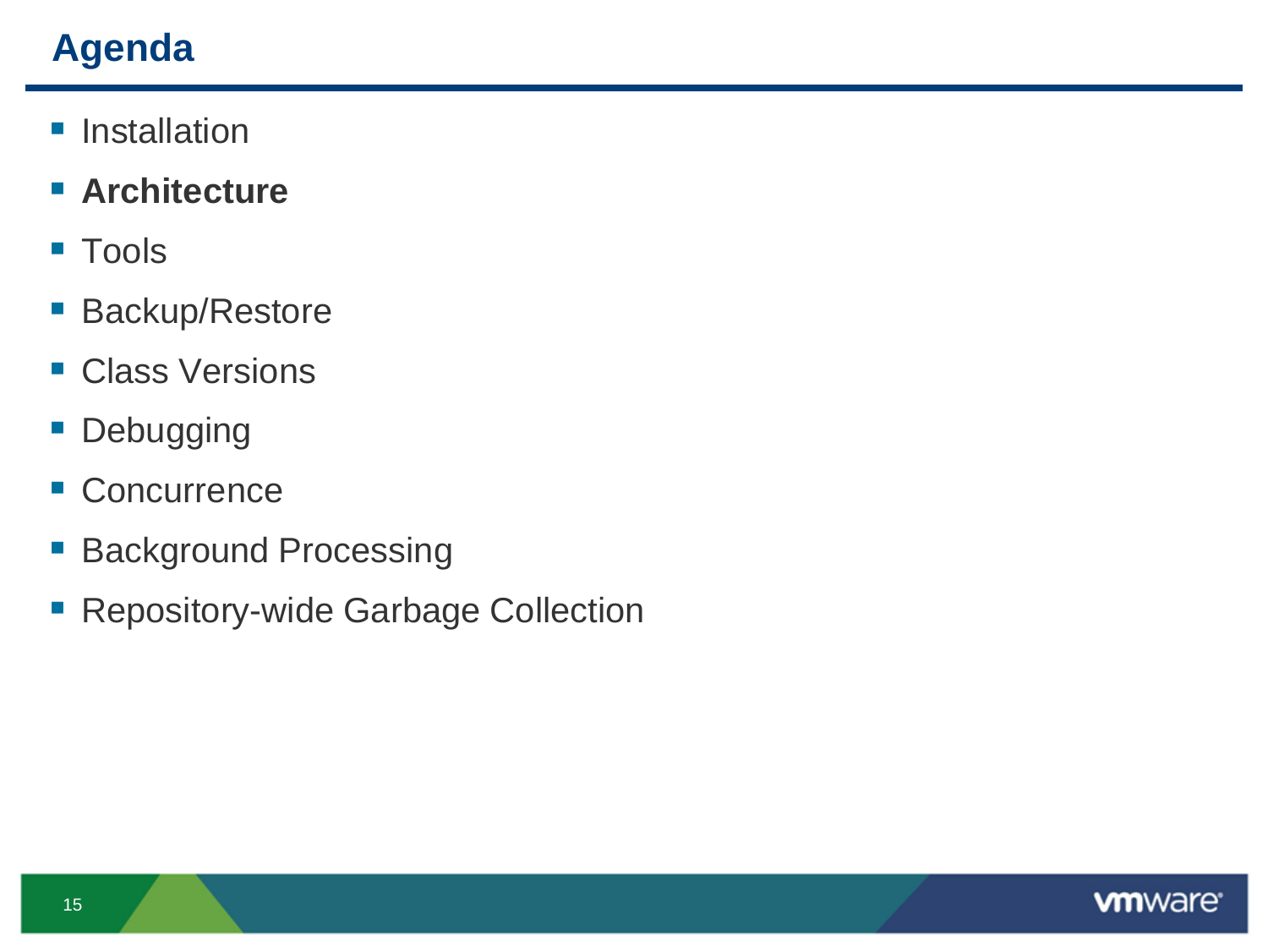# **Architecture: What is Different about GemStone?**

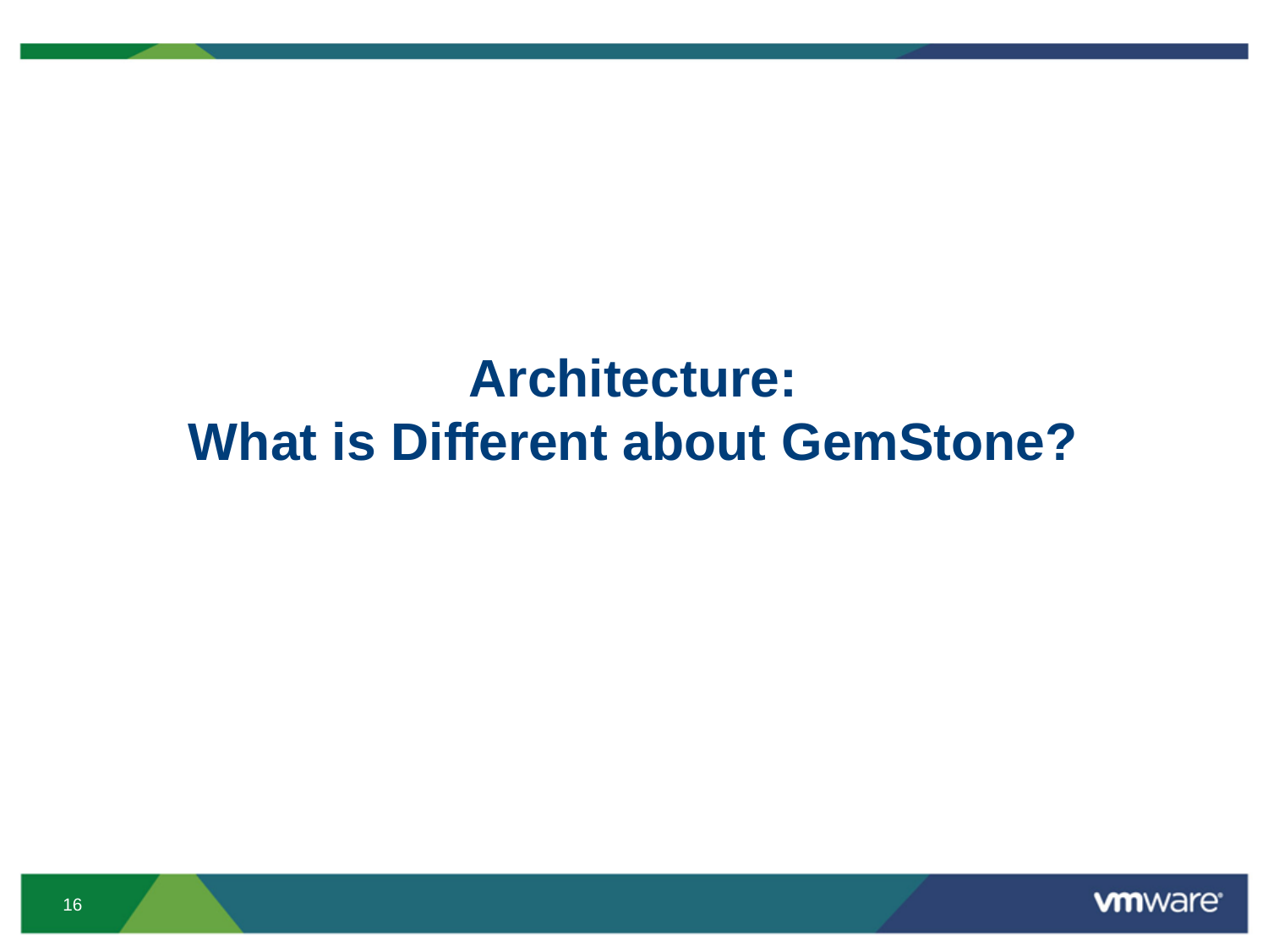#### **Large object space**

• Object space is (in practice) limited only by disk (not by RAM)

# **Transactions**

• Related updates can be grouped in an "all-or-nothing" transaction

## **Persistence**

• Transactions are immediately recorded to a log file

# **Multi-user**

• Thousands of virtual machines can interact with a single object space

## **Multi-machine**

• Virtual machines can be on hundreds of hosts

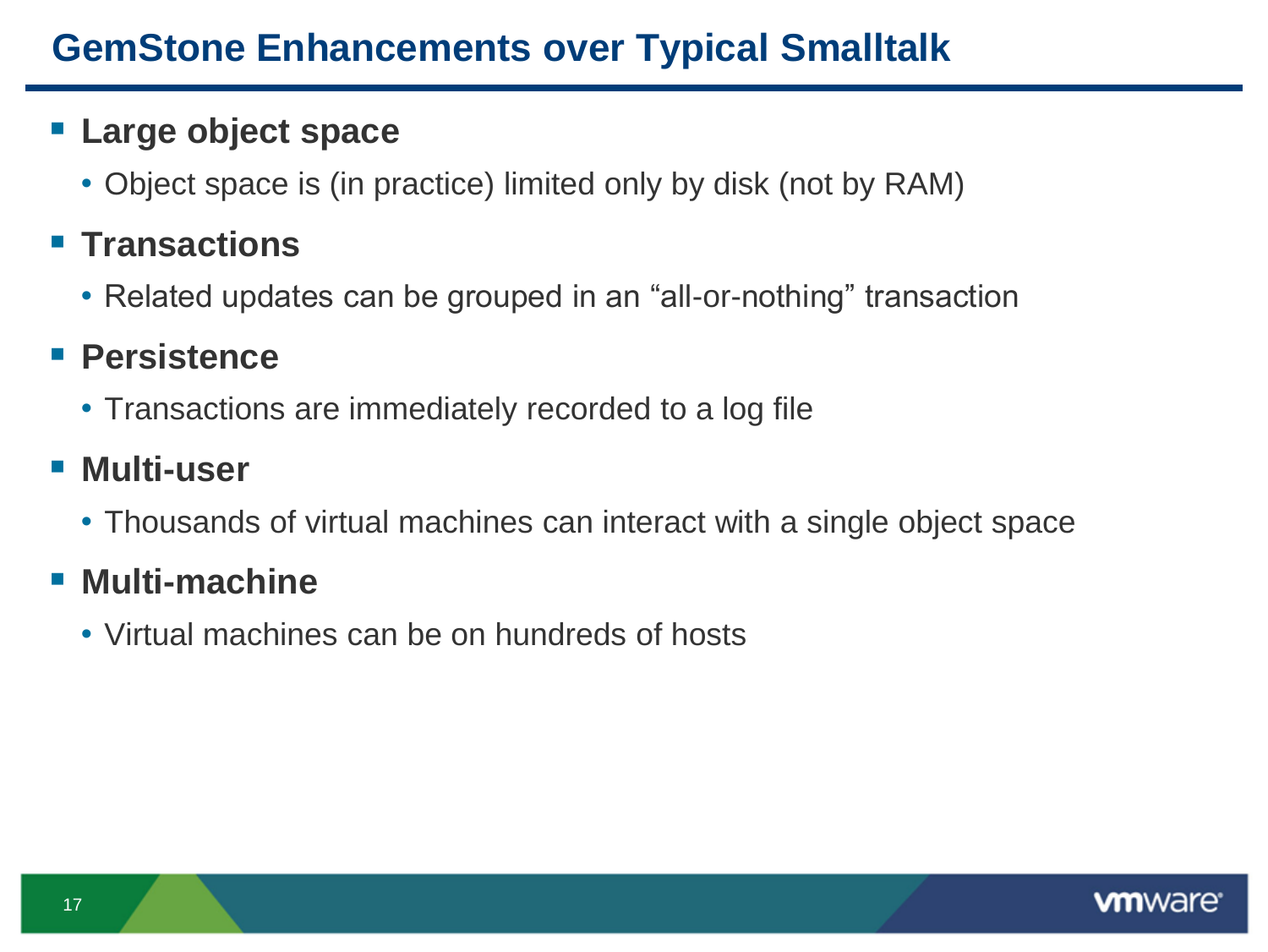# **Complexities**

#### **Large object space**

• Disk is slow, so cache recently-used objects in RAM

## **Transactions**

• Group changes to support roll-back (abort)

## **Persistence**

• Recover recent changes in event of crash

# **Multi-user**

- Isolate each user's view (repeatable read)
- Manage concurrency conflicts (avoid simultaneous updates to same object)
- Manage object and class versions (when are updates visible to others?)

## **Multi-machine**

• Coordinate object updates between machines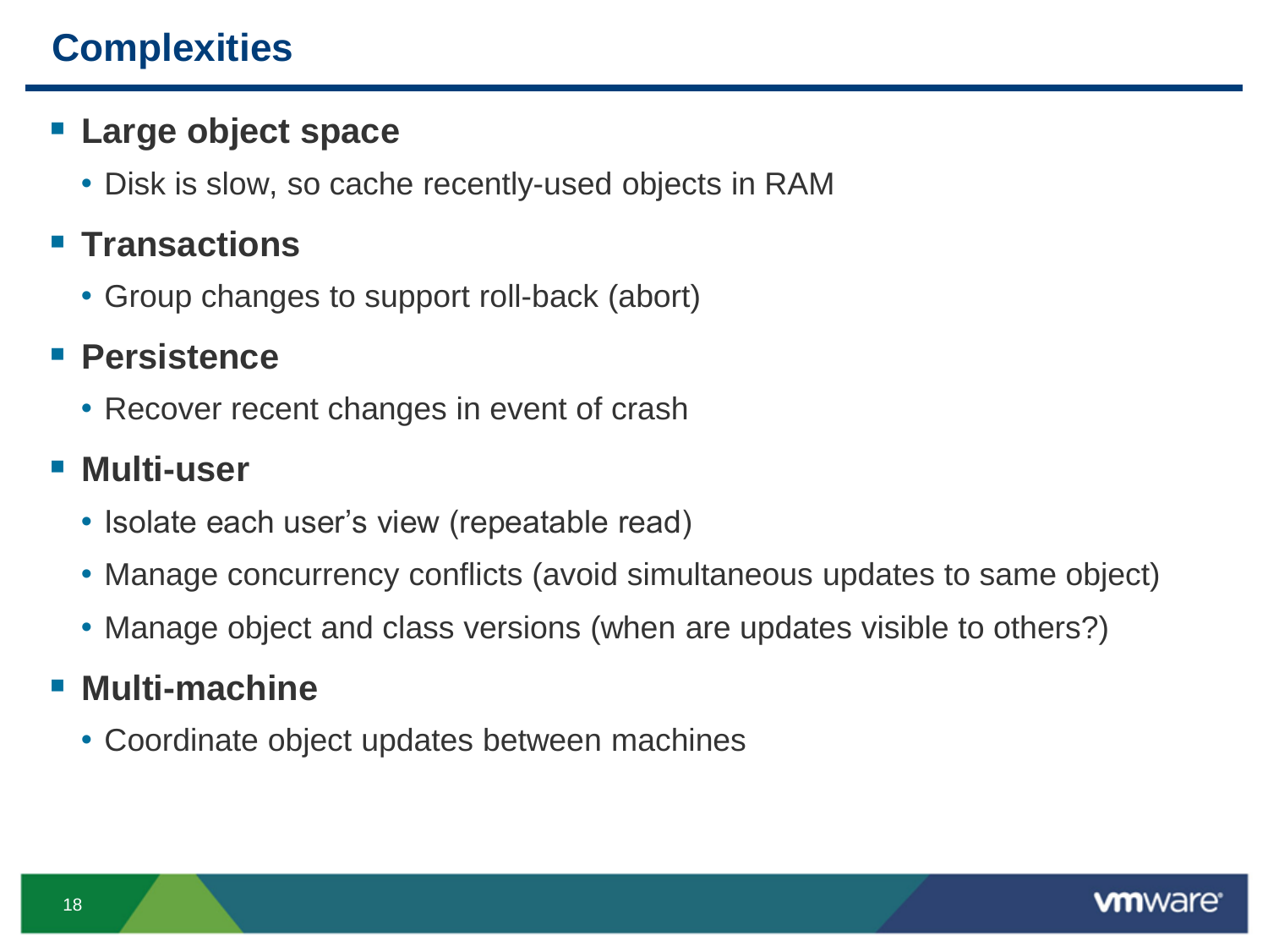# **Programming Issues**

## **Garbage collection (GC)**

- Temporary objects local to virtual machine
- Persistent objects in shared object space

## **Large collections**

- Iterating can be slow
- Use indexes to improve performance

## **F** Transactions

- Maintaining obsolete views can be expensive
- Object versions (different views of same object can see different values)
- Class versions (schema updates are not immediately applied to objects)
- Avoiding unnecessary concurrency conflicts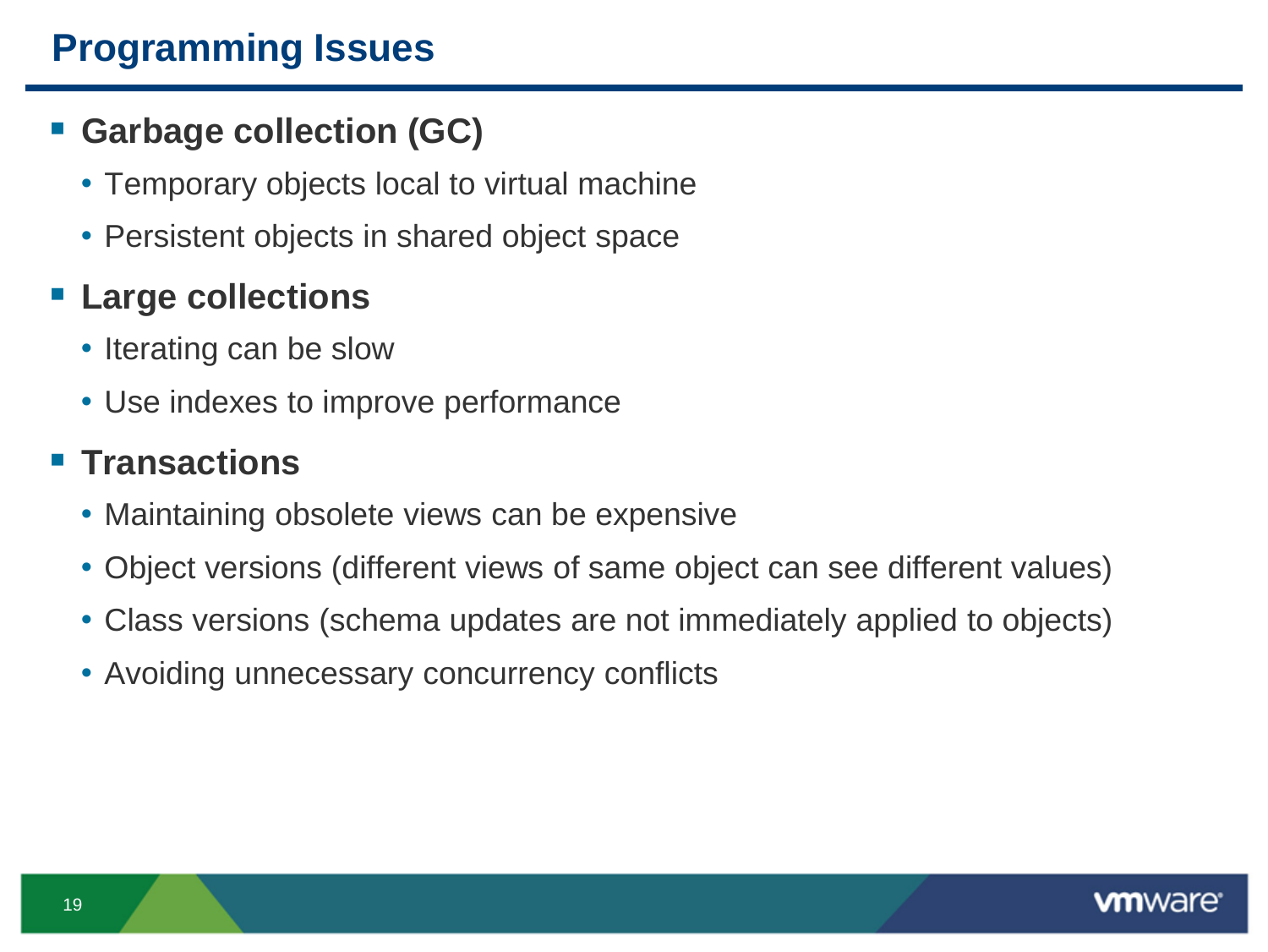**Architecture: How it is Done**

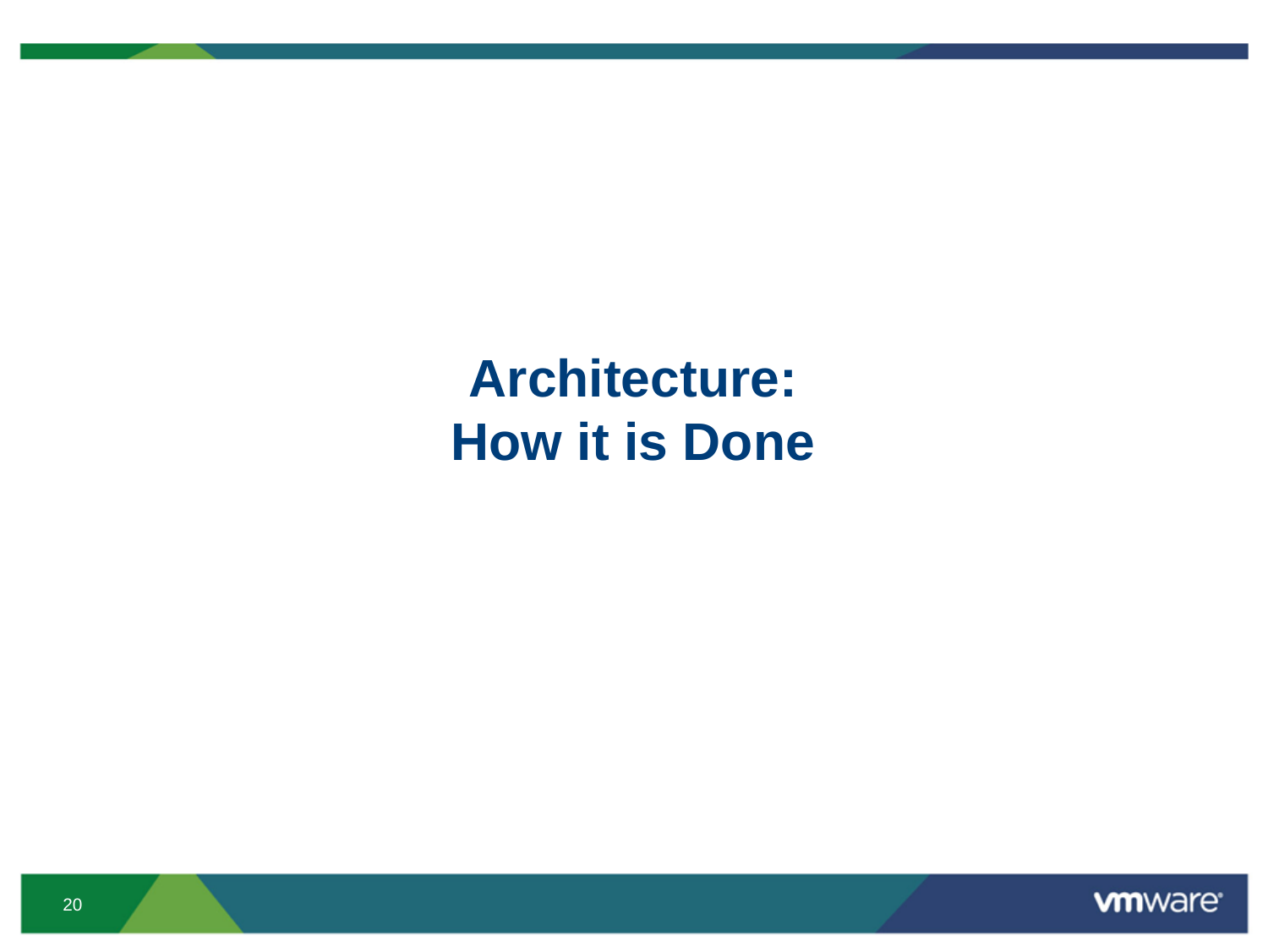# **GemStone Architecture**

## **Repository**

- Disk-based "image" holds objects and other data
- Made up of **extents** (files or raw partitions)
- Objects are on 16k **pages**
- **Gem Process(s)**
	- Single Smalltalk virtual machine

## **E** Stone Process

• Manages concurrency

## **Shared Page Cache**

- Fast cache of pages from repository
- Managed by SPC Monitor process

## **Other Processes**

• GC Gems, Symbol Gem, AIO Page Server, Free Frame Server, etc.





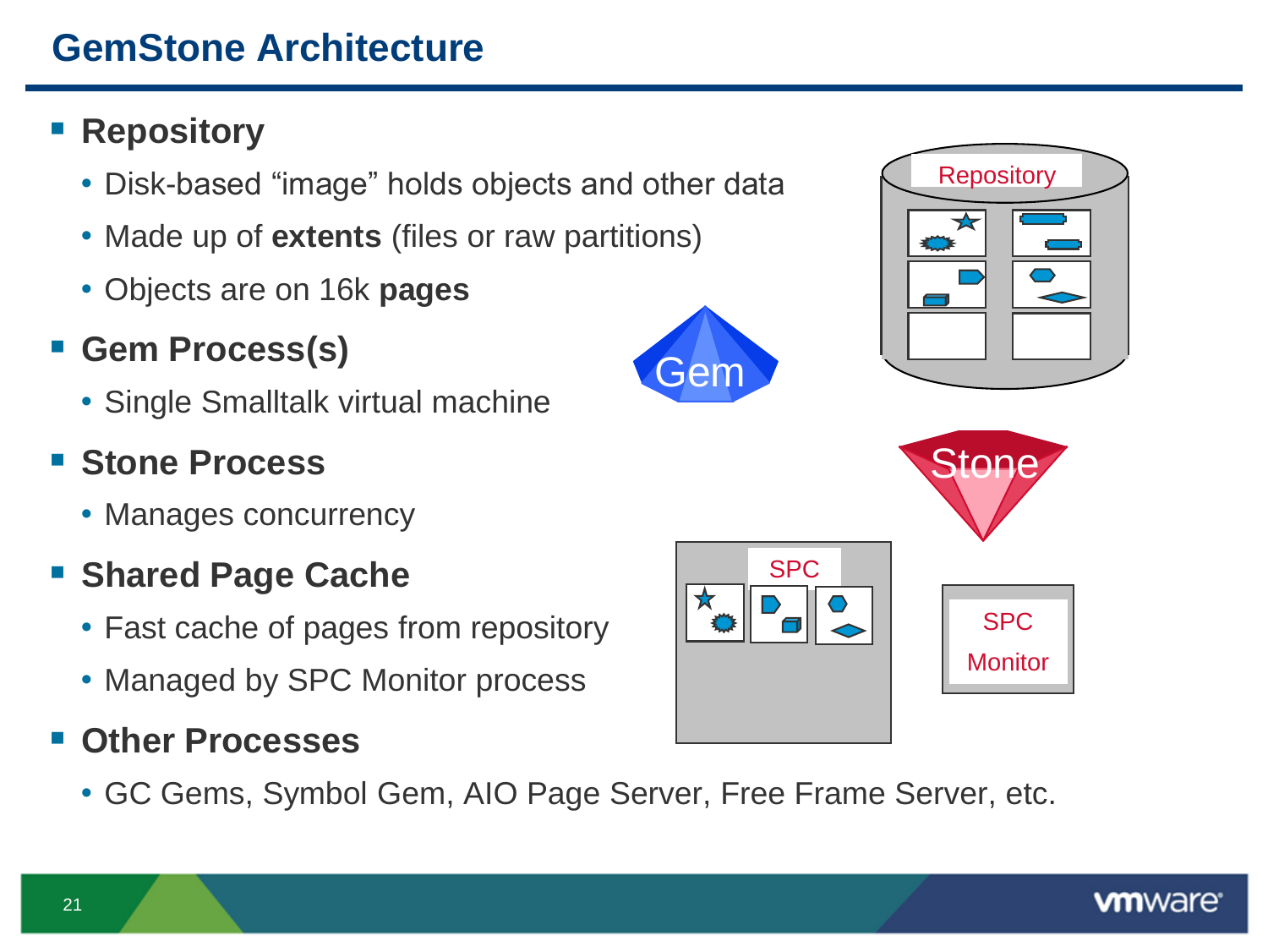# **Repository and Extent(s)**

- **Holds persistent GemStone objects (i.e., the "image")**
- **Made up of 1 to 255** *extents* **of up to 32 terabytes each**
	- On-demand grow
	- Pre-grow to maximum size
- **Each extent is composed of 16 KB** *pages*
	- Root Pages
	- Object Table Pages
	- Data Pages
	- Commit Record Pages
	- Free OID List
	- Free Page List
- **Page ID designates extent and offset**
- **F** Statistics: FreePages (Gem vs. Stone)

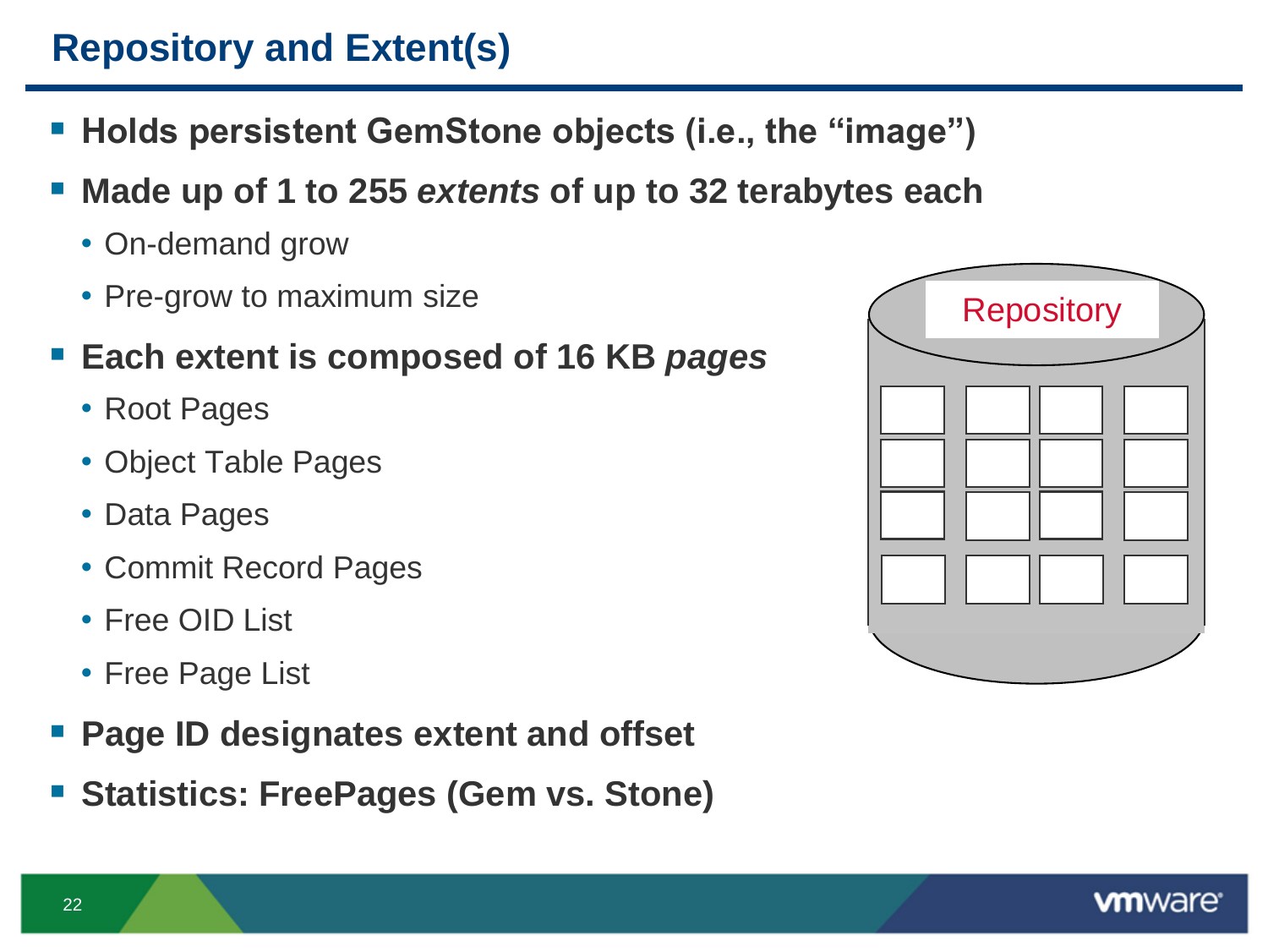#### **"startstone" command**

- Command line arguments for database name and other configurations
- Finds and opens all extents specified in required config file
- Finds and opens transaction log specified in required config file
- Starts Shared Page Cache (SPC) Monitor process (which allocates SPC)
- Starts other processes
	- AIO Page Server(s)
	- Free Frame Server(s)
	- Symbol Gem
	- GC Admin Gem
	- Reclaim Gem(s)
- Restores missing transactions if last shutdown was not clean (i.e., crash)
- Waits for requests from Gems (login, lock, commit, etc.)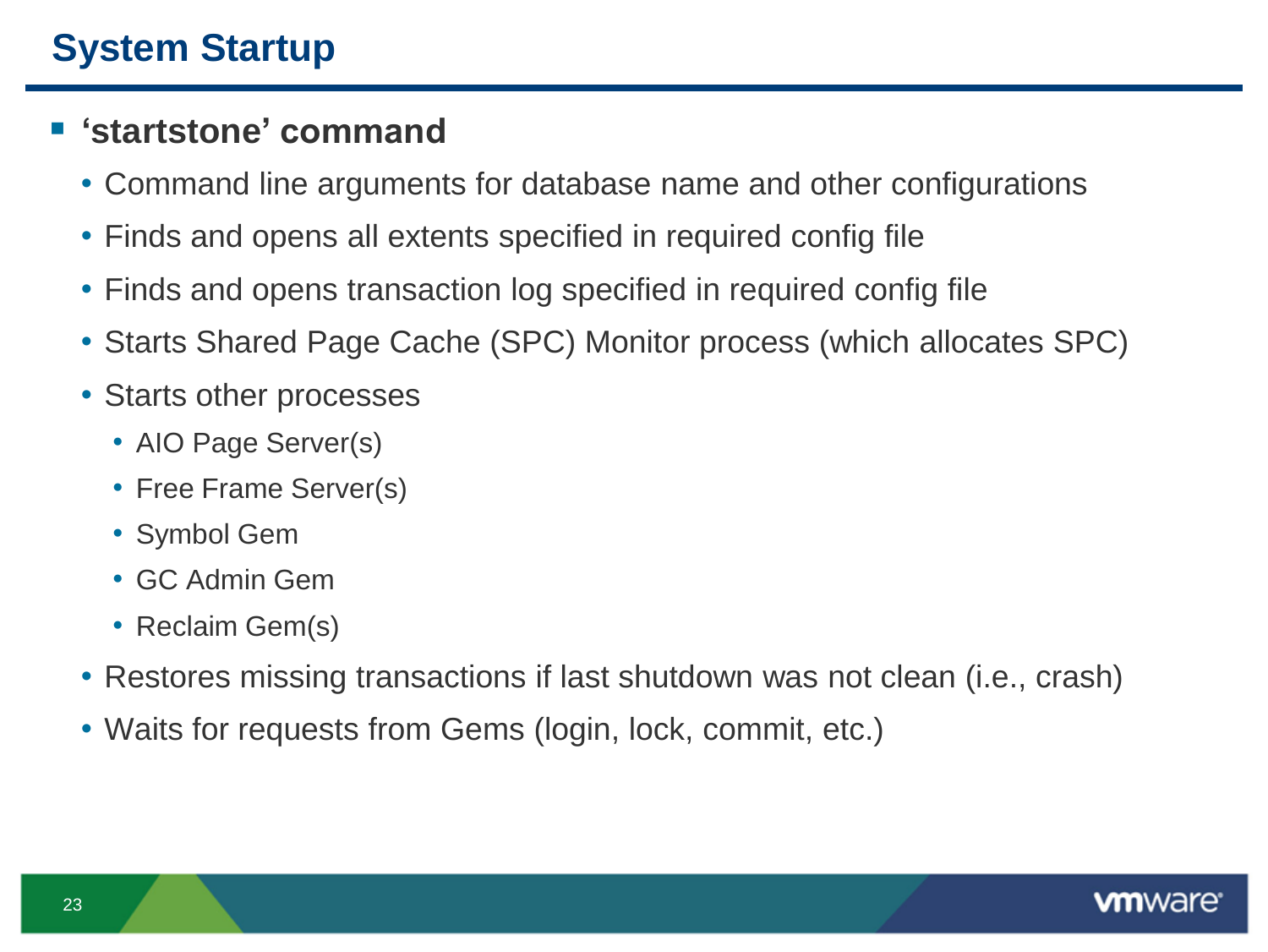# **Shared Page Cache**

- **Typical database challenge: disk is slow**
- **In-RAM cache of pages from repository**
- **Gem(s) may "attach" (or lock) in-use** *Frames*
- **Frame may contain a "dirty" page**
- **Async IO Page Server(s) write to repository**
- **Reuse frame only if it is unattached and clean**
- **Free Frame List**
	- Maintained by SPC Monitor
	- Might be incomplete
	- Gem might be forced to scan cache
- **Free Frame Server(s) scan for unattached & clean**

Frame #5

Free Frame List

Frame #7

Frame #8

|                                  | <b>SPC</b>            |  |  |  |
|----------------------------------|-----------------------|--|--|--|
| $\blacktriangledown$<br>ੋਂ       |                       |  |  |  |
|                                  | <b>16 KB</b><br>Frame |  |  |  |
|                                  |                       |  |  |  |
| <b>Repository</b><br>ī<br>١<br>☆ |                       |  |  |  |
|                                  |                       |  |  |  |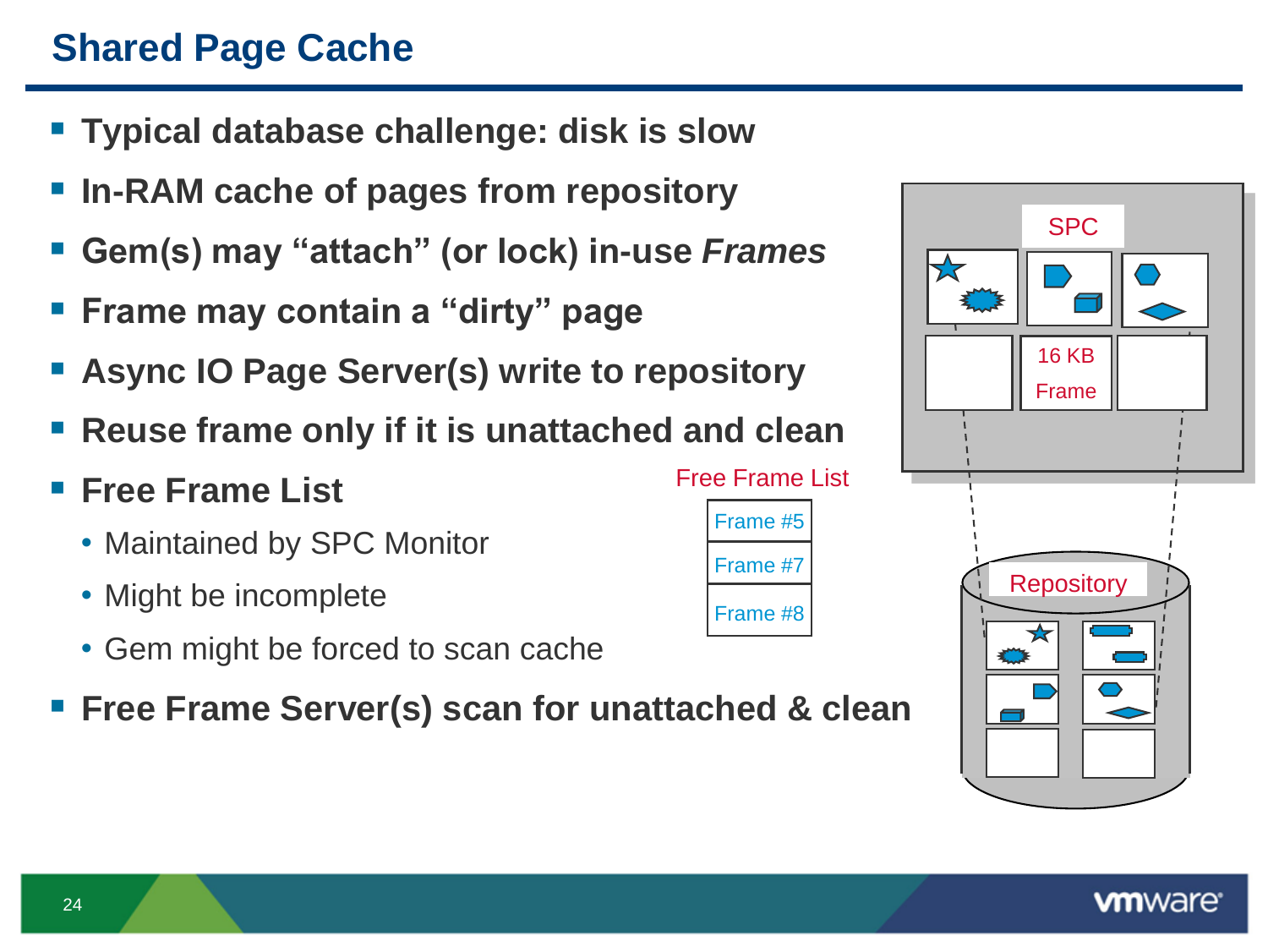# **Shared Page Cache Statistics**

## **Shrpc**

- FreeFrameCount
- GlobalDirtyPageCount
- LocalDirtyPageCount
- TargetFreeFrameCount
- TotalAttached
- **Pgsvr**
	- FramesAddedToFreeList

## **Gem, Stn**

- AttachDelta
- AttachedCount
- FramesFromFindFree
- FramesFromFreeList
- LocalPageCacheHits
- LocalPageCacheMisses
- NonSharedAttached
- TimeInFramesFromFindFree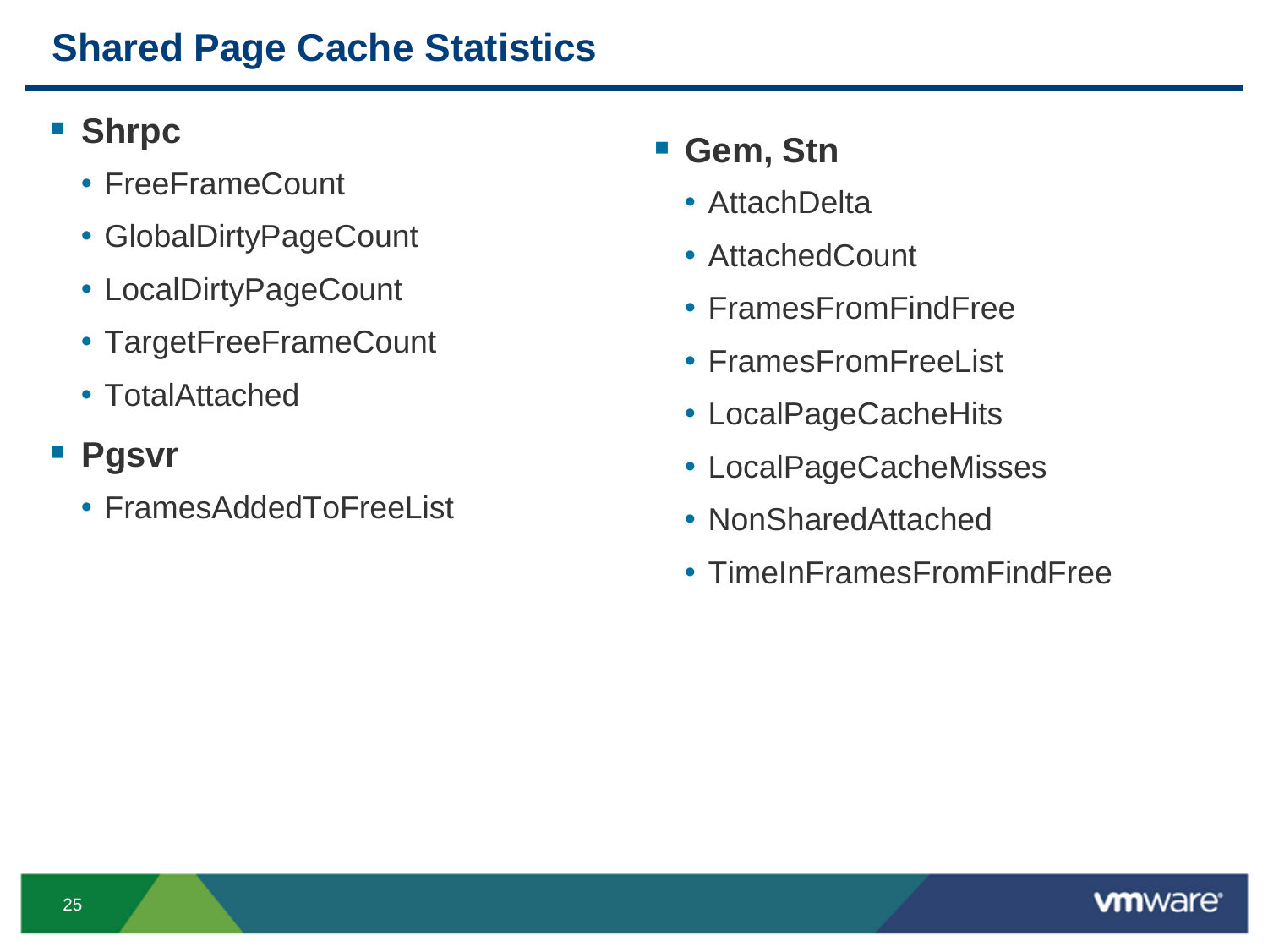# **Gem Types**

### **Linked Gem**

- Application loads GemStone C Interface (GCI) library into its process space
- GCI library contains Gem code and runs in Application's OS process space

### **Remote Procedure Call (RPC) Gem**

- Application loads GCI library into its process space
- GCI library asks NetLDI process to start Gem process
- Gem process can be on same or different host as application
- Additional communications overhead
- Reduced risk of application corrupting Gem



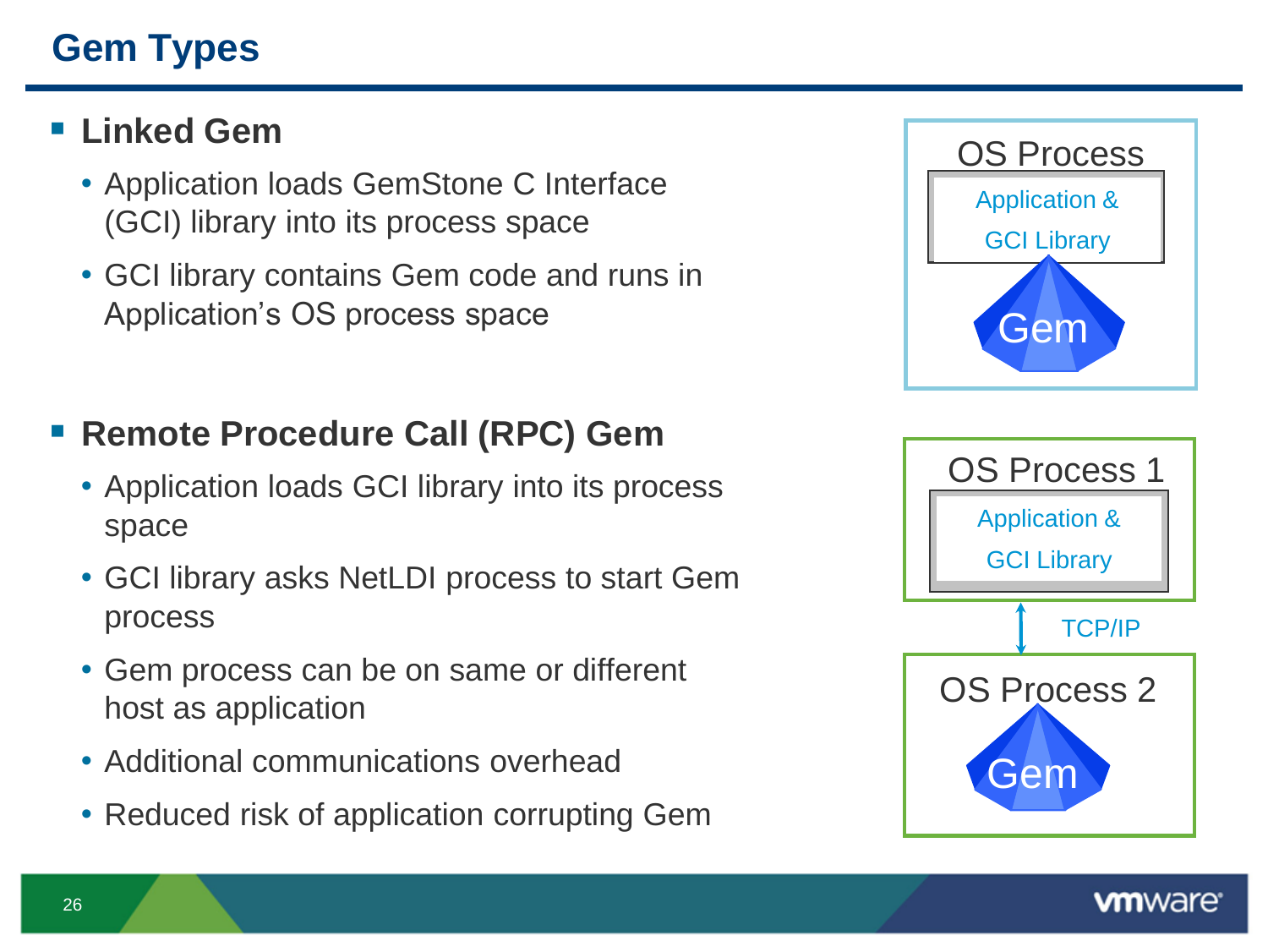### **One-Machine Process Locations (Linked Gem)**

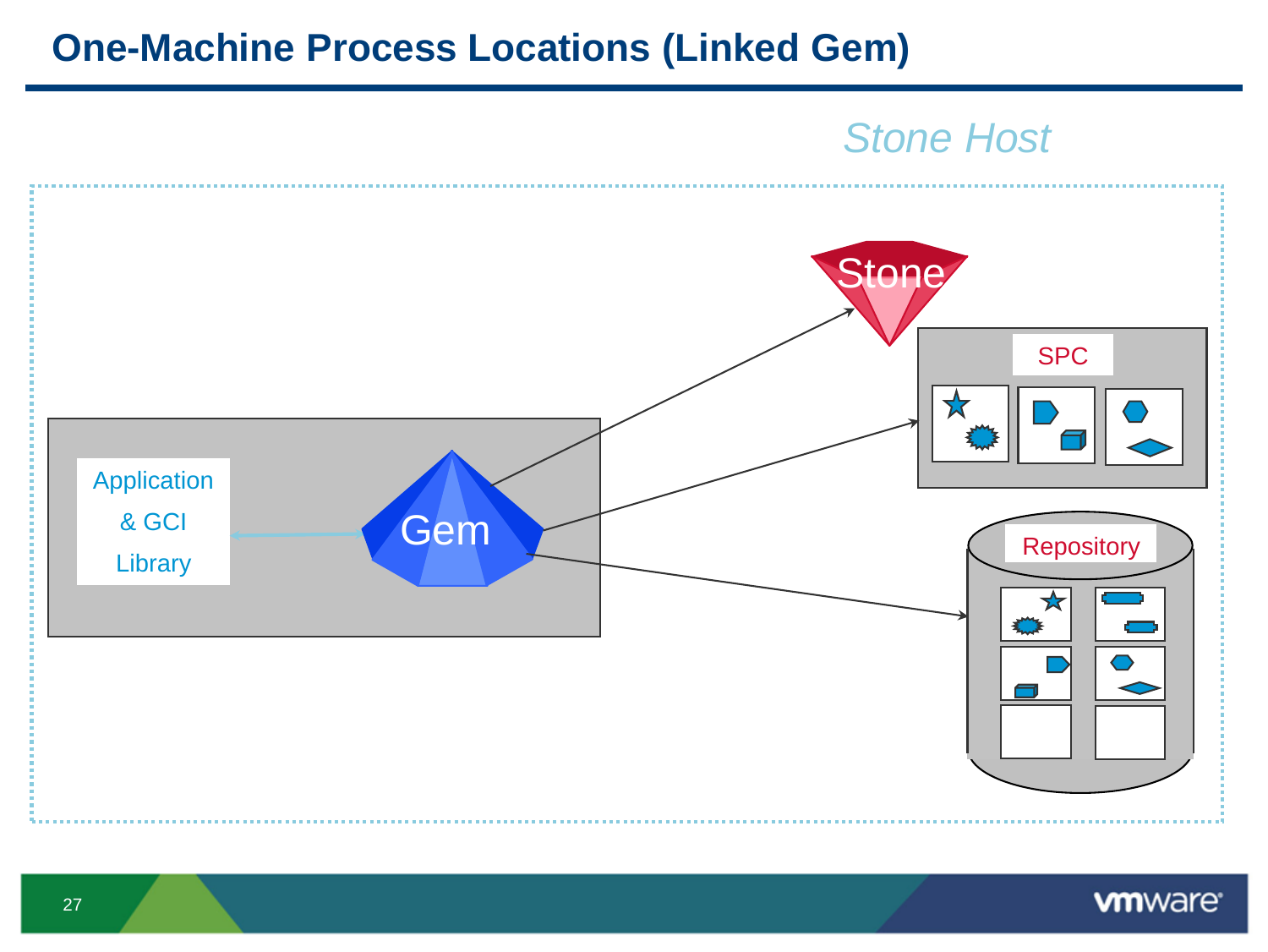### **One-Machine Process Locations (RPC Gem)**



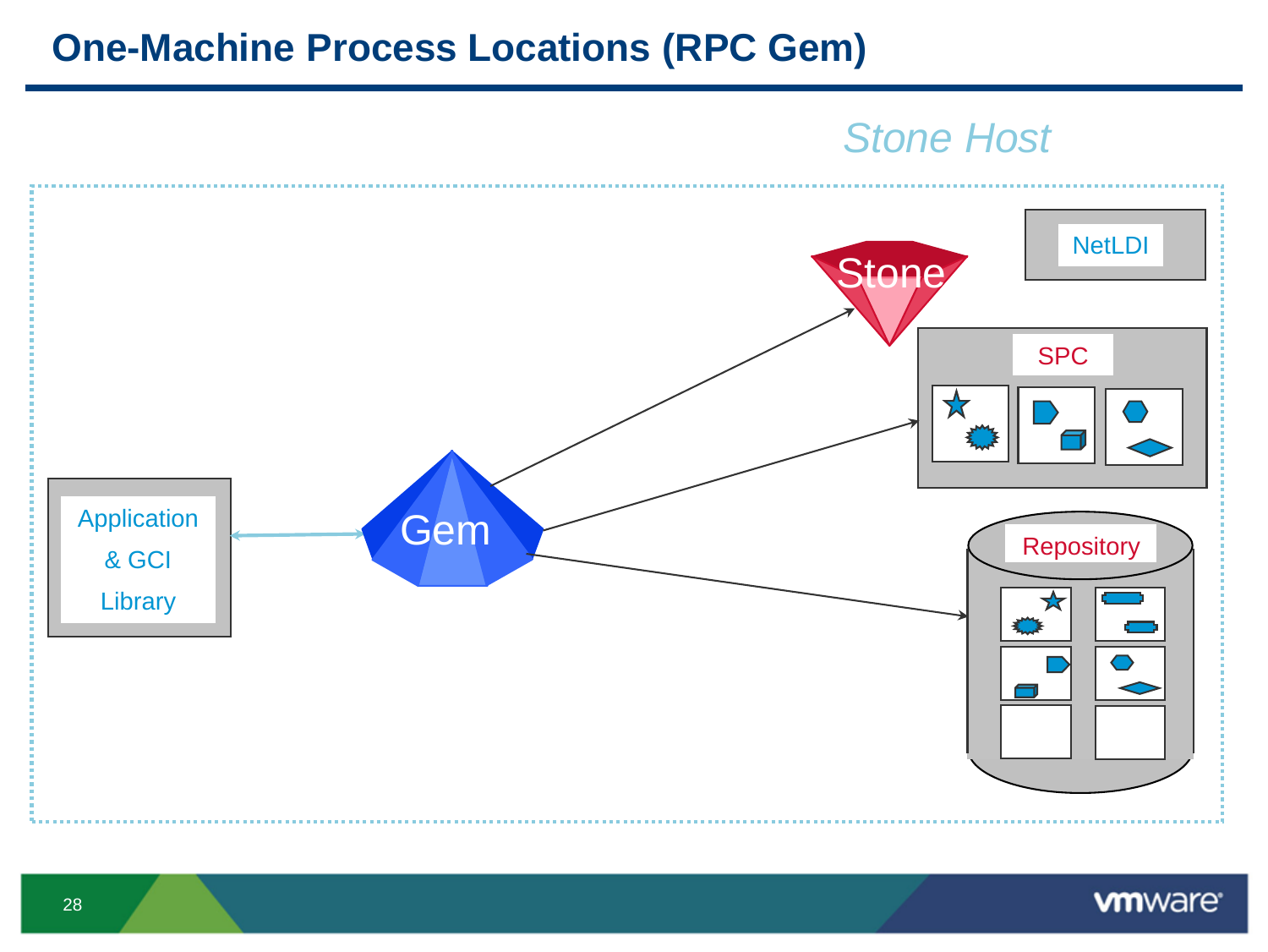# **Two-Machine Process Locations (Gem on Stone Host)**

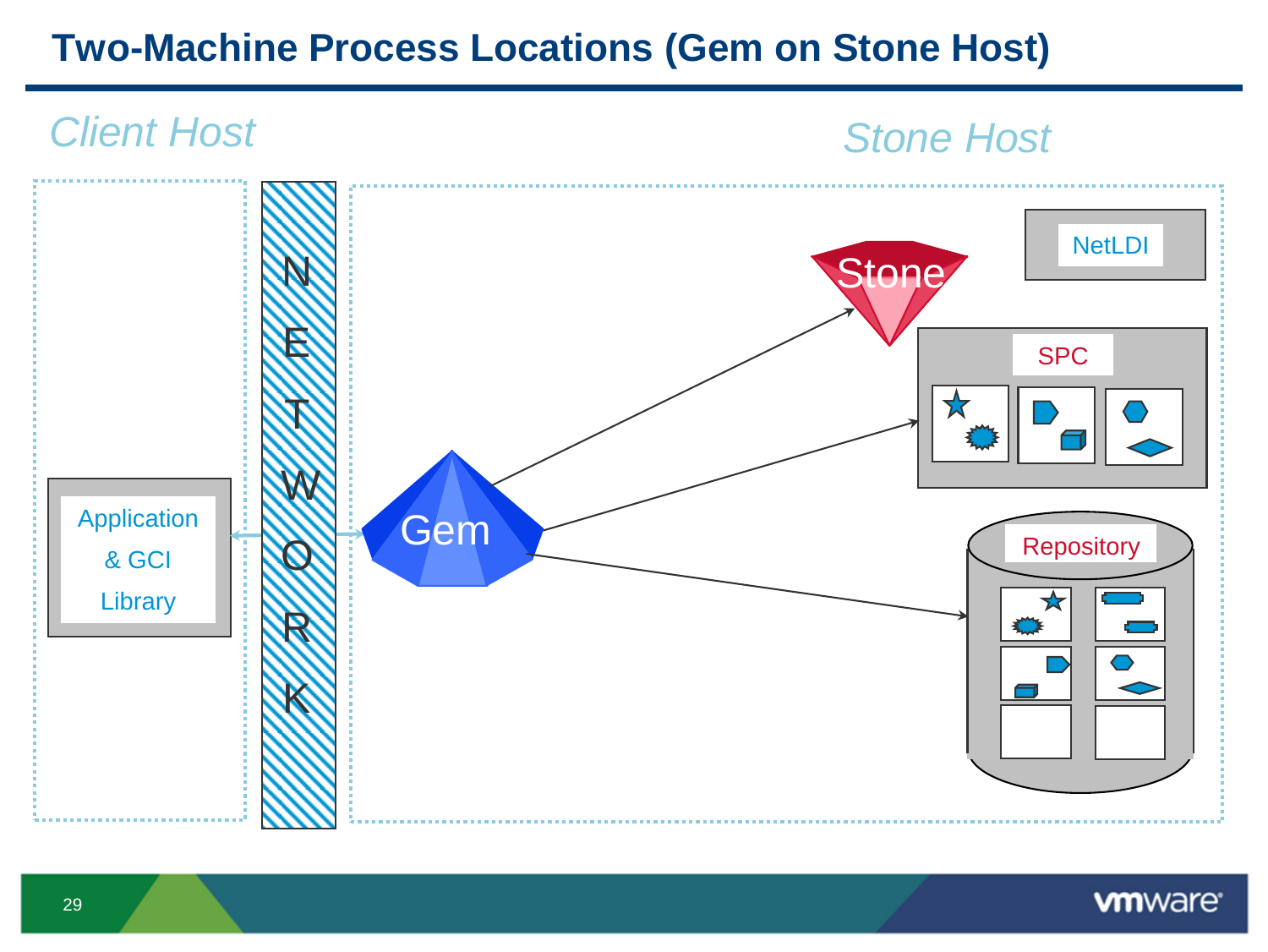## **Two-Machine Process Locations (Gem Remote from Stone)**



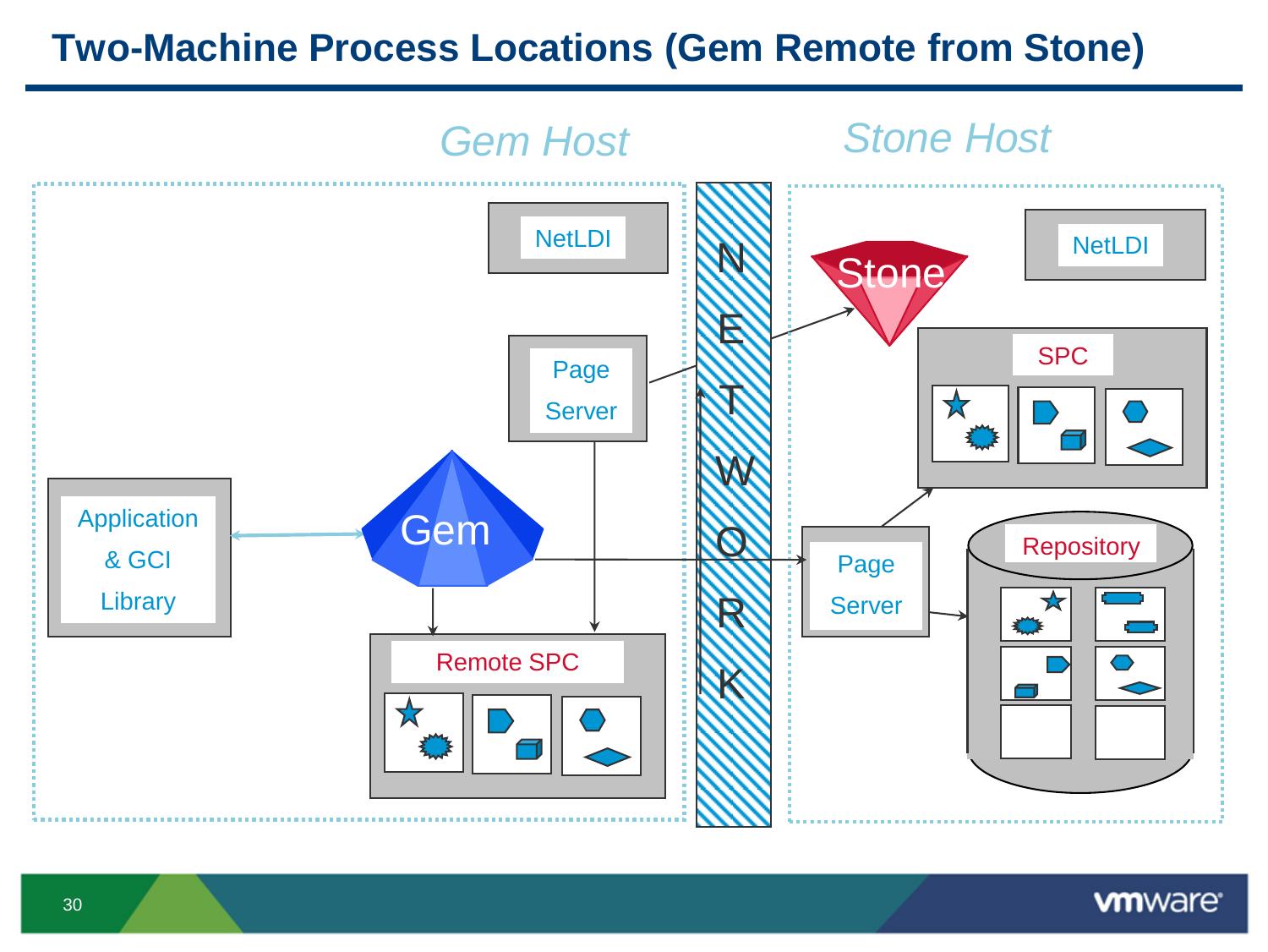# **Three-Machine Process Locations**

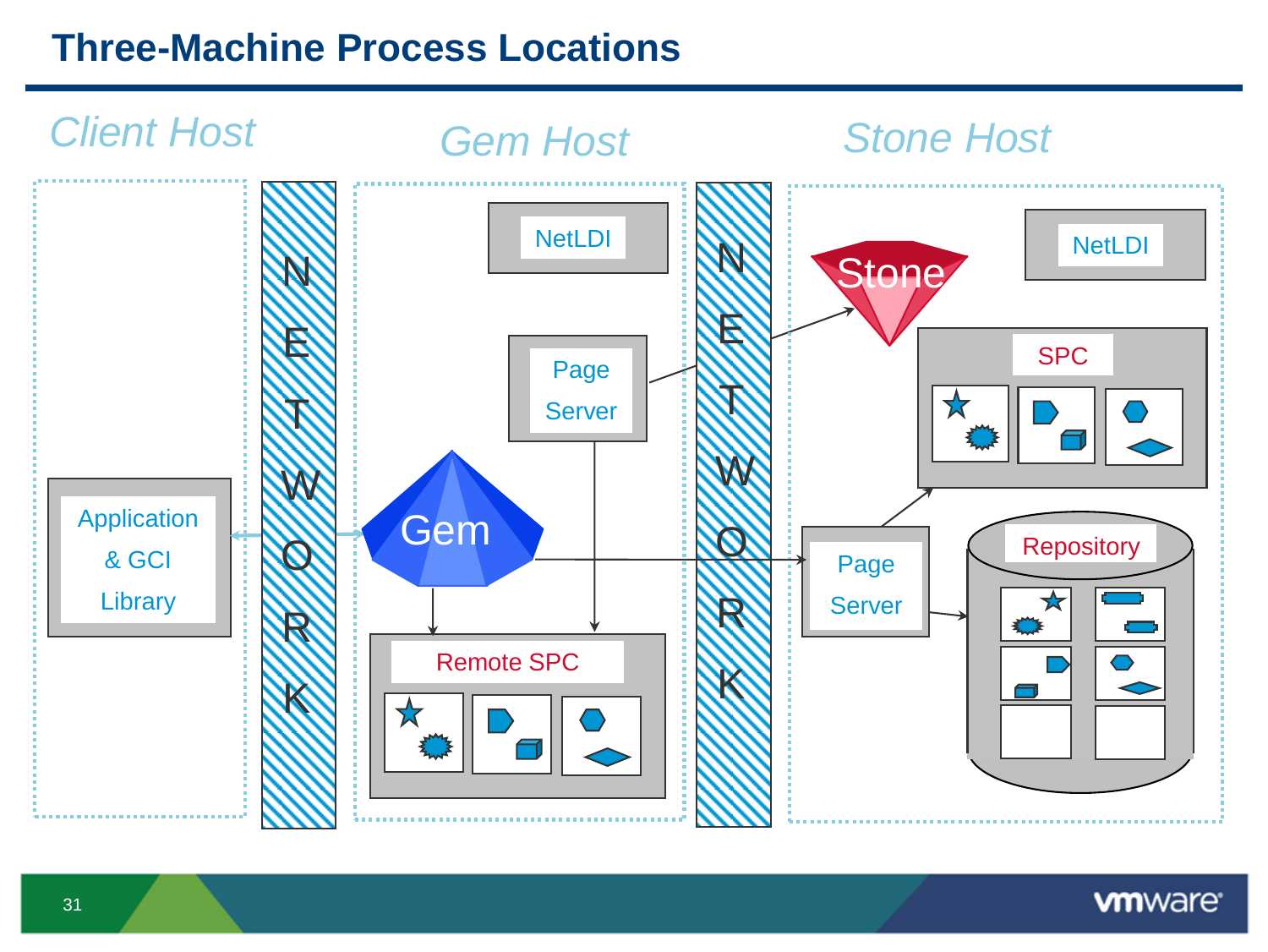# **Gem Startup**

#### **Gem process started (if RPC)**

- Linked Gem started with Application
- RPC Gem started by NetLDI based on request from Application (via GCI)

## **E** Application requests login

- Application provides Stone host and name to Gem through GCI library
- Gem contacts Stone and is assigned a session ID and a database view
- Gem connects to SPC on local machine
	- Stone asks NetLDI on Gem host to start SPC Monitor if needed
- Application provides user ID and password to Gem through GCI library and Gem validates user based on lookup in database

# **Login complete**

- Gem now waits for requests from GCI
- Application submits requests to GCI for Smalltalk execution or objects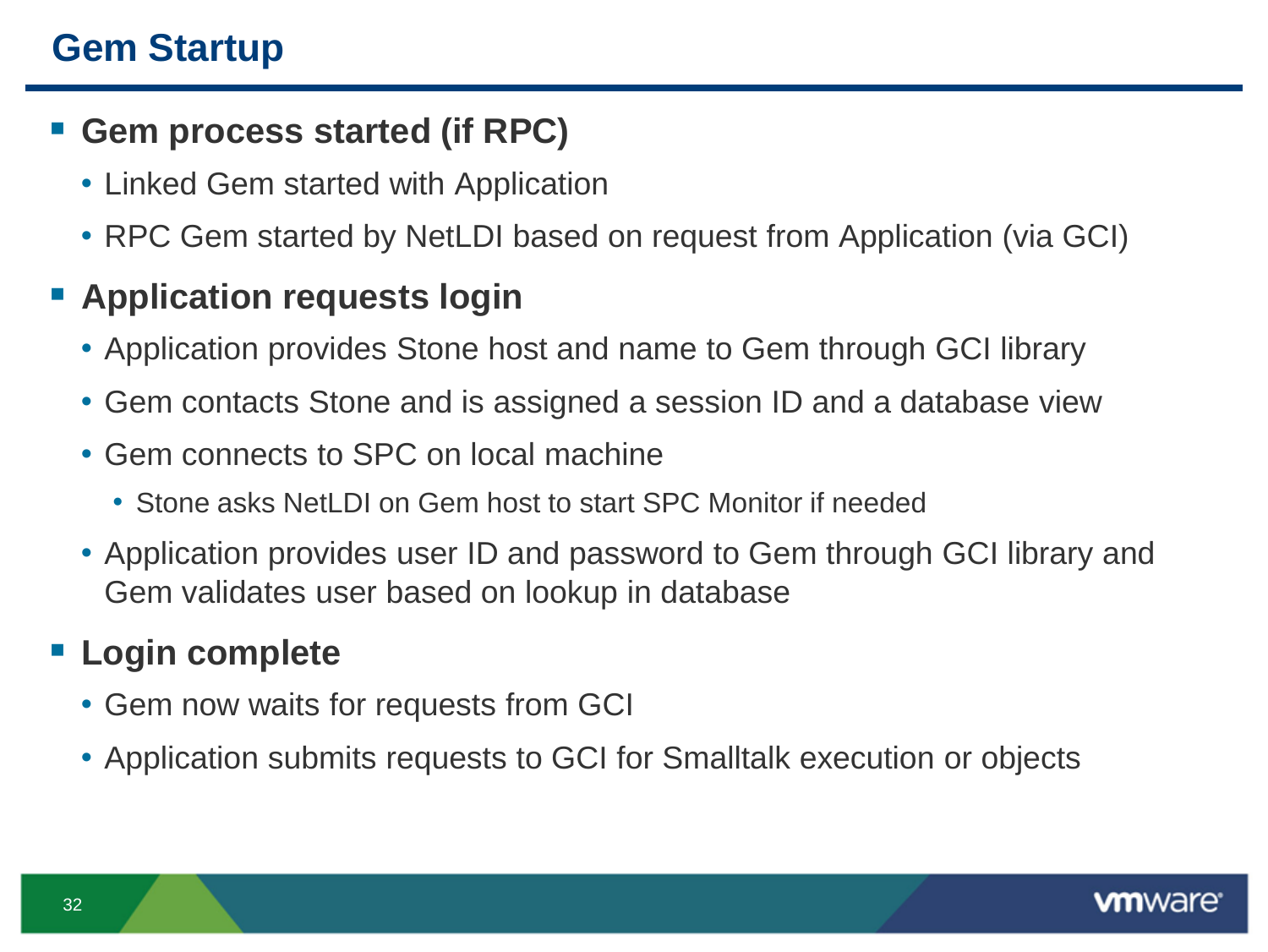# **Architecture: Database View and Commit Records**

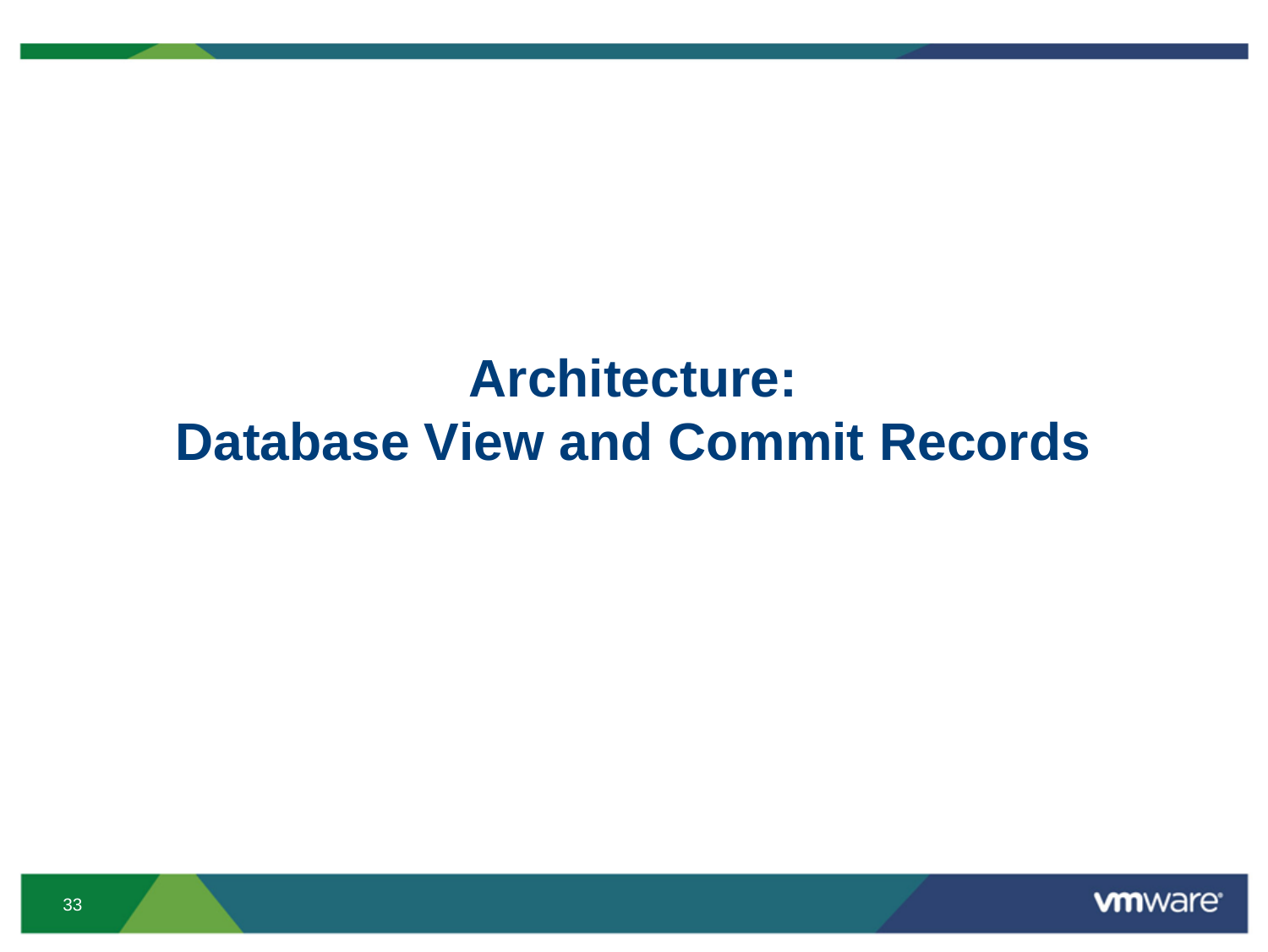# **Database View and Commit Record**

#### **On login, Gem has a database view**

#### **Object Table**

- Object ID (OID) == Object Oriented Pointer (OOP)
- Map to Page (offset in an Extent)
- Each view is based on a single Object Table

#### **Each commit creates a** *Commit Record*

- Reference to unique Object Table
- List of modified objects (*Write Set*)
- List of Shadowed Pages

246 10343 247 10343 Object Table Object ID Page ID

-1



248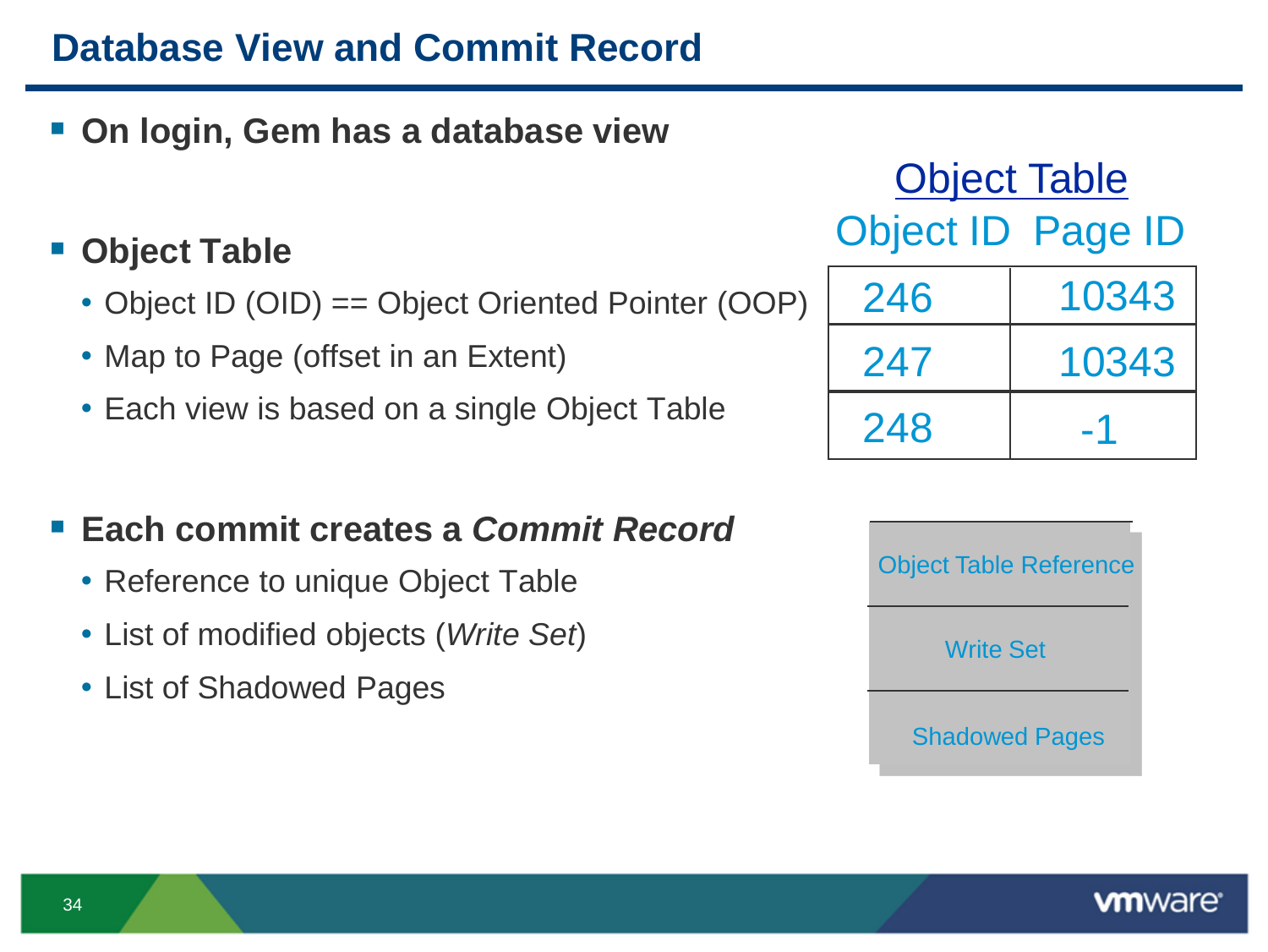# **Commit Records**

- **There is always at least one database view, or Commit Record (CR)**
- **On login, a Gem is given the most recently created Commit Record**
- **Other Gems can share the same Commit Record (login or abort)**
- **Each (non-empty) commit creates a new Commit Record**
- **An abort moves a Gem to the latest Commit Record**
- *Oldest* **CR may be disposed of if it is not referenced**
- **Another commit creates another Commit Record**

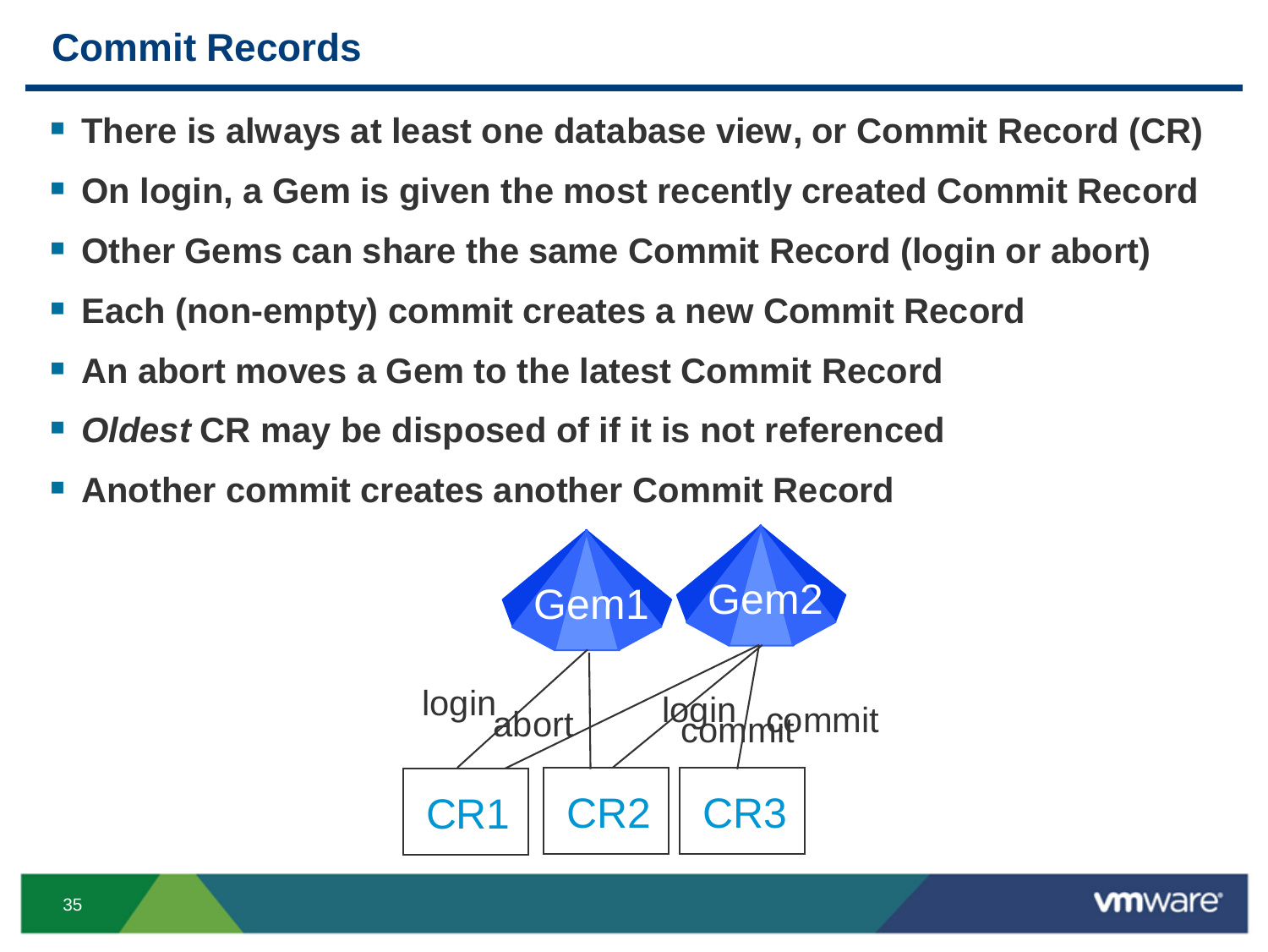# **Commit Record Backlog**

- **Here we have two Gems and two Commit Records**
- **Additional commits create more Commit Records (maybe many!)**
- **Intermediate CRs** *cannot* **be disposed of if older CR is referenced**
	- This can be a major performance issue a large CR Backlog is bad!
- **Problems with excess Commit Records** 
	- They take space in SharedPageCache and/or Repository
	- They slow down new commit processing
	- They delay garbage collection

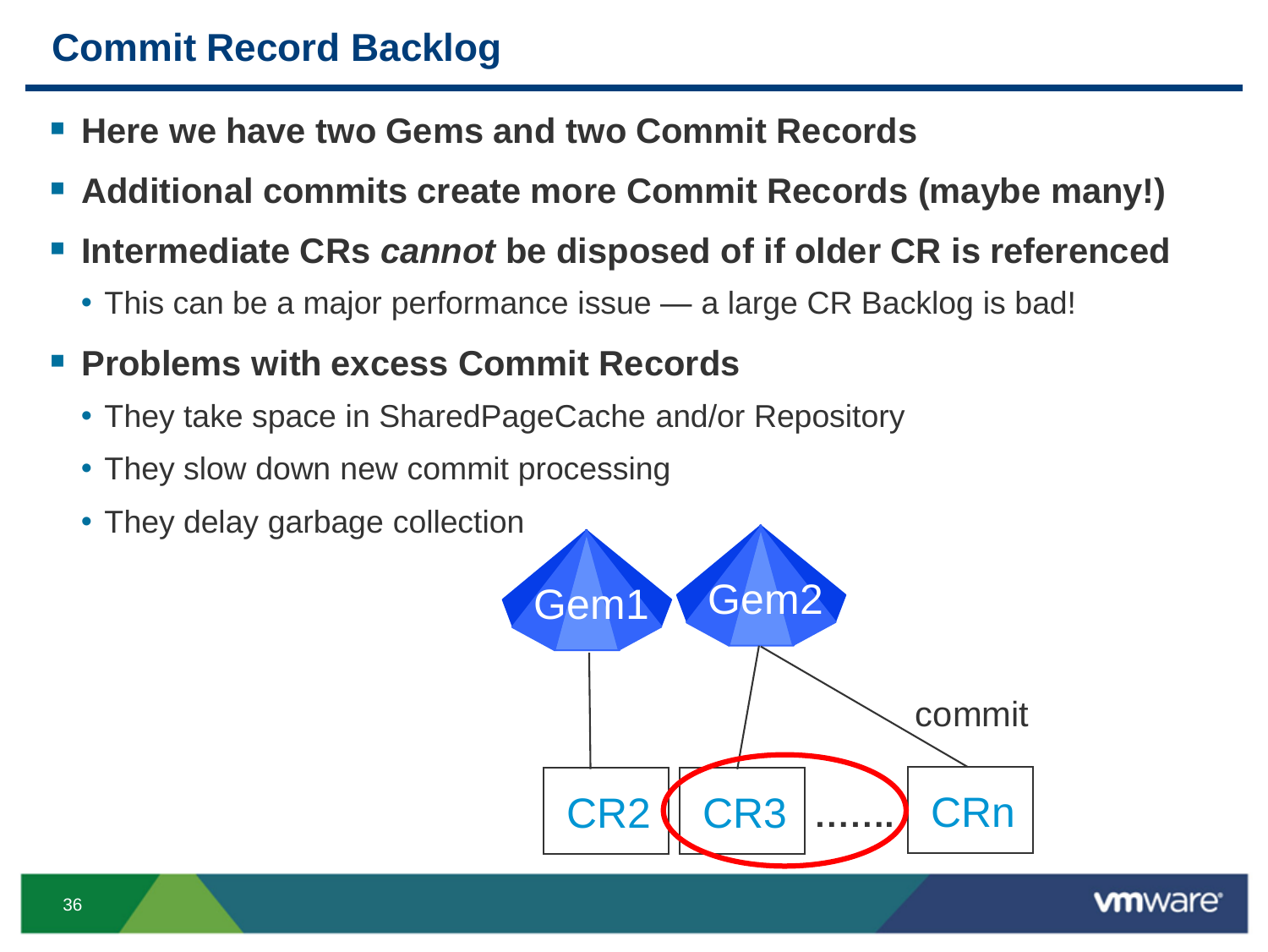# **SigAbort**

- **F** Important to avoid excessive CR Backlog
- **Signal requesting an abort (SigAbort) sent to a Gem if and only if:**
	- 1. Gem is referencing the oldest Commit Record
	- 2. Gem is not in transaction
	- 3. CR Backlog is above configured value
- **If Gem responds quickly to SigAbort, good!**
- **Stone can dispose of oldest unreferenced CR(s)**

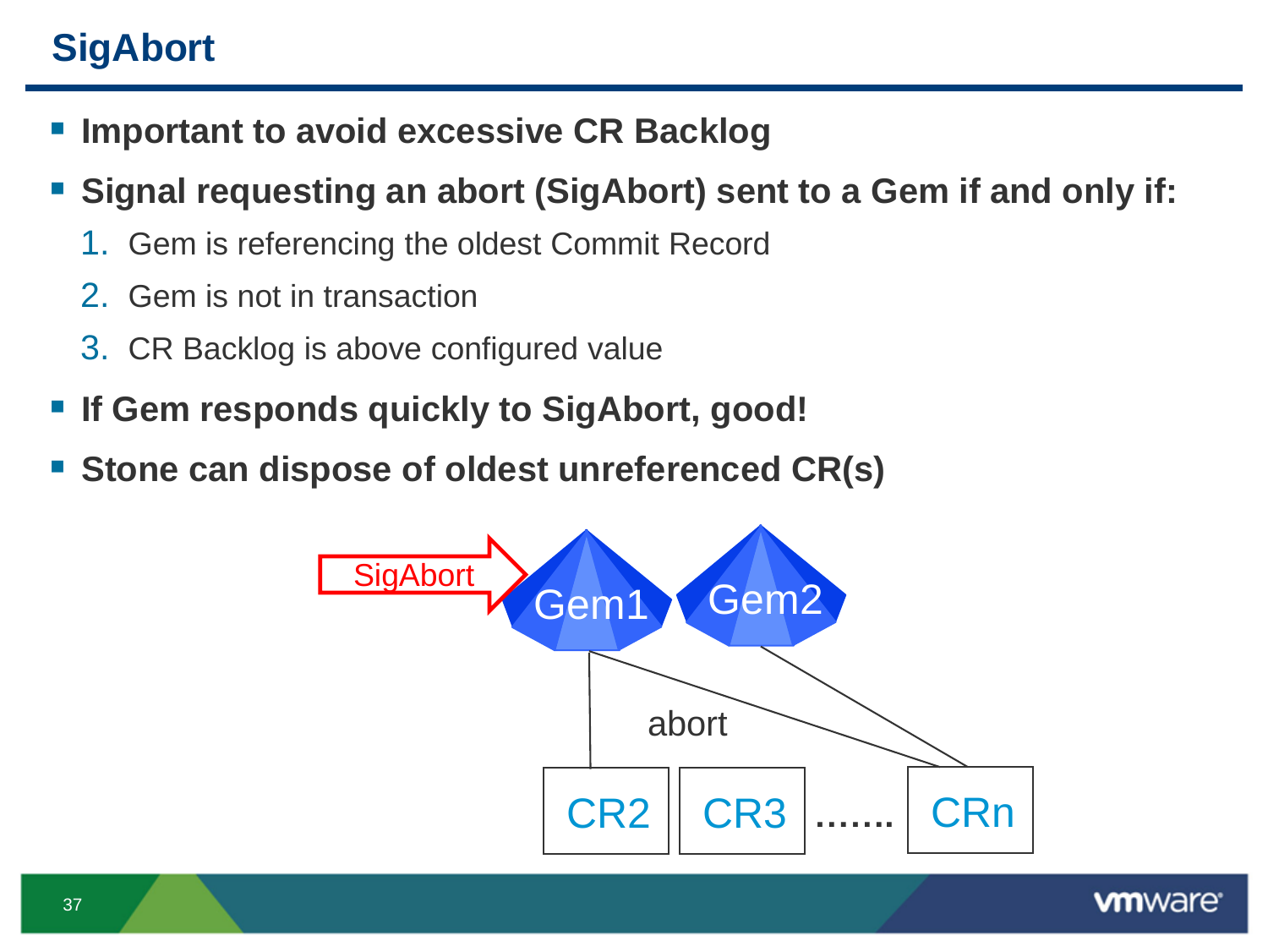## **LostOtRoot**

- **If a SigAbort was sent to a Gem and it was ignored for X minutes**
	- X is configurable, with default of one (1)
- **Stone will revoke the Gem"s database view (Commit Record)**
- **Stone will send Gem a signal: LostOtRoot (Lost Object Table Root)**
	- Any object access will give an error
- **Stone can dispose of oldest unreferenced CR(s)**
- **Gem must abort to get a new Commit Record (or logout)**

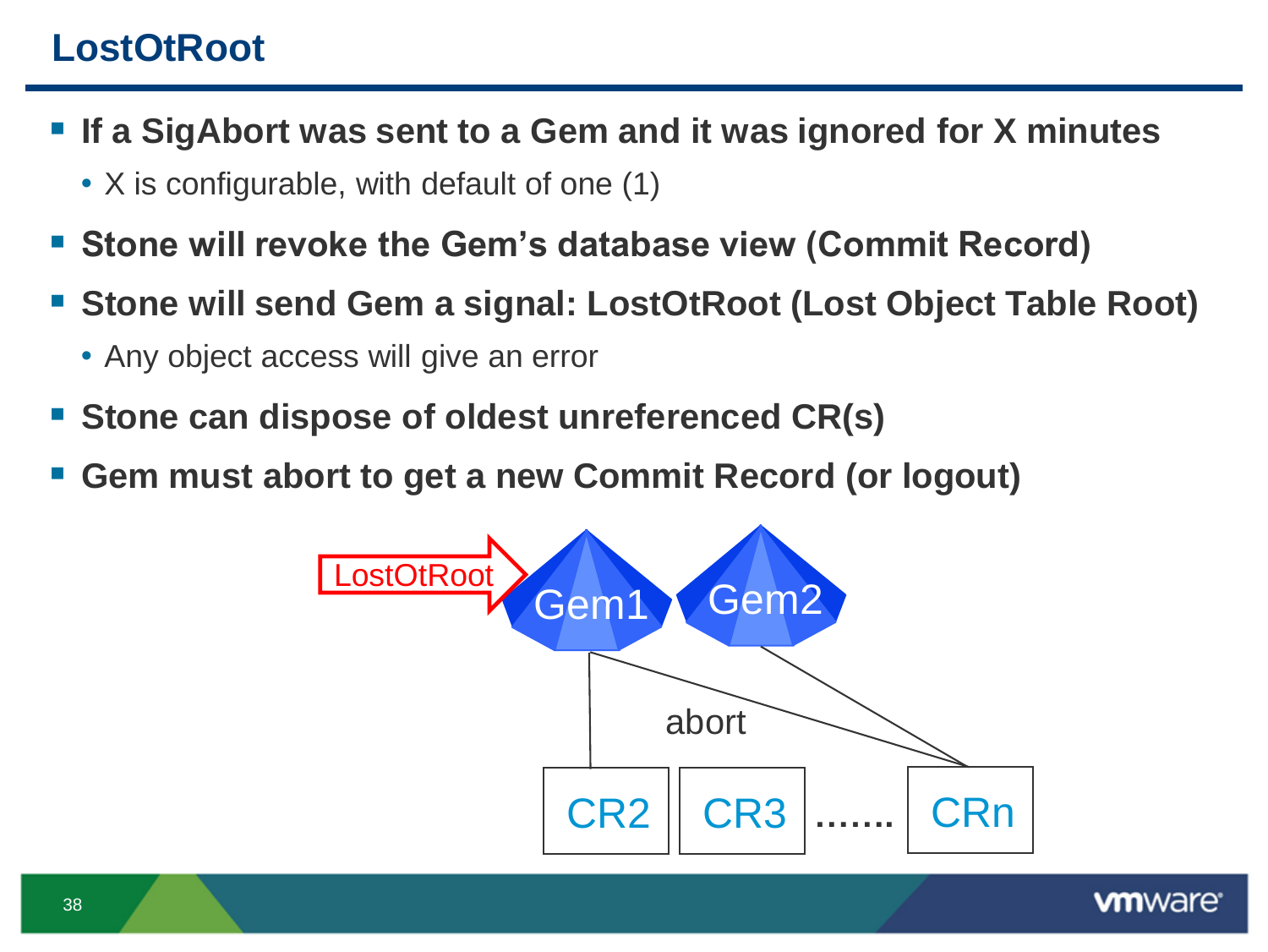#### **Transaction** *state*

- In commit attempt is allowed (might succeed or fail)
- Out commit attempt is not allowed and will always give an error

#### **Transaction** *mode*

- #autoBegin always in a transaction with a stable view
- #manualBegin can be in or out, but always a stable view
- #transactionless can be in or out, stable view only when in transaction

|                          | #autoBegin            | #manualBegin          | <b>#transactionless</b> |
|--------------------------|-----------------------|-----------------------|-------------------------|
| Always in                | $\checkmark$          |                       |                         |
| Stable view in           | ✔                     | $\blacktriangledown$  |                         |
| Stable view out          | N/A                   | $\blacktriangleright$ |                         |
| Can get SigAbort         |                       | $\blacktriangledown$  |                         |
| <b>Can get SigFinish</b> | $\blacktriangleright$ |                       |                         |
| Safe for GBS             |                       | ✔                     |                         |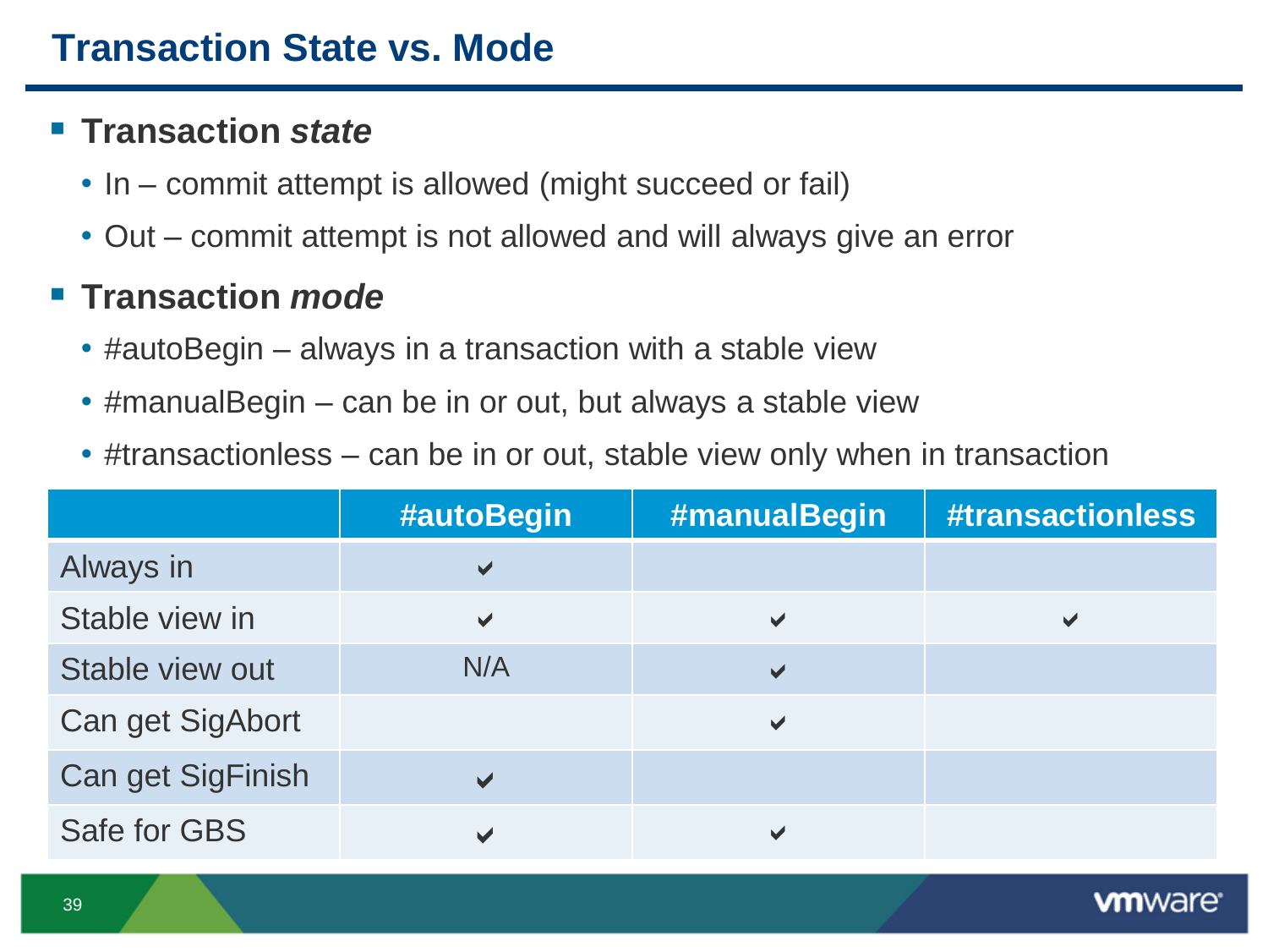# **Transaction Control**

#### **System abortTransaction**

- Abort, losing any existing changes and obtain the most recent Commit Record
- New transaction state:
	- 'In transaction' if transaction mode is #autoBegin
	- Out of transaction' if transaction mode is #manualBegin or #transactionless

#### **System beginTransaction**

- Abort, losing any existing changes and obtain the most recent Commit Record
- Enter the 'in transaction' state (for all transaction modes)

#### **System commitTransaction**

- If commit succeeds, new transaction state:
	- 'In transaction' if transaction mode is #autoBegin
	- Out of transaction' if transaction mode is #manualBegin or #transactionless
- If commit fails, see next slide …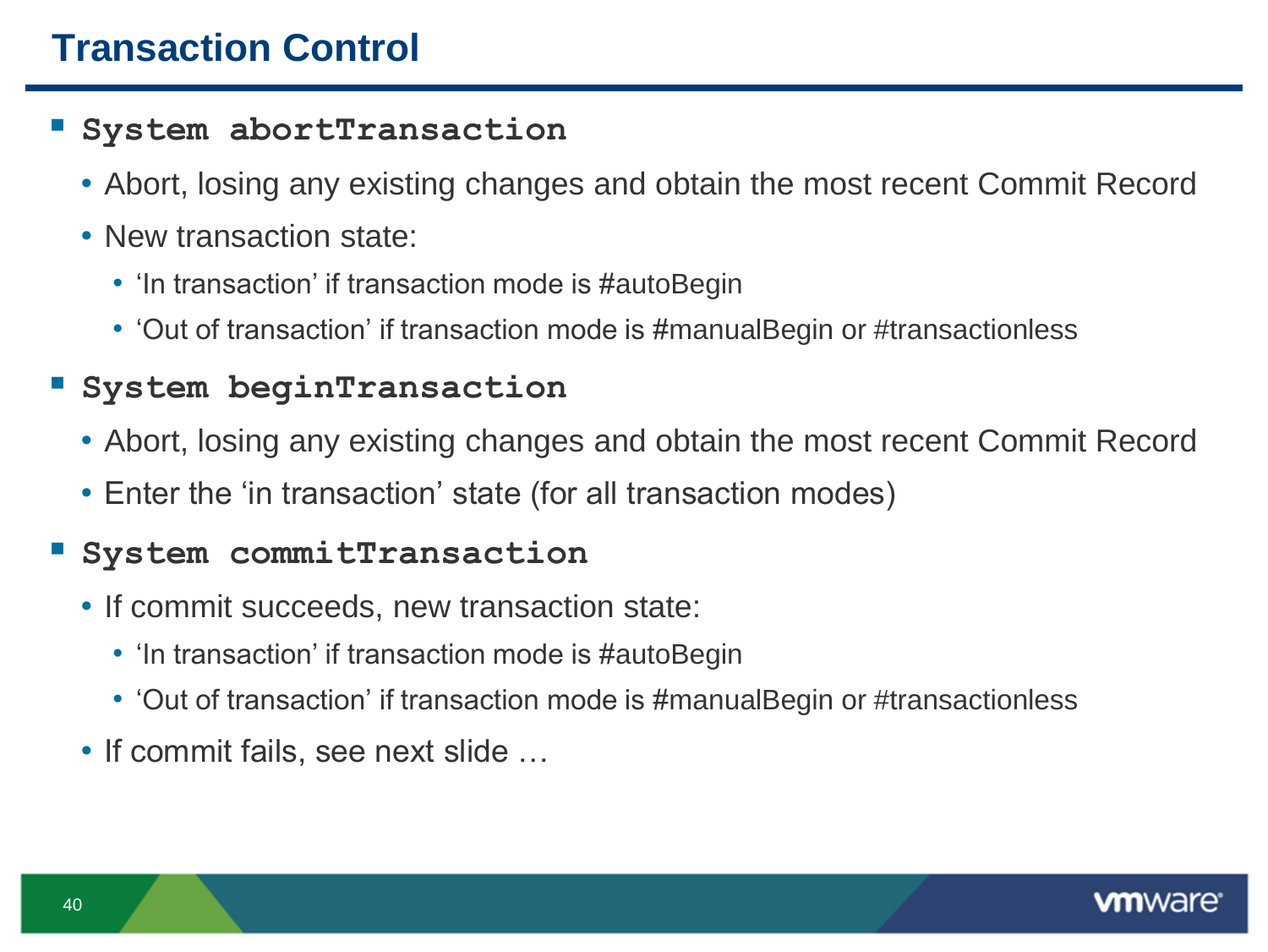## **Failed Commit**

#### **Reasons for a commit failure**

- Another Gem has a lock (read or write) on an object we modified
- An object we modified was modified in a Commit Record after we got our view

## **Impact of commit failure**

- Update to most recent Commit Record
	- No longer on prior Commit Record, so database view is updated; but …
- Still have all locally modified objects
	- New database view does not change local modifications of persistent objects
- Still in transaction
	- But any further commit attempt will fail
- Gem will need to abort before any subsequent commit can succeed
	- Abort will lose all local modifications of persistent objects
	- May wish to *copy* modifications into other objects before abort
	- Could reapply changes after abort and attempt another commit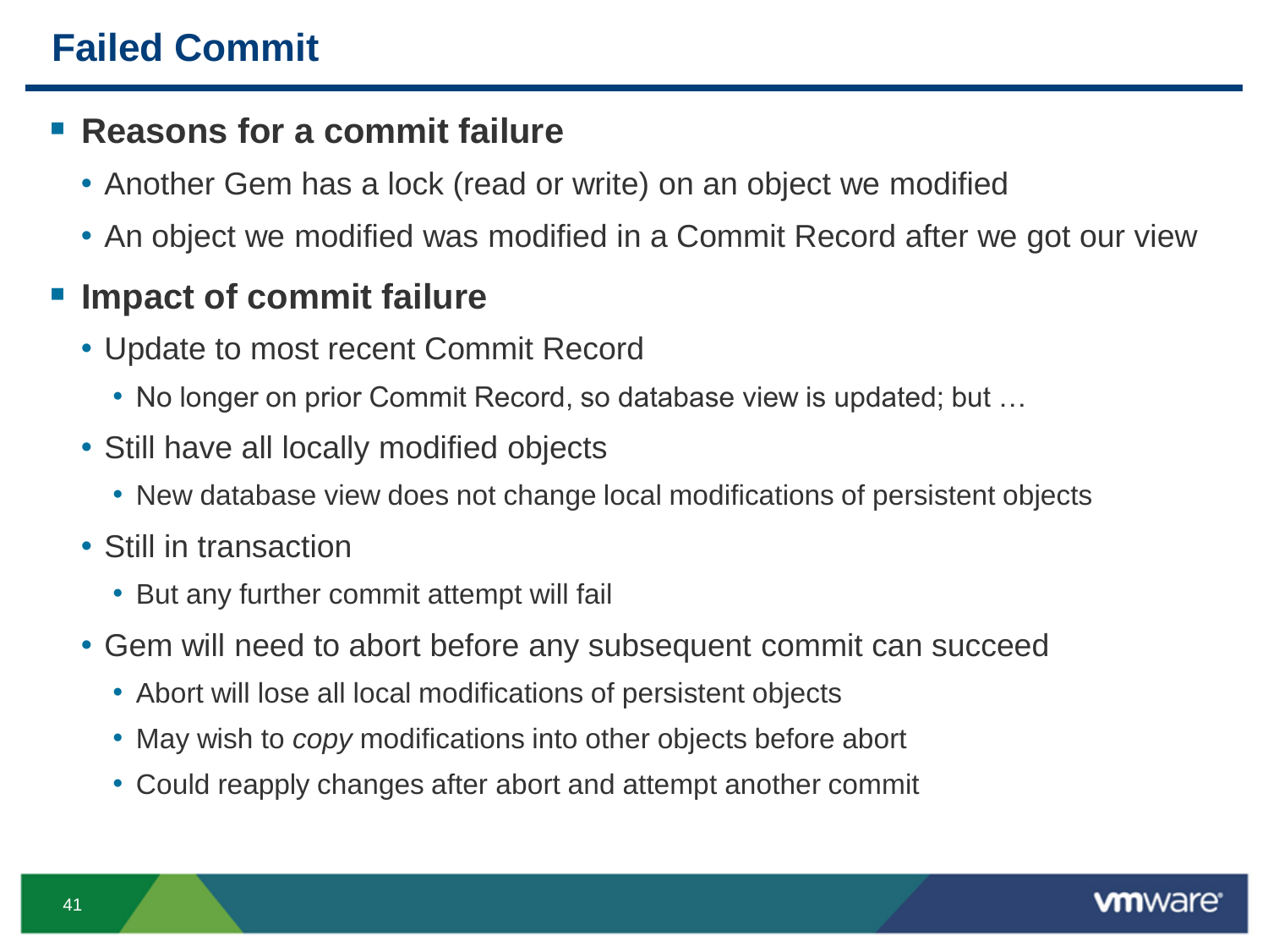# **Agenda**

- **Installation**
- **Architecture**
- **Tools**
- **Backup/Restore**
- **Class Versions**
- **Debugging**
- **Concurrence**
- **Background Processing**
- **Repository-wide Garbage Collection**

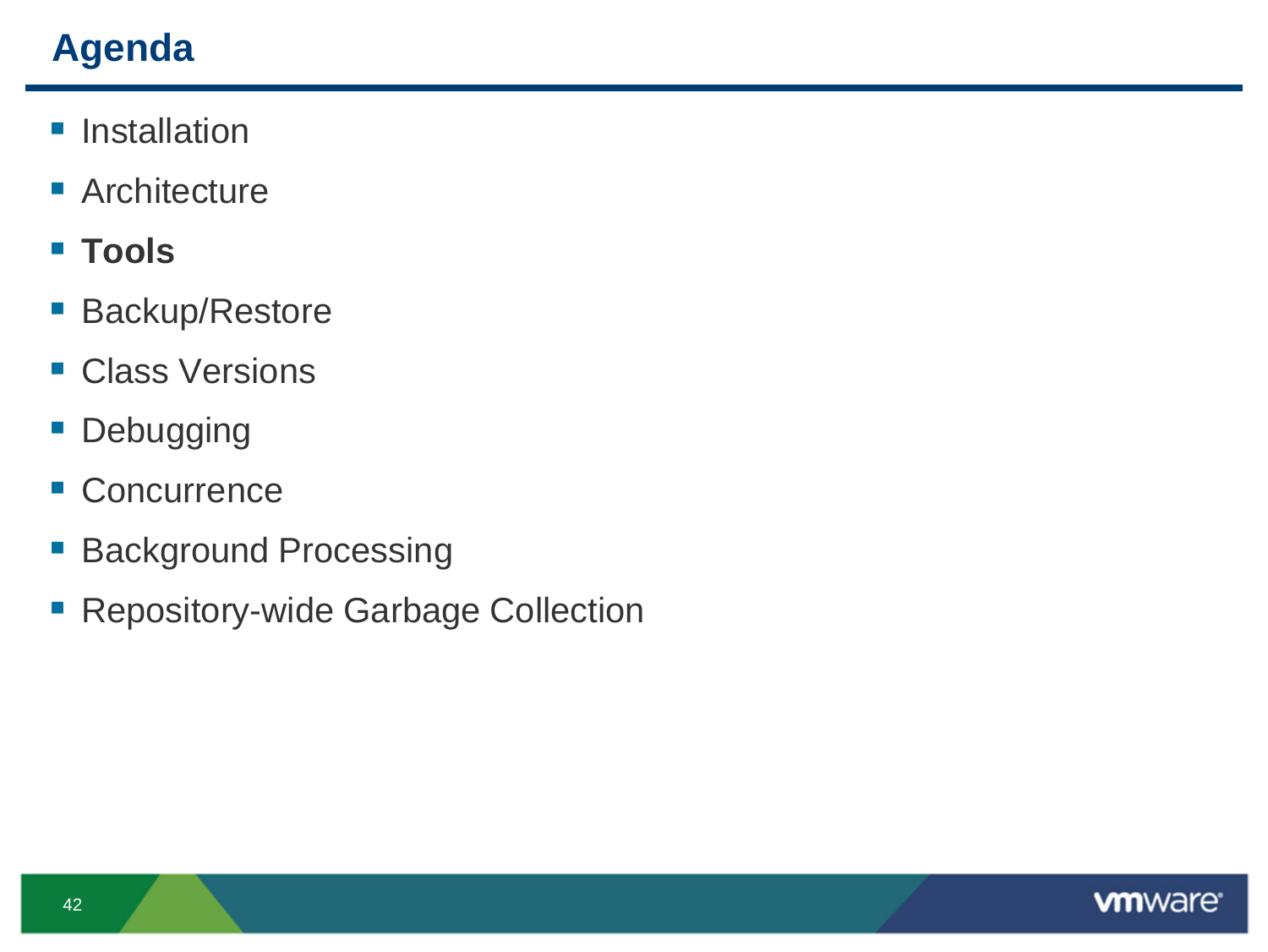# **Tools**

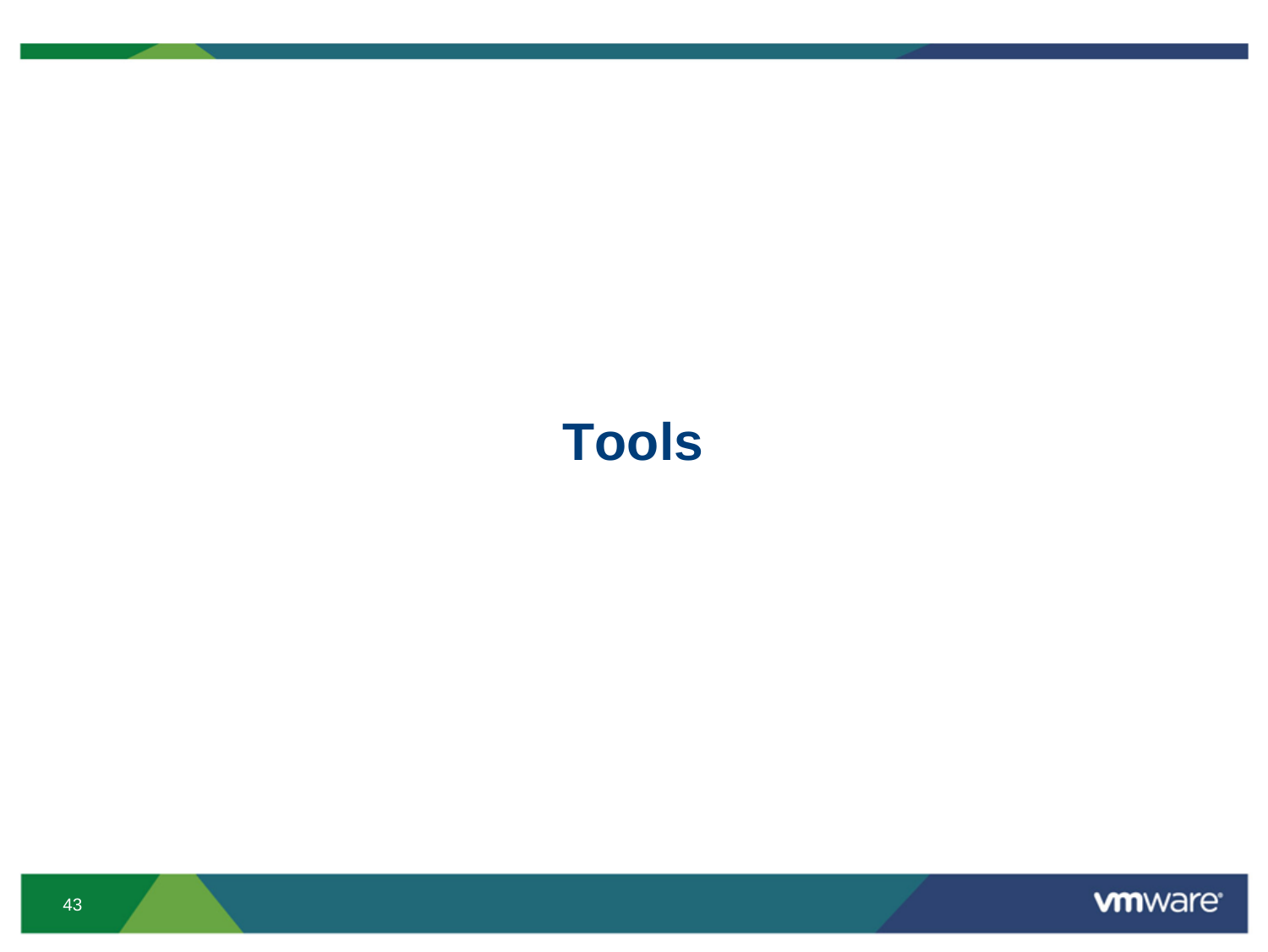# **Tools**

## **Traditional**

- GemBuilder for Smalltalk (GBS)
- Topaz
- Visual Statistics Display (VSD)
- Transaction log analysis scripts

## **Built using other Smalltalks**

- GemTools (Pharo)
- Jade (Windows/Dolphin)

#### **Web**

- tODE
- WebTools

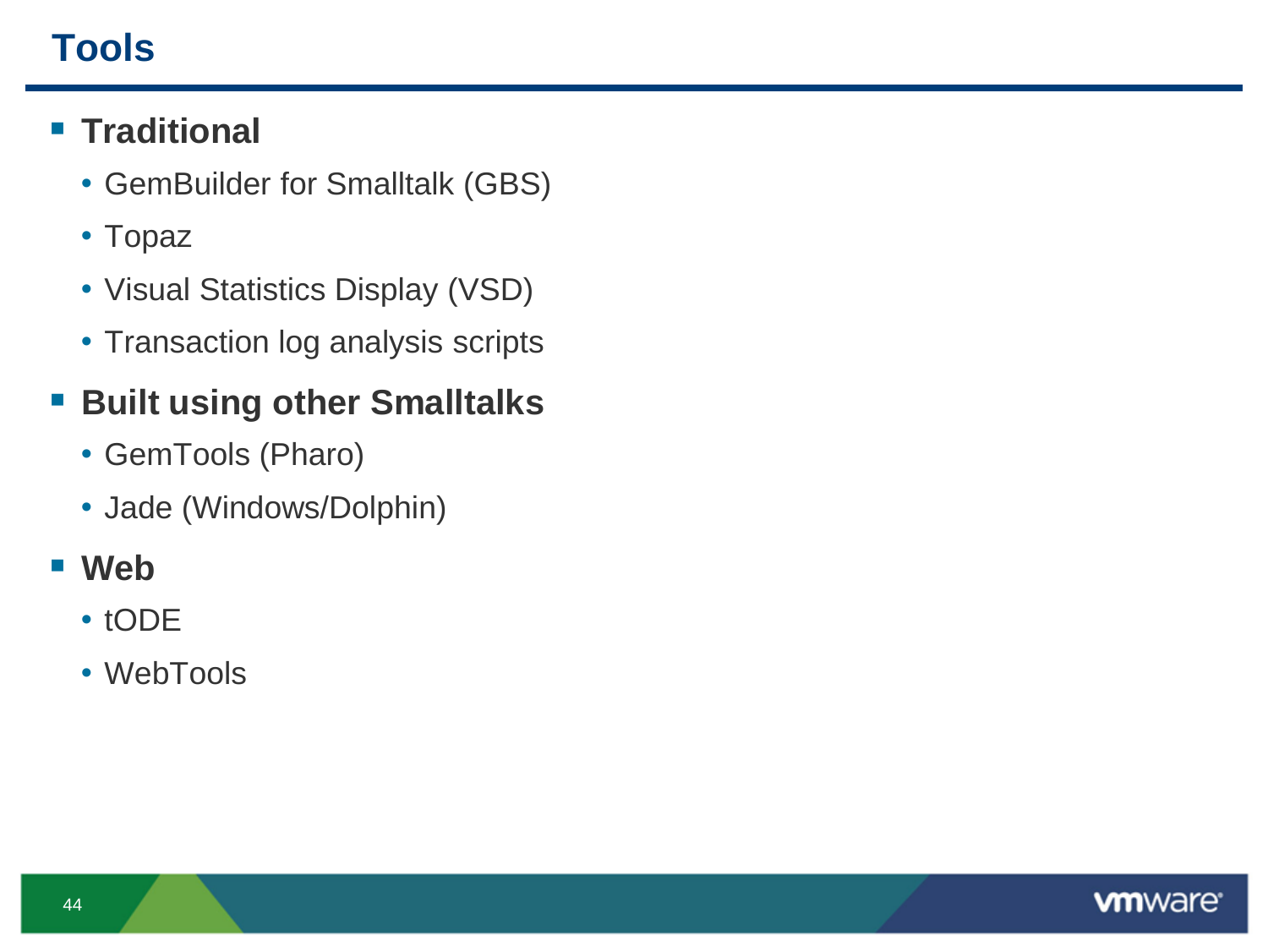## **GemBuilder for Smalltalk**

### **Smalltalk package that wraps GCI library**

- Cincom Smalltalk (VisualWorks)
- VA Smalltalk from Instantiations (formerly VisualAge Smalltalk from IBM)
- **Provides "transparent" replication between server Smalltalk and client Smalltalk**
	- Traditionally used to build "rich client" GUI applications

# **Tools**

- Code browser
- Debugger
- Inspector
- UserProfile editor
- $\bullet$  …
- **Not available in Web Edition**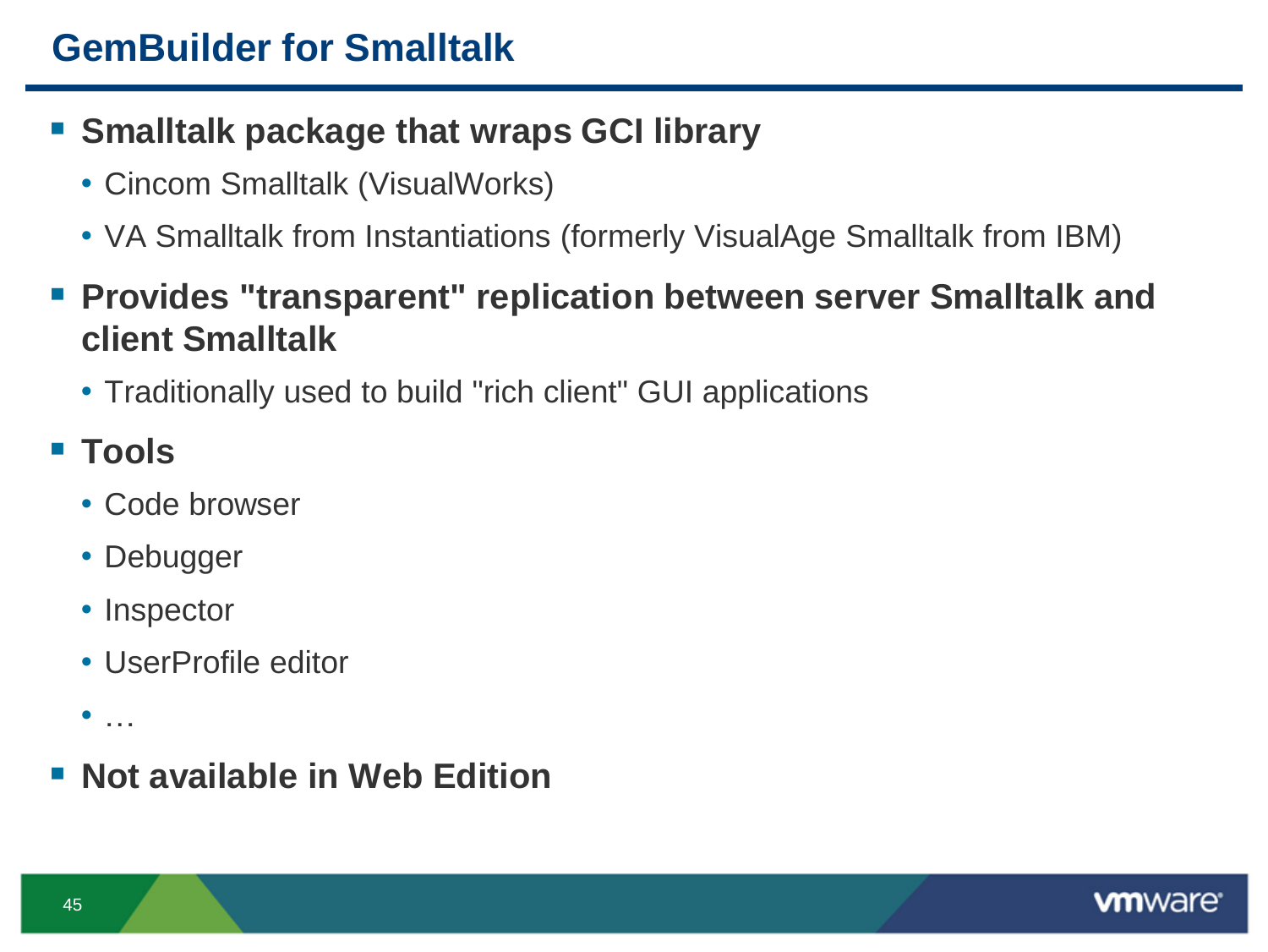# **Topaz**

- **Command-line wrapper for GCI library**
- **Limited scripting capabilities**
	- No control flow (loop/conditionals)

#### **Used extensively by GemStone's internal developers**

- Used to load code (see \$GEMSTONE/upgrade)
- Used to test server
- Preferred way to report server product bugs
- **Primary customer use is for batch jobs**
	- SystemRepository>>#fullBackupTo:
	- SystemRepository>>#markForCollection
- **Useful when GUI-based tools are not available**
	- SSH to production server behind firewall over WAN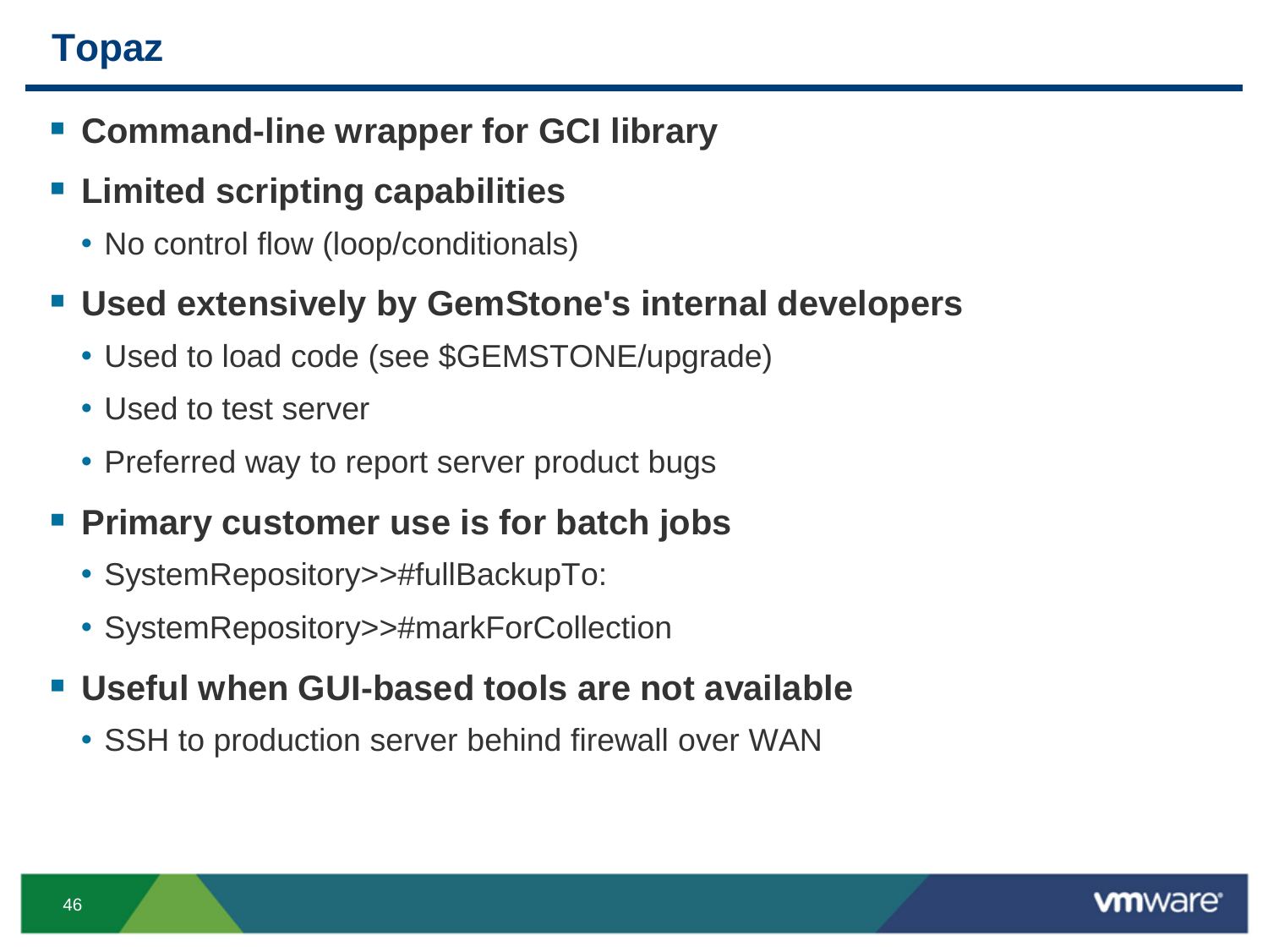#### **Each process records data to shared page cache (SPC)**

- Many values exist and are constantly updated (220 for Gems, 272 for Stone)
- Any process attached to SPC can monitor other processes on same host

## $\blacksquare$  **\$GEMSTONE/bin/statmonitor**

- Periodically copies current data to a file for later analysis
- Every production system should be capturing statistics for later analysis
- If Gems are on separate machine from Stone, need additional statmonitors

# **VSD application**

- \$GEMSTONE/bin/vsd contains an X Window System application (Linux/Mac)
- Window version at<http://community.gemstone.com/display/GSS64/VSD>

# **Vital uses**

- Performance tuning
- Crash analysis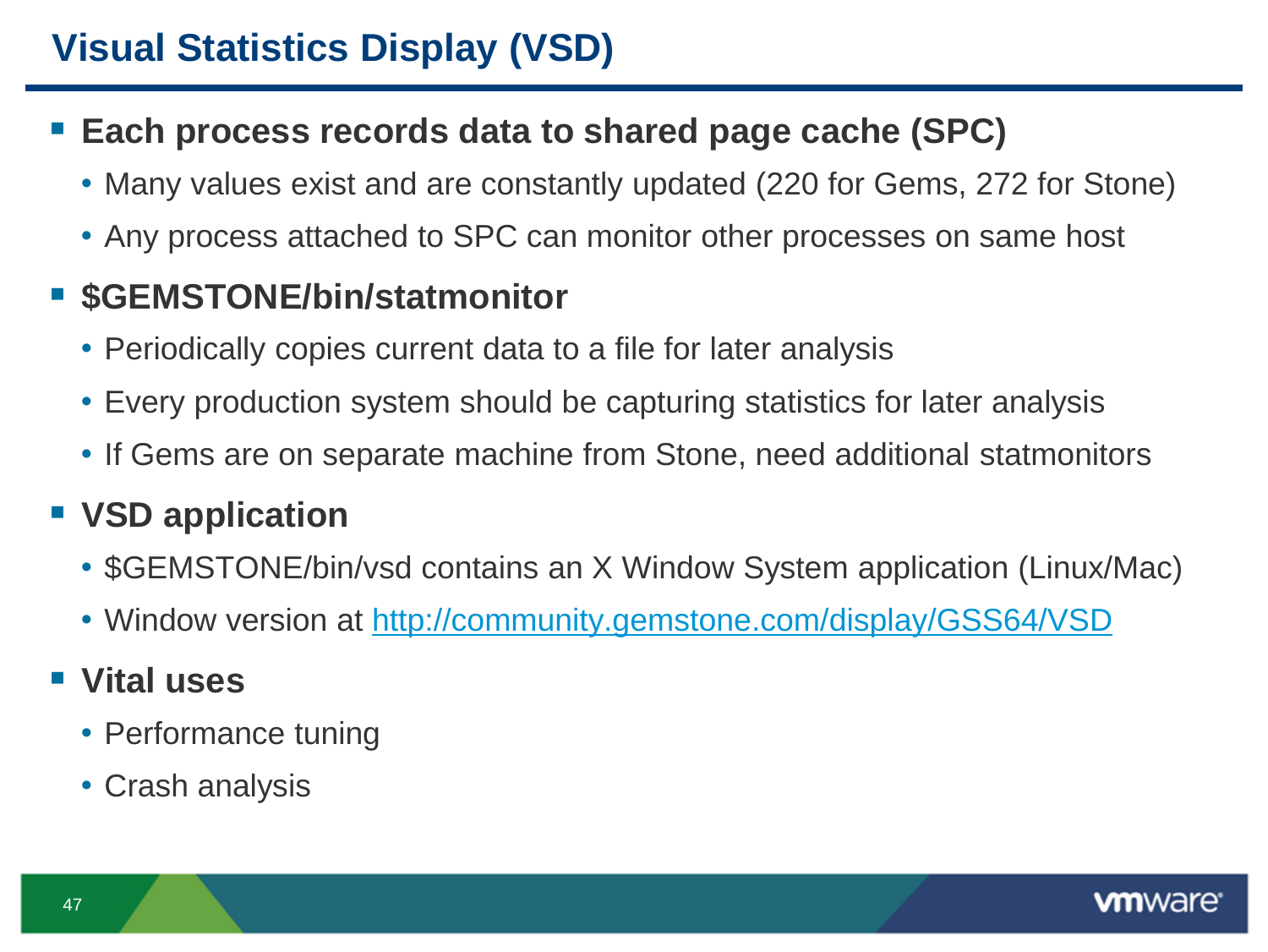# **Transaction Log Analysis Scripts**

#### **All changes to persistent objects take place in a transaction**

• Record of each transaction in transaction logs

### **Primary use is to replay transactions**

- After restore from backup
- Restart after crash

#### **Scripts are available to search tranlogs**

- Traditional use is for bug analysis ("How did that happen!?")
- Recent enhancements for forensic analysis ("Who made that change?")

## **System Administration Guide, Appendix H**

- \$GEMSTONE/bin/printlogs.sh
- \$GEMSTONE/bin/searchlogs.sh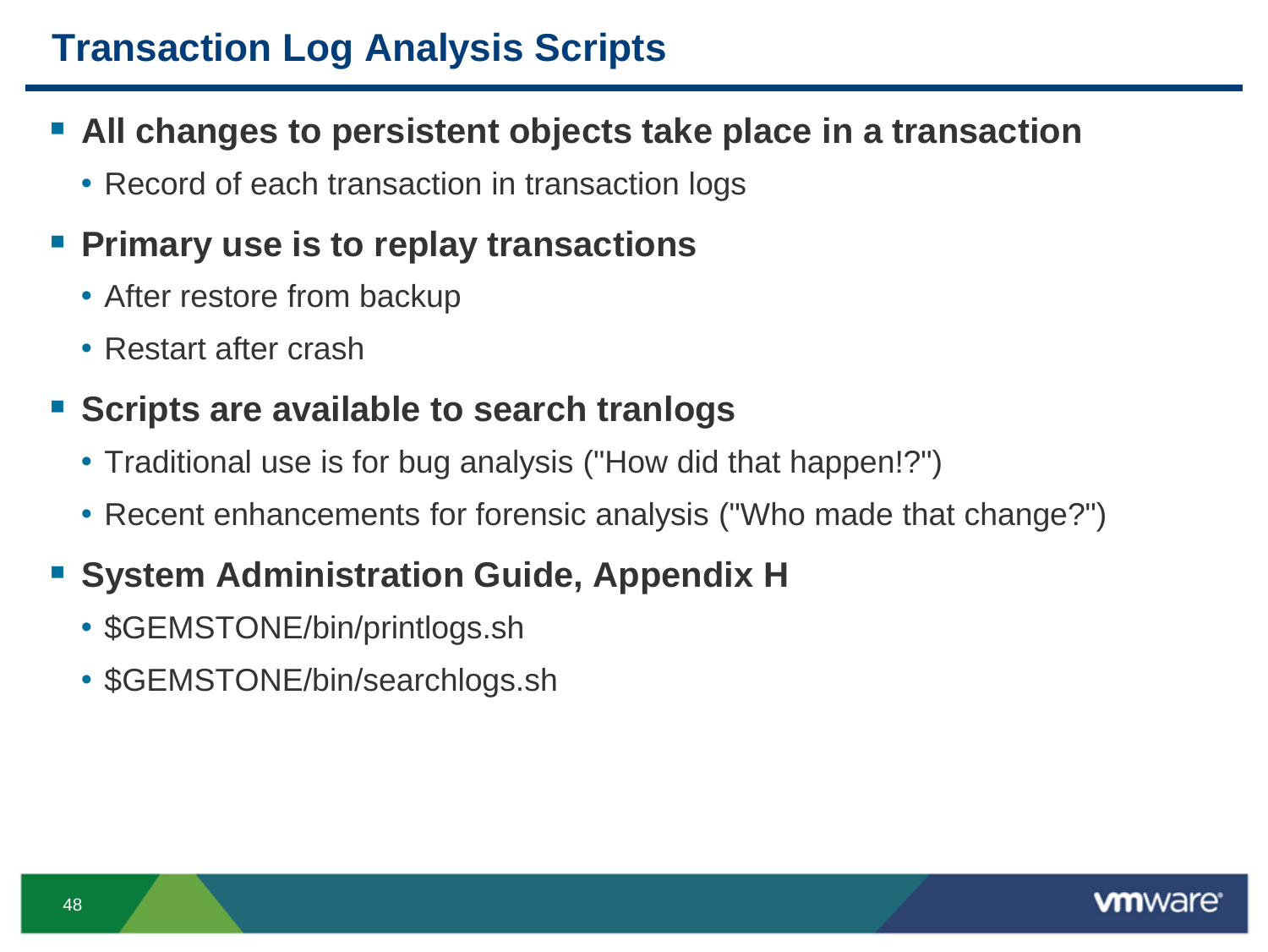## **GemTools**

#### **Pharo-based GUI application**

- Uses Squeak's FFI interface to interact with GCI library
- Pharo is used to provide GUI (primarily with OmniBrowser)
- No support for object replication—pretend that Pharo Smalltalk doesn't exist

### **Tools**

- Code browser, Monticello browser, Metacello browser
- Workspace, Debugger, Inspector
- Backup/restore menus

## **Closely tied to GLASS**

- Use of OB means many round-trips to server for each action
- **Download from<http://seaside.gemstone.com/downloads.html>**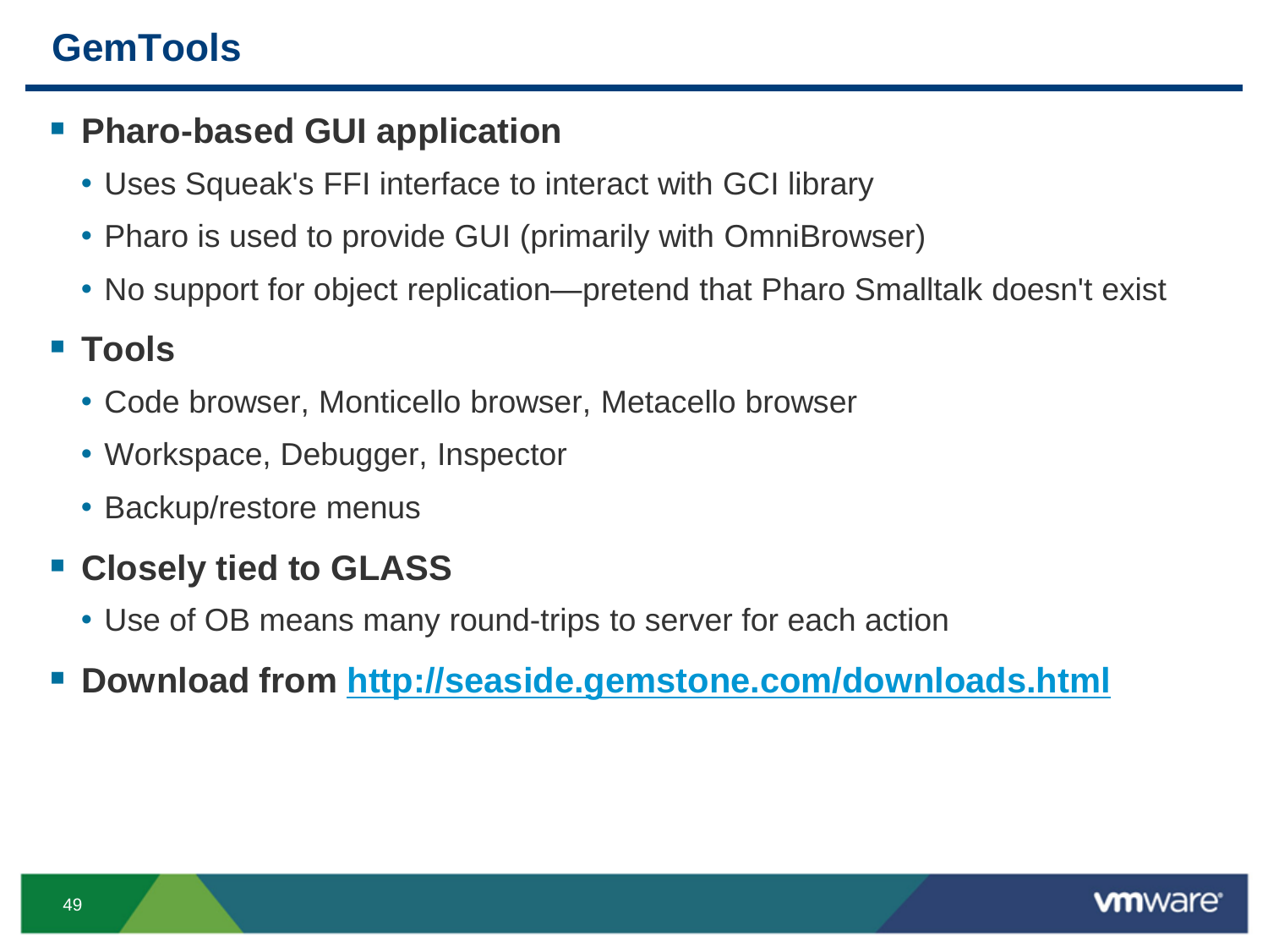## **Jade**

- **Windows-only stand-alone 1 MB executable build with Dolphin**
	- Works with all GemStone/S versions (32-bit and 64-bit)
	- Does not require any server code to be pre-loaded
	- Optimized for slow network (most operations require only one round-trip)

#### **Tools**

- Code browser, Monticello browser
- Workspace, Debugger, Inspector
- **Download from<http://seaside.gemstone.com/jade/>**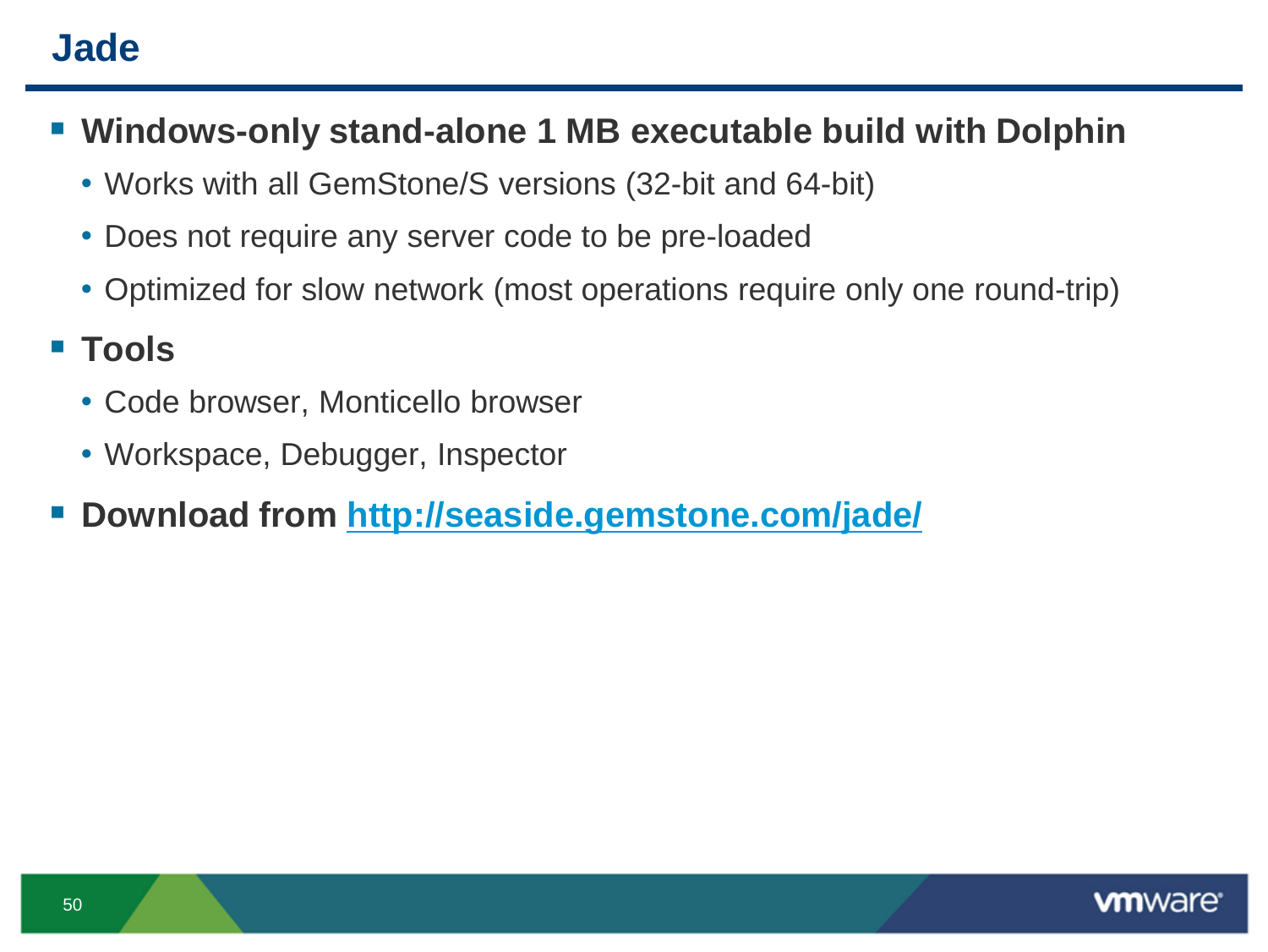## **tODE – the Object (Centric) Development Environment**

#### **Seaside-based web application**

- Runs in Pharo and GemStone
- Non-traditional approach to tools

## **Tools**

- Code browser, Metacello browser
- Workspace, Debugger, Inspector

#### **Web Resources**

- Code at<http://code.google.com/p/tode/>
- Mailing list at [http://groups.google.com/group/tode\\_st](http://groups.google.com/group/tode_st)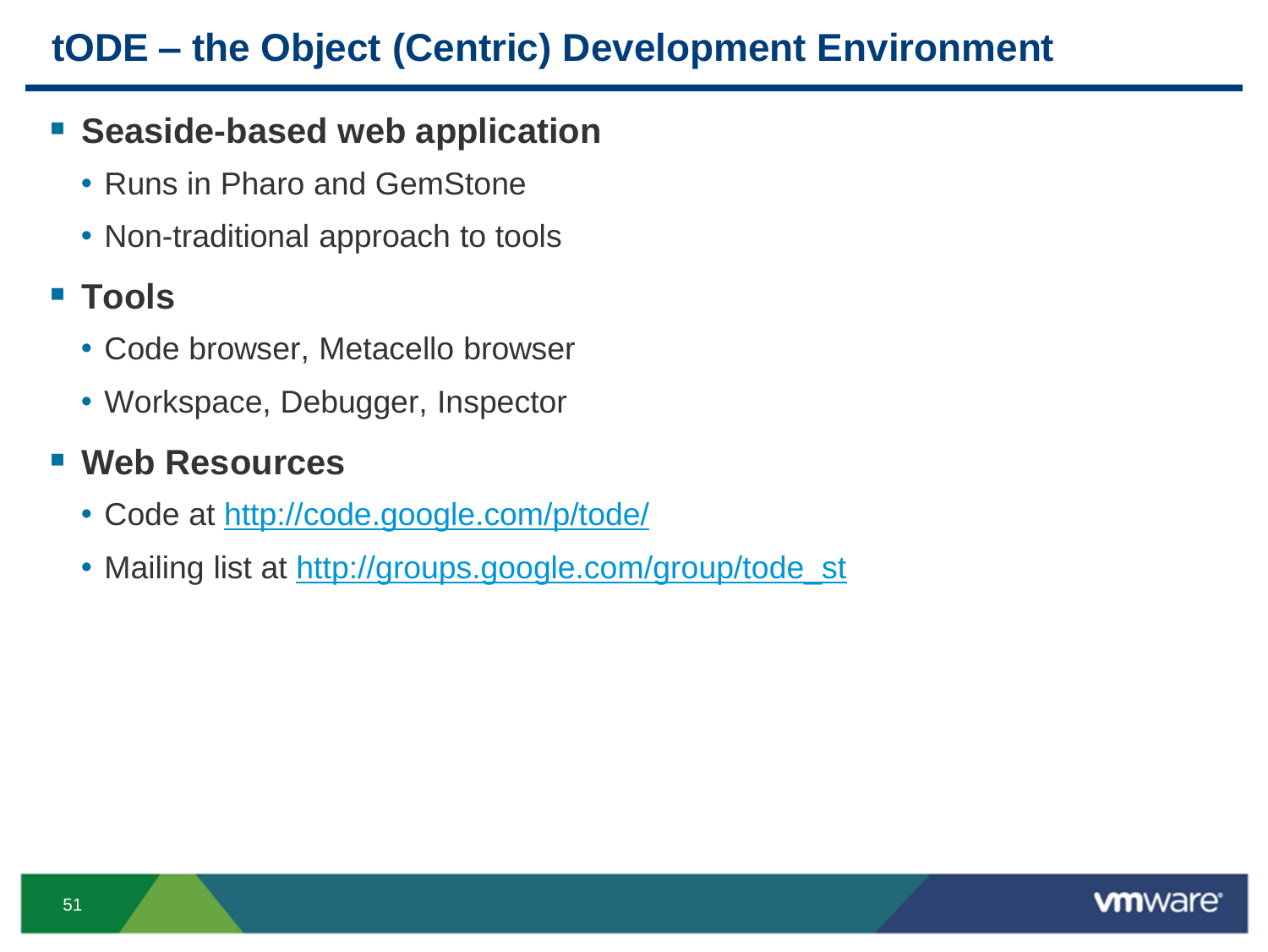# **WebTools**

#### **Javascript application**

- Uses async Json queries to lightweight web server in GemStone
- Not a Seaside application; available in any GemStone/S 64 Bit 3.0 database
- **Tools** 
	- Code browser
	- Statmonitor file graphing
- **Extensible with plug-in tools**
- **Code distributed in \$GEMSTONE/examples/www/**

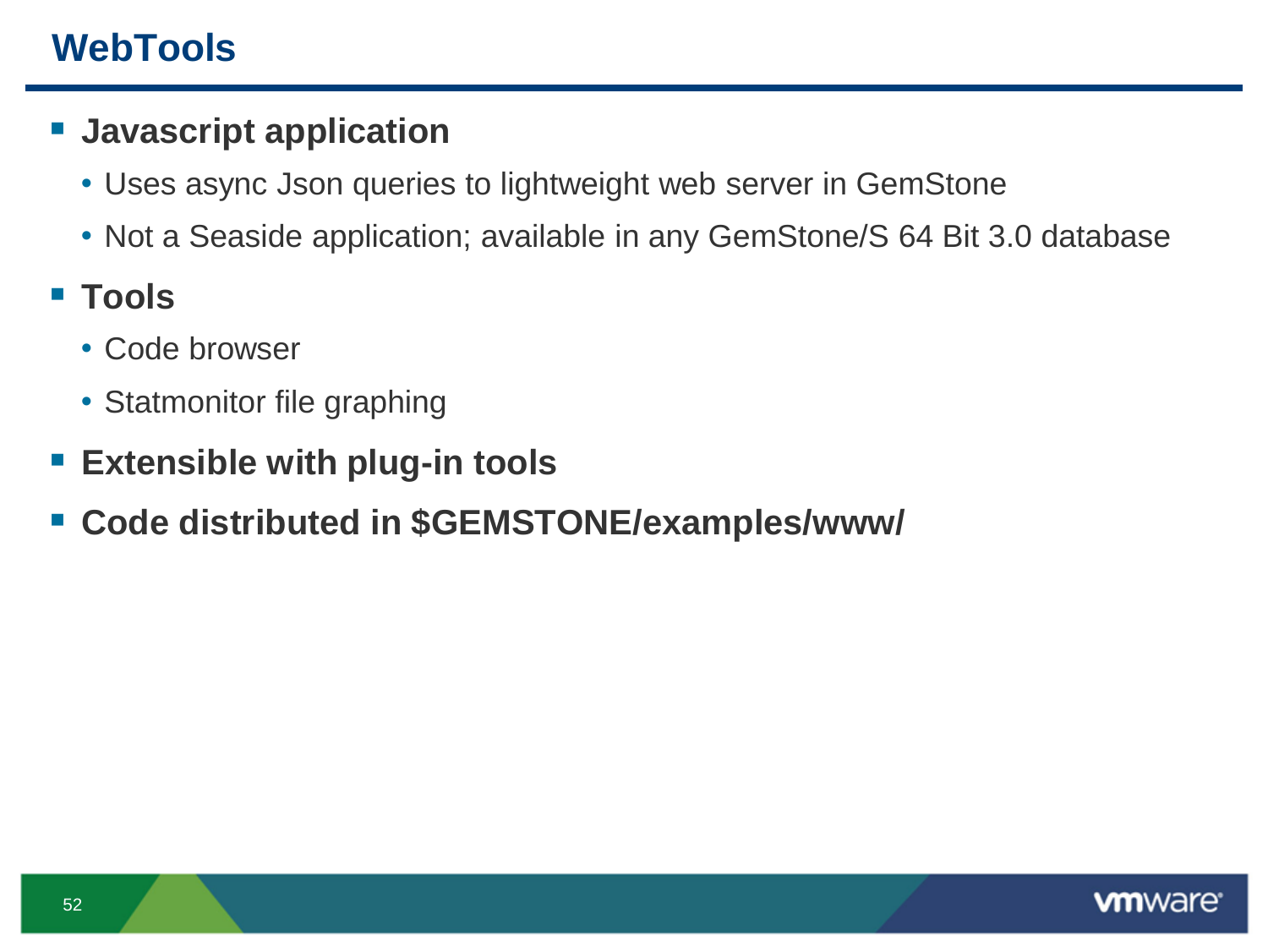# **Agenda**

- **Installation**
- **Architecture**
- Tools
- **Backup/Restore**
- **Class Versions**
- **Debugging**
- **Concurrence**
- **Background Processing**
- **Repository-wide Garbage Collection**

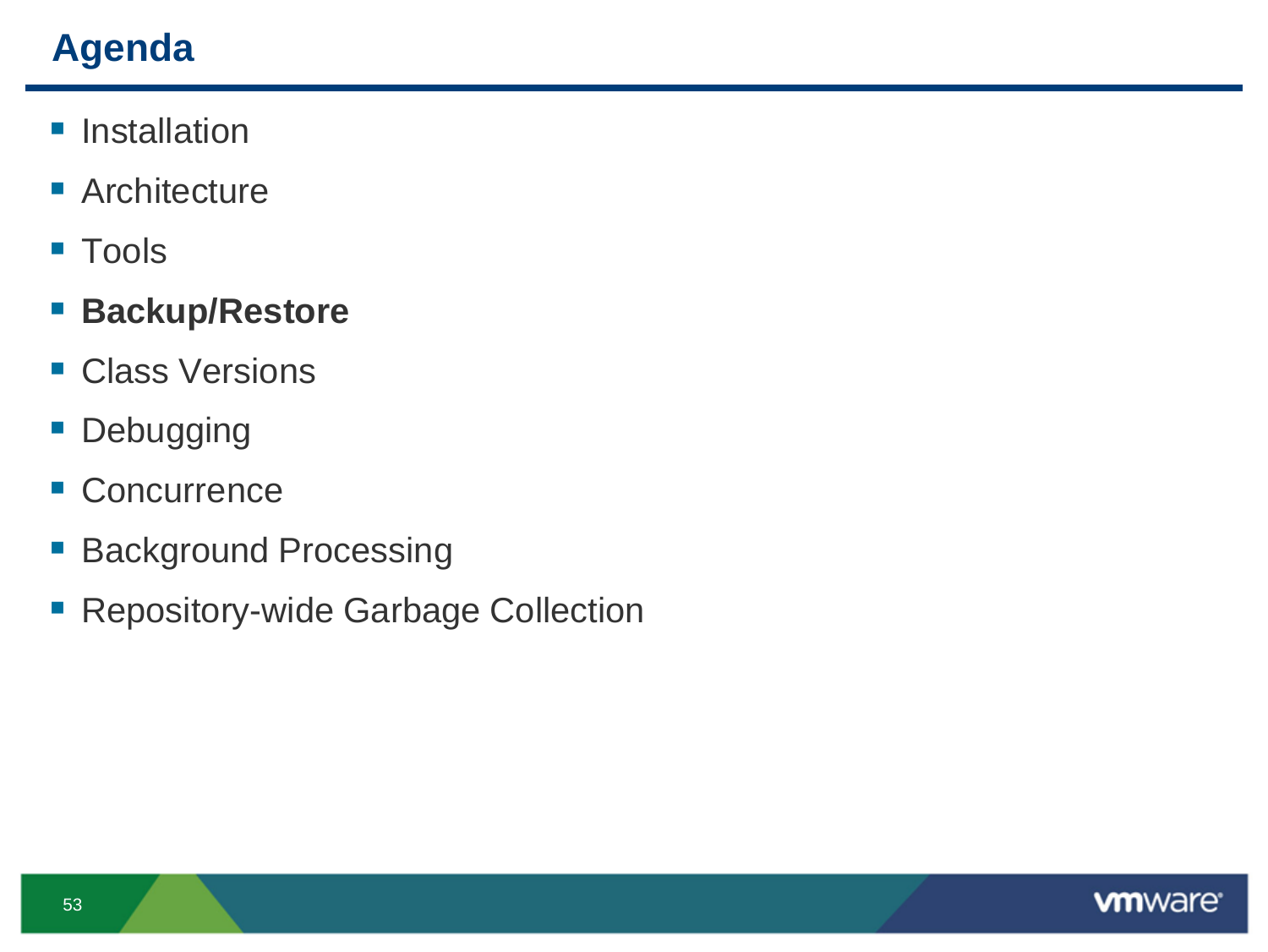# **Backup and Restore**

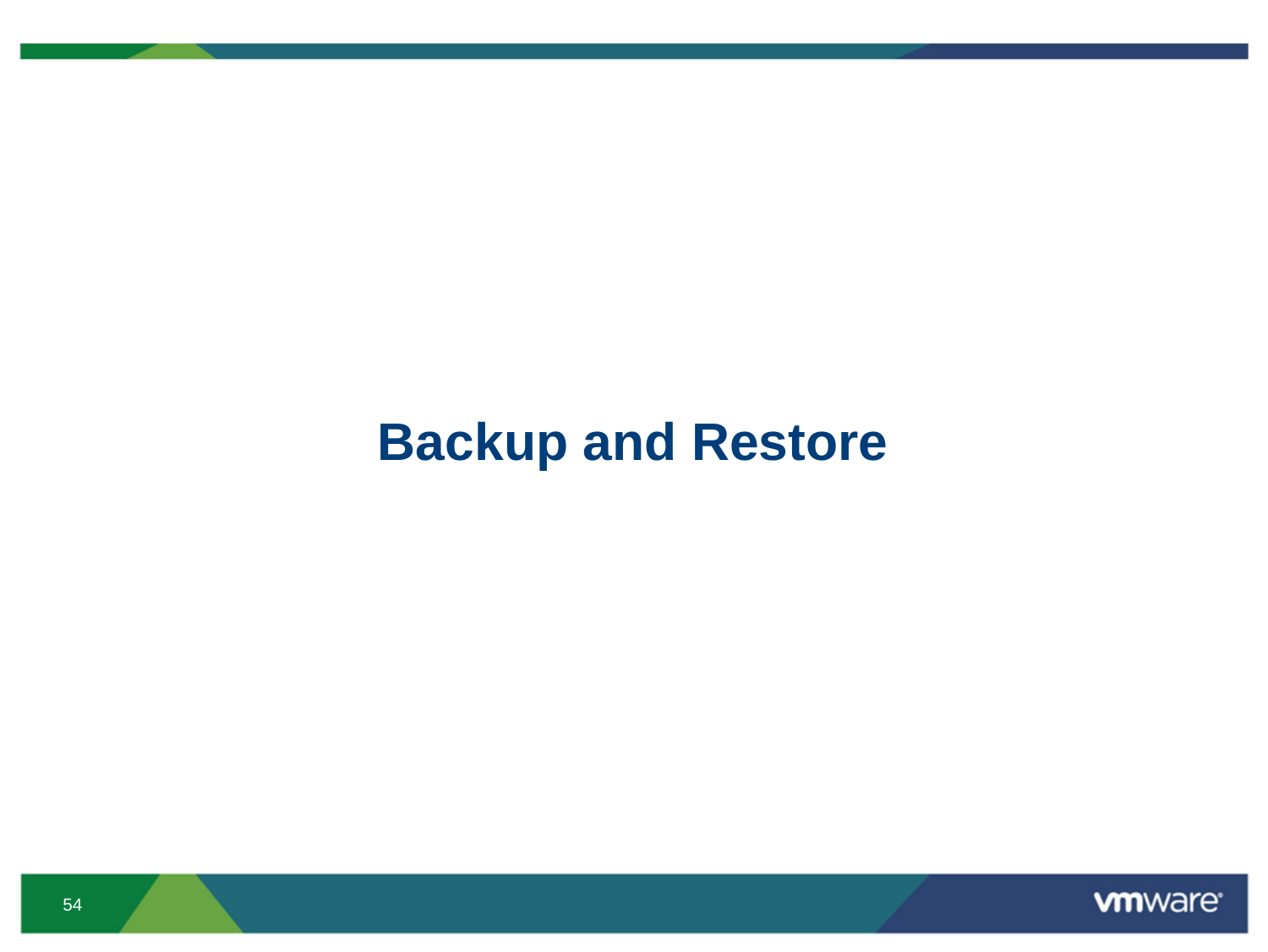## **Documentation**

- **System Administration Guide for GemStone/S 64 Bit**
- Chapter 9: Making and Restoring Backups

GemStone® **System Administration Guide** for GemStone/S 64 Bit

Version 3.0

June 2011

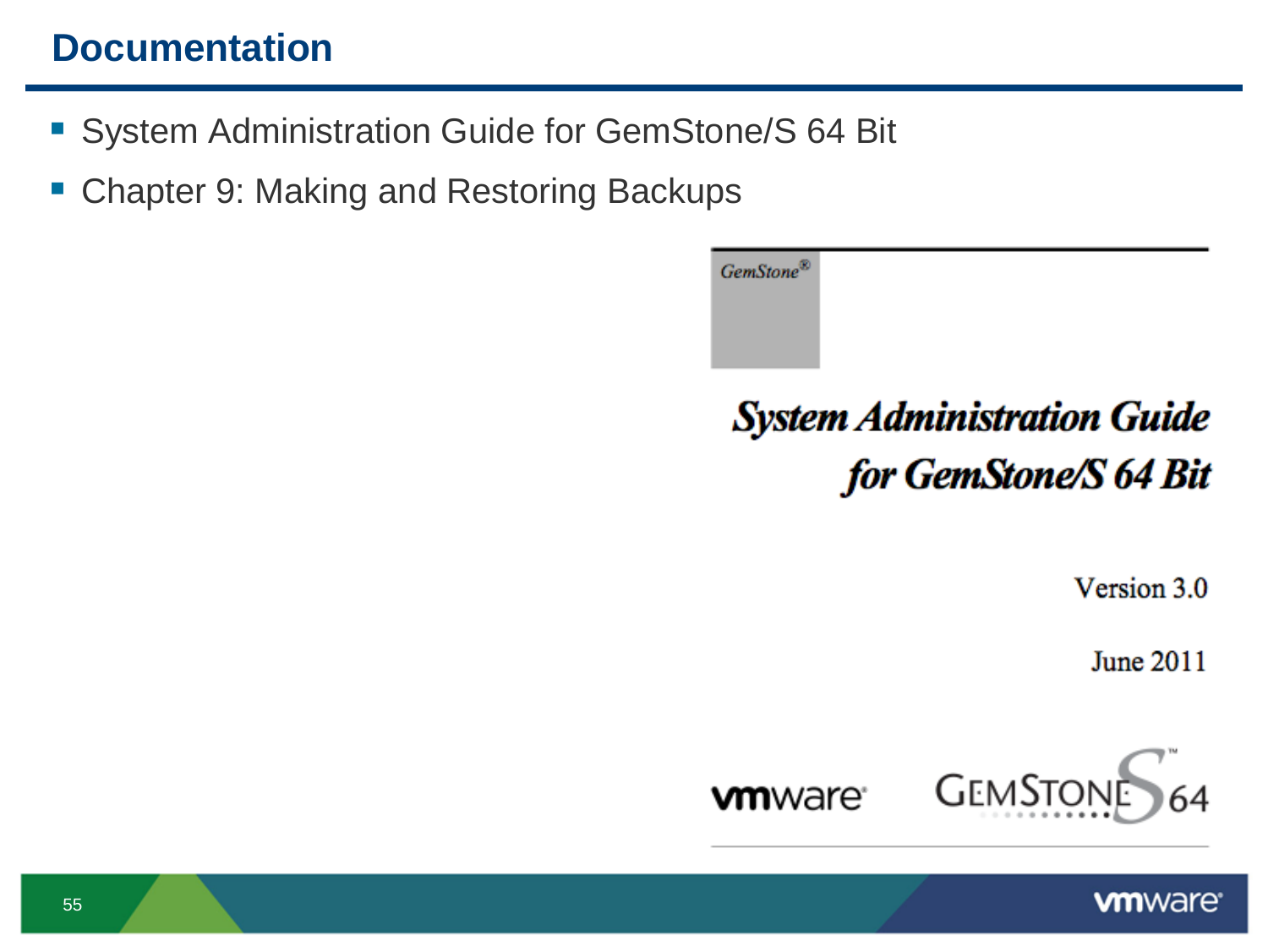# **Types of Backups**

- **Off-line Extent Copy**
- **Smalltalk Backup**
- **On-line Extent Copy**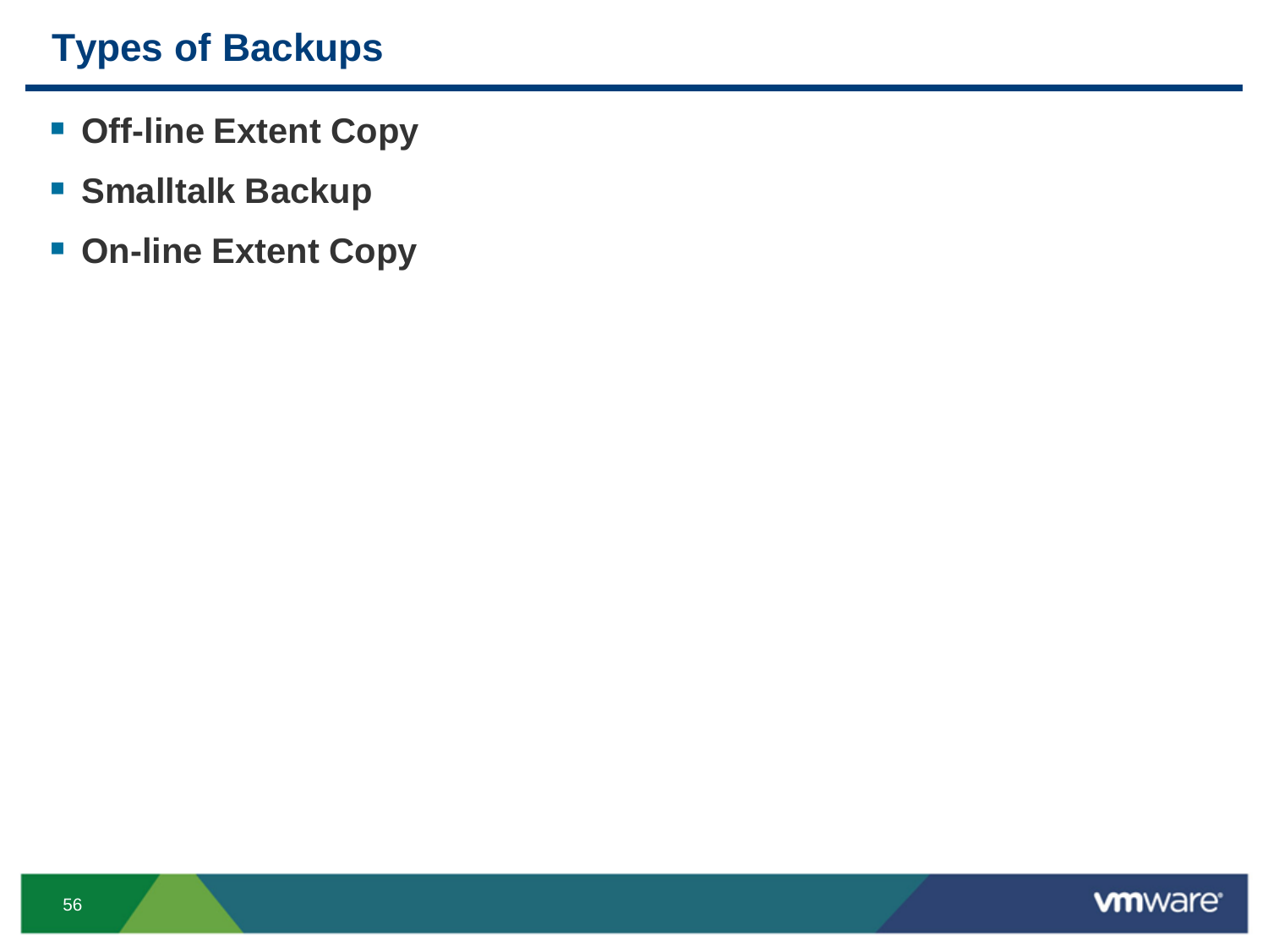## **Off-line Extent Copy**

**Make a copy of extent(s) when system is down.**

#### **E** Advantages

- Simple to make
- Simple to restore

#### **Disadvantages**

- System must be down
- Copy includes empty space and non-object data

#### **Recommended for**

- Development systems
- Systems that are regularly down due to usage patterns and hardware needs

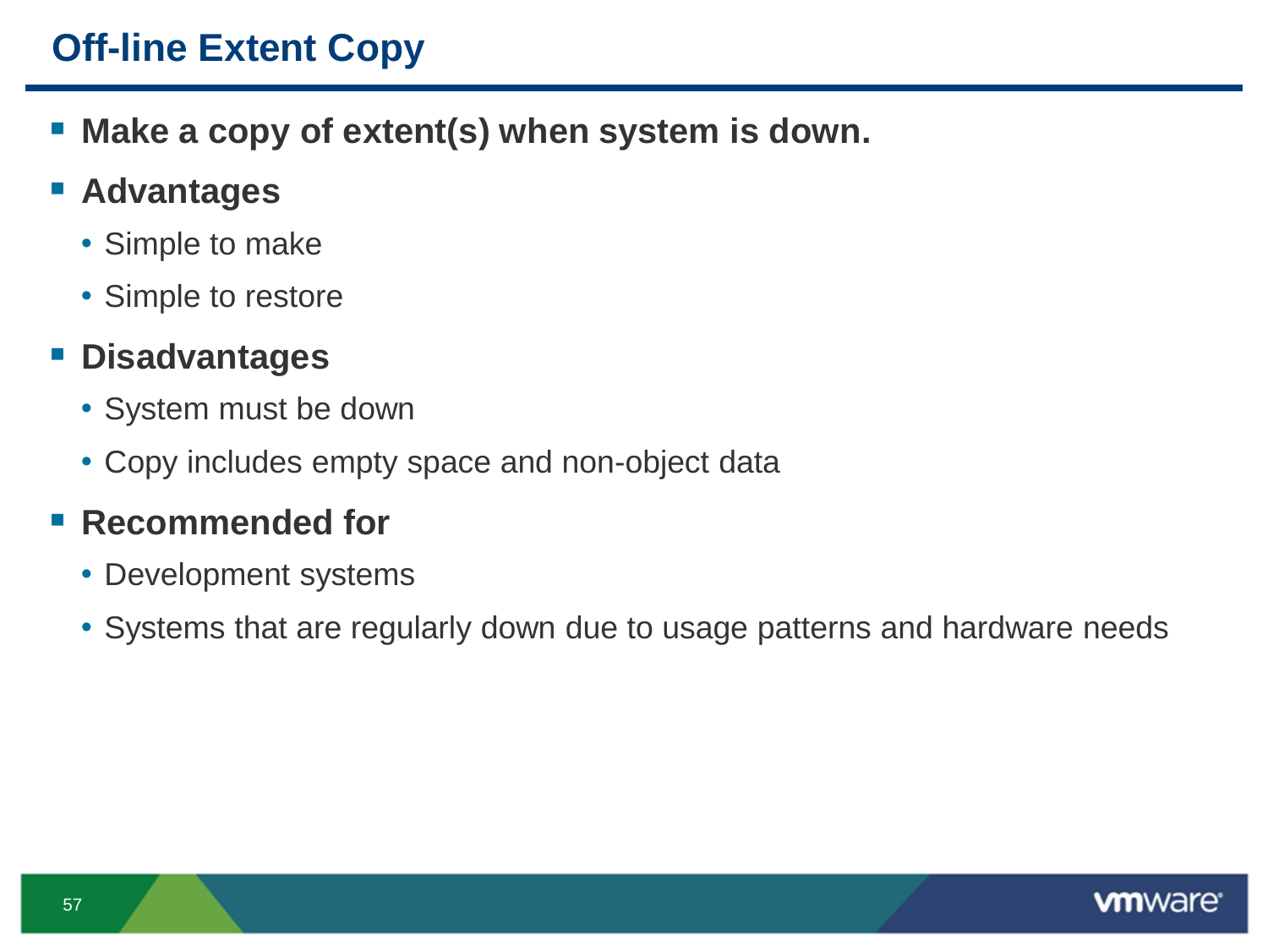# **Smalltalk Backup**

## **Evaluate 'SystemRepository fullBackupTo: aFilePath'**

- Alternative method: #'fullBackupCompressedTo:'
- Other methods support multi-file backups to limit file size (for tape backups!)

## **Advantages**

- Traditional means
- Compact size contains only objects
- Restore results in minimal extent size(s)

## **Disadvantages**

- Can take significant time to create backup
- Gem process holds a transaction for initial phase
- Restore process more time-consuming

## **Recommended for:**

• Smaller systems that have not experienced any of the disadvantages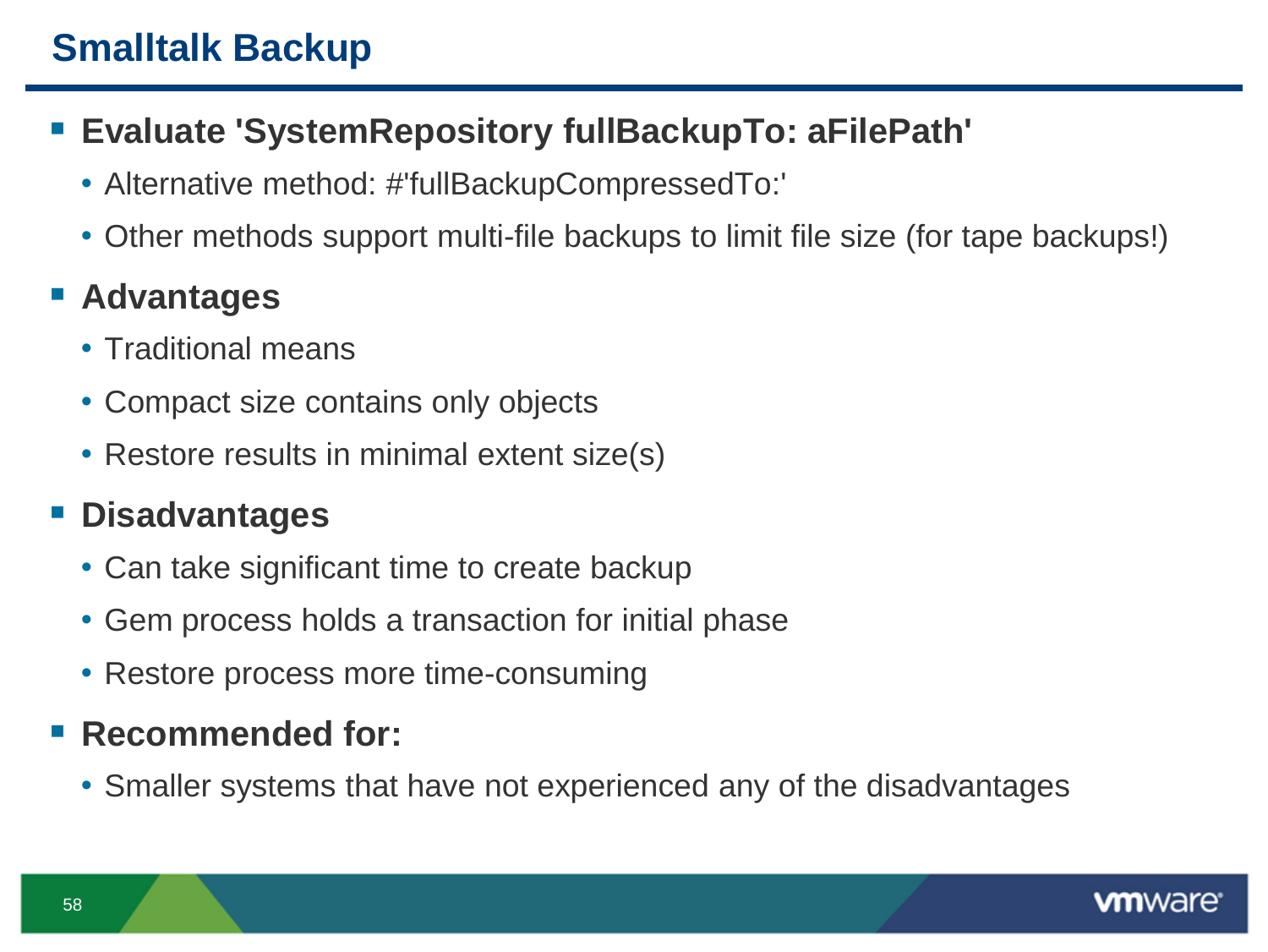# **Hybrid: On-line Extent Copy**

#### **Process**

- 1. Suspend checkpoints
- 2. Copy extent(s)
- 3. Resume checkpoints

#### **Advantages**

- On-line
- Most work is done by OS file copy (as compared to Smalltalk backup)
- Can take advantage of hardware features (split a mirror)

#### **Disadvantages**

- More complex to create & restore
- Backup might be invalid if checkpoints resumed too early

#### **Recommended for:**

Larger systems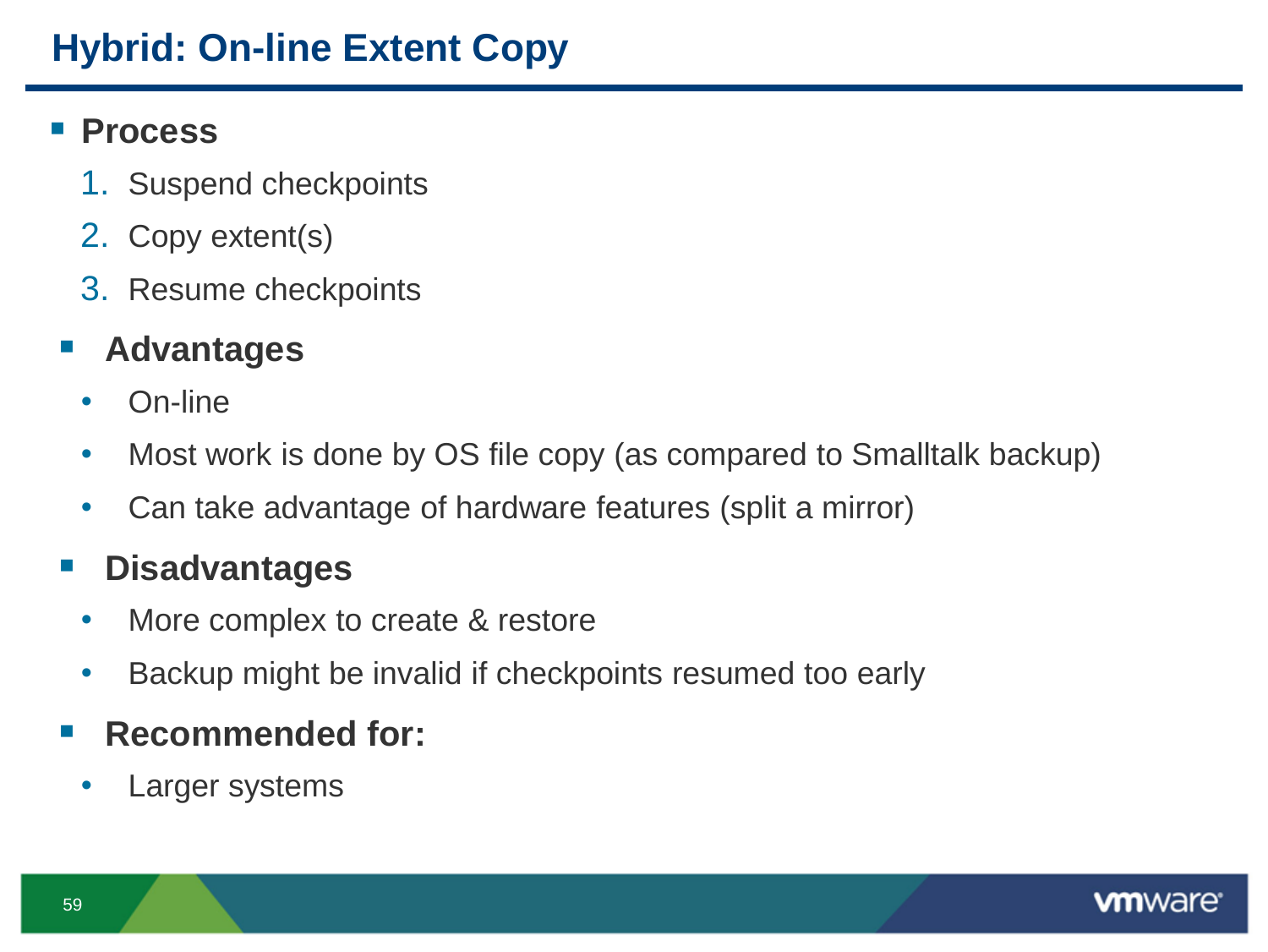## **Recomendation**

- **Validate backup file**
	- copydbf extentOrBackup /dev/null
- **Test your restore process**
- **Keep transaction logs associated with backup**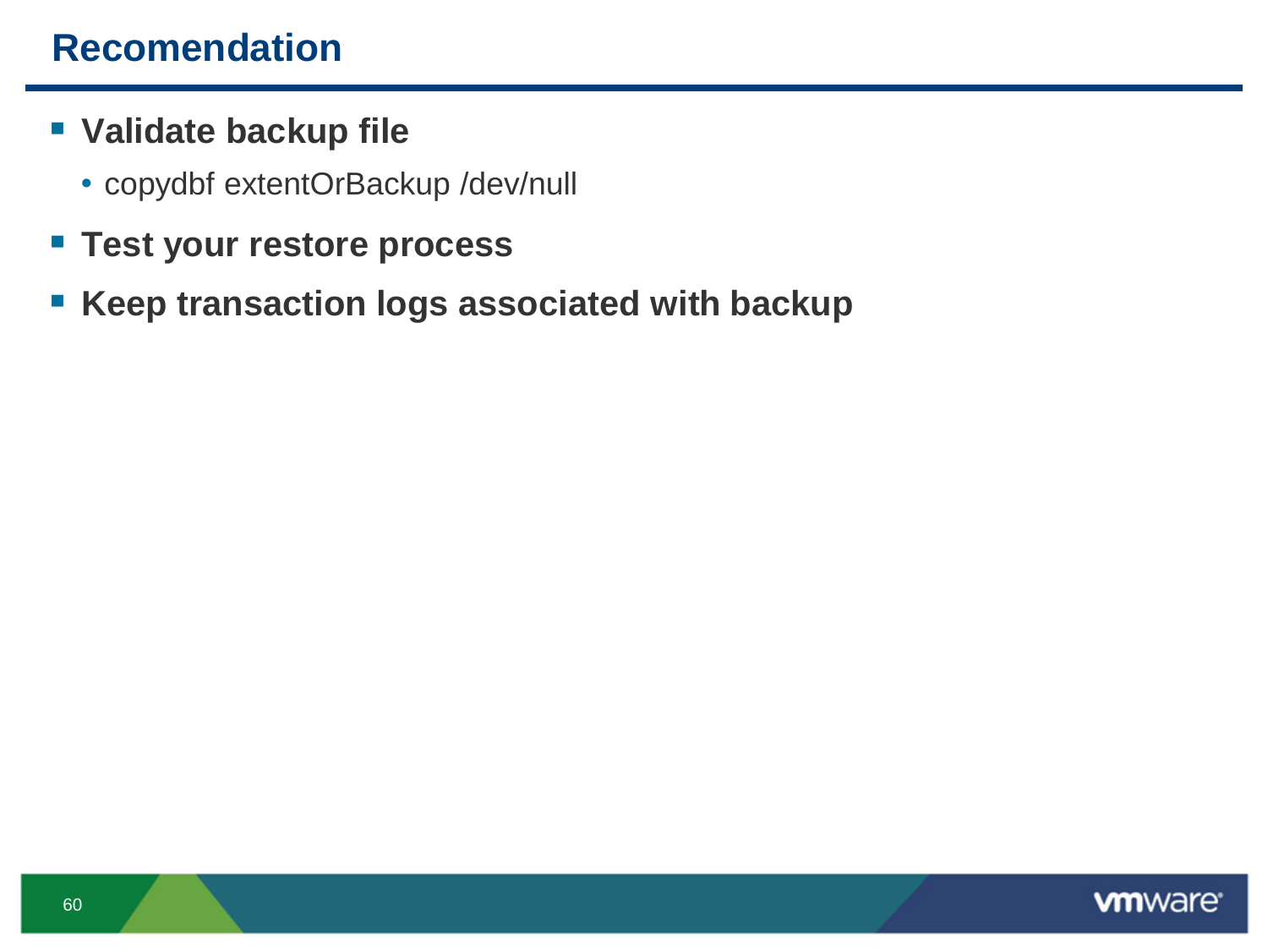# **Agenda**

- **Installation**
- **Architecture**
- **Tools**
- **Backup/Restore**
- **Class Versions**
- **Debugging**
- **Concurrence**
- **Background Processing**
- **Repository-wide Garbage Collection**

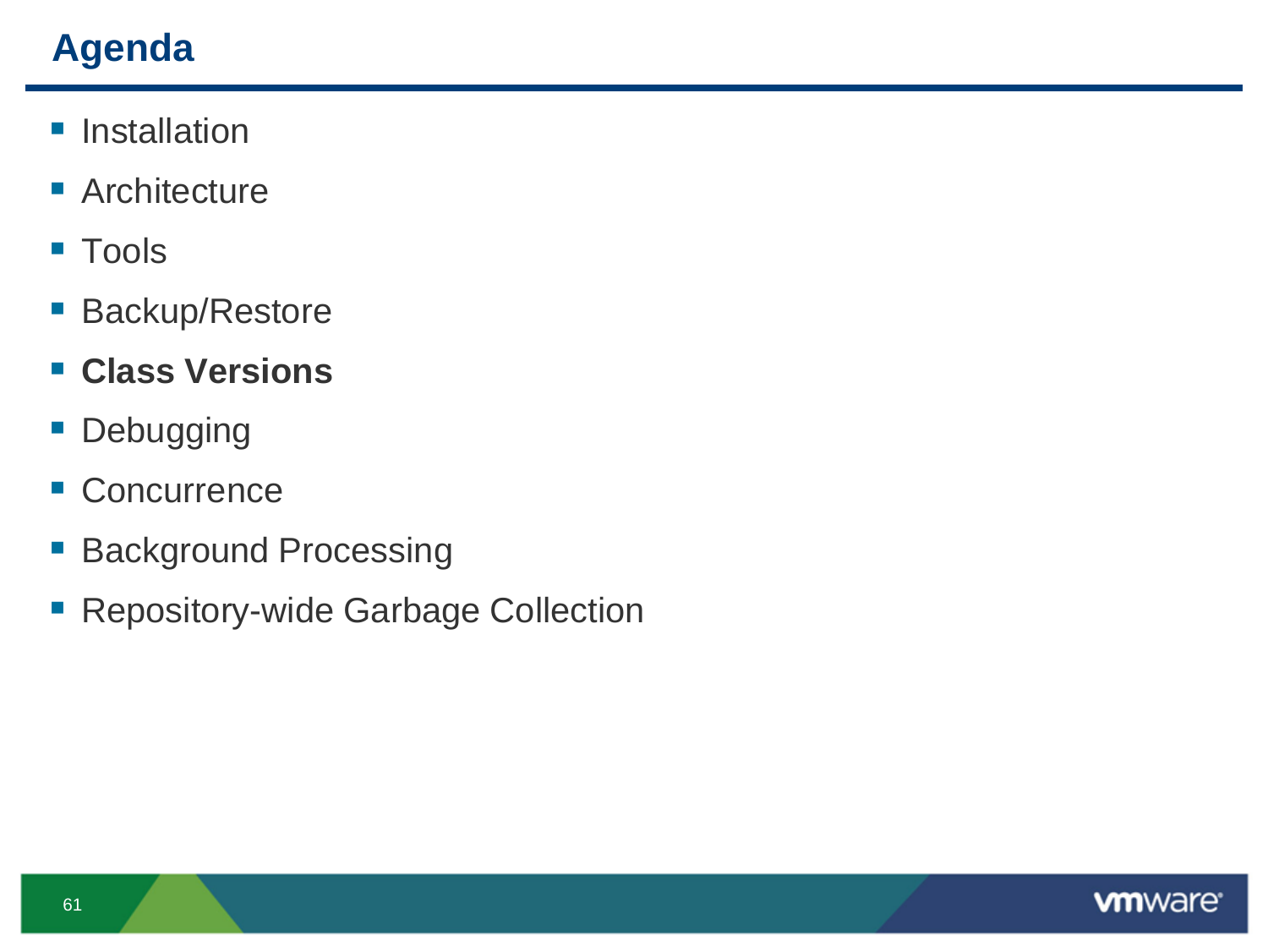# **Class Versions**

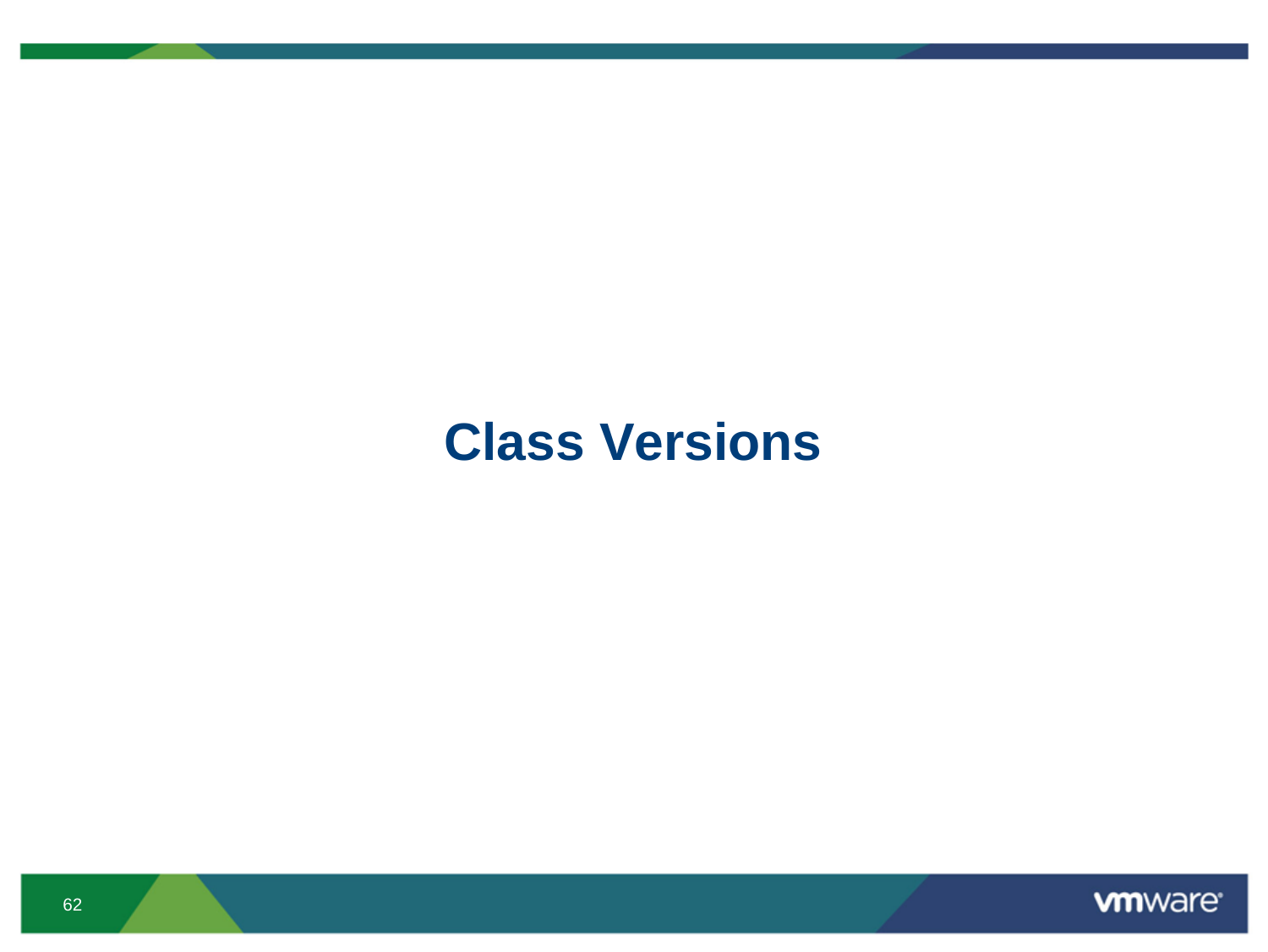## **Documentation**

- GemStone/S 64 Bit Programming Guide
- Chapter 9
	- Class Creation,
	- Versions,
	- and Instance Migration

| GemStone $^\circledR$ |  |
|-----------------------|--|
|                       |  |
|                       |  |

# **GemStone/S 64 Bit Programming Guide**

Version 3.0

**June 2011** 

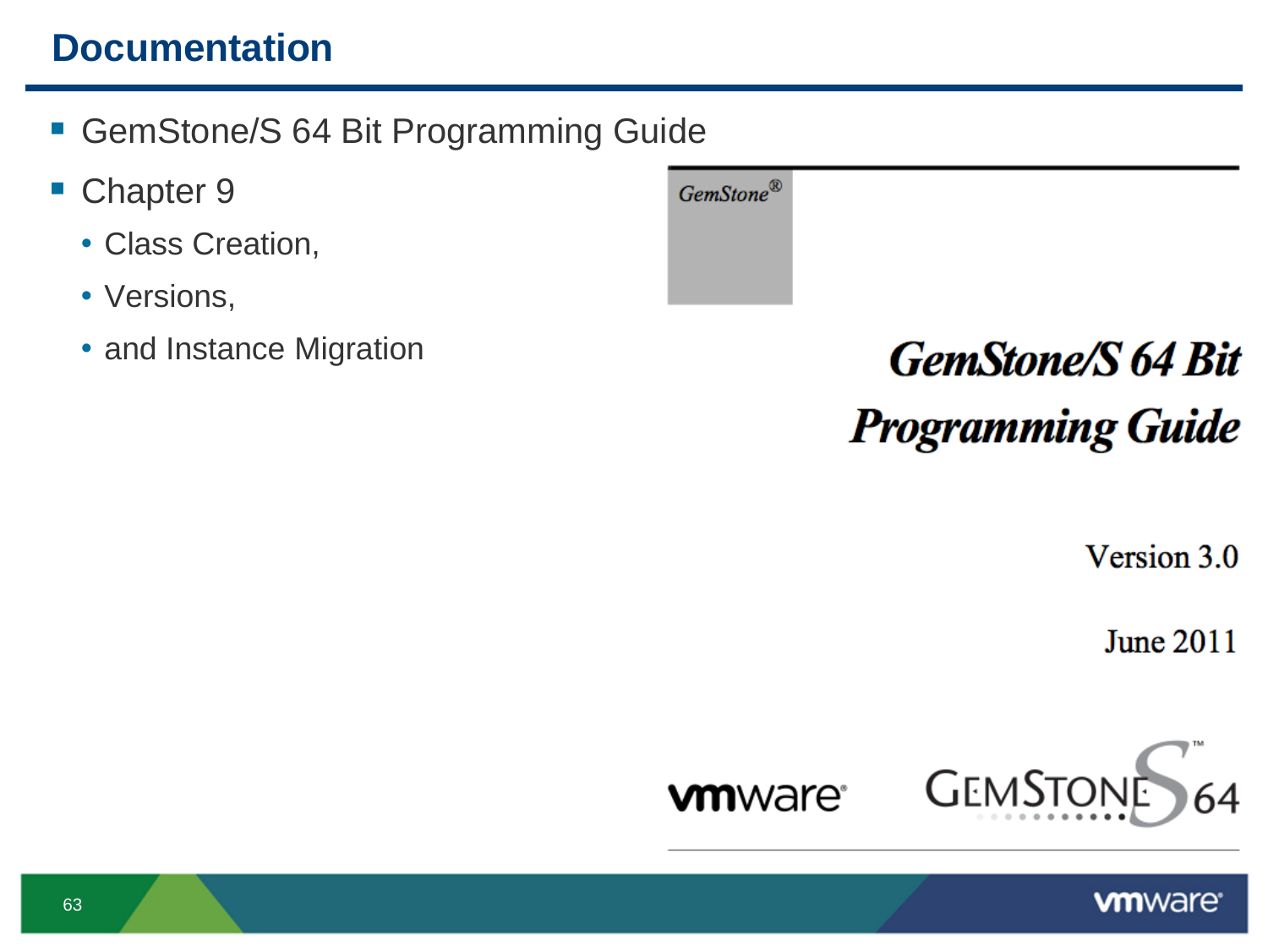## **Class Creation**

- Send #'subclass:...' message to object that will be superclass
- **What happens in traditional Smalltalks if class already exists?**
	- Create new class object
	- Copy and recompile methods to new class
	- Find all instances of old class
	- Create new instances of new class for each instance of old class
	- Copy values in instance variables from old to new instances
	- Perform #'become:'-like action to swap old and new instances
	- Perform #'become:'-like action to swap old and new classes
	- Garbage collect to remove old class and instances
- **Can't do this in GemStone**
	- Scanning large object space would take too long
	- Modifying objects in other session's views would violate isolation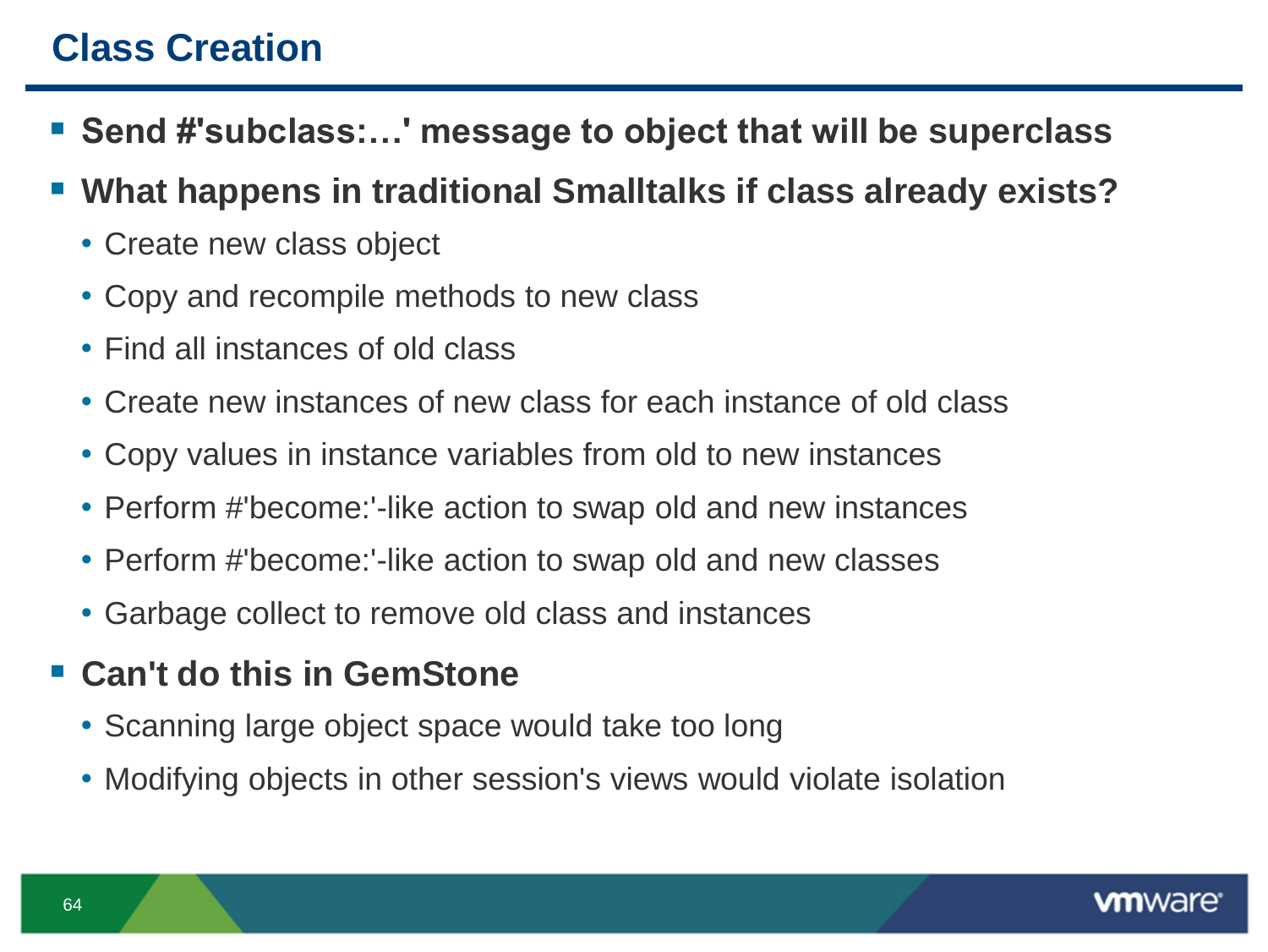## **Class Versions**

#### **Every class is part of a ClassHistory collection**

- Others are related but may have different name and/or schema
- Might be only one Class in ClassHistory
- **Object>>#'isKindOf:' checks superclasses** *and* **ClassHistory**
- **Most compiled references to a Class will be updated automatically**
	- Methods do not reference a Class, but a SymbolAssociation with a value
- **Methods are typically copied and recompiled by tools**
	- Low-level subclass creation does not automatically create methods
- **Instances are left with old class until migrated explicitly**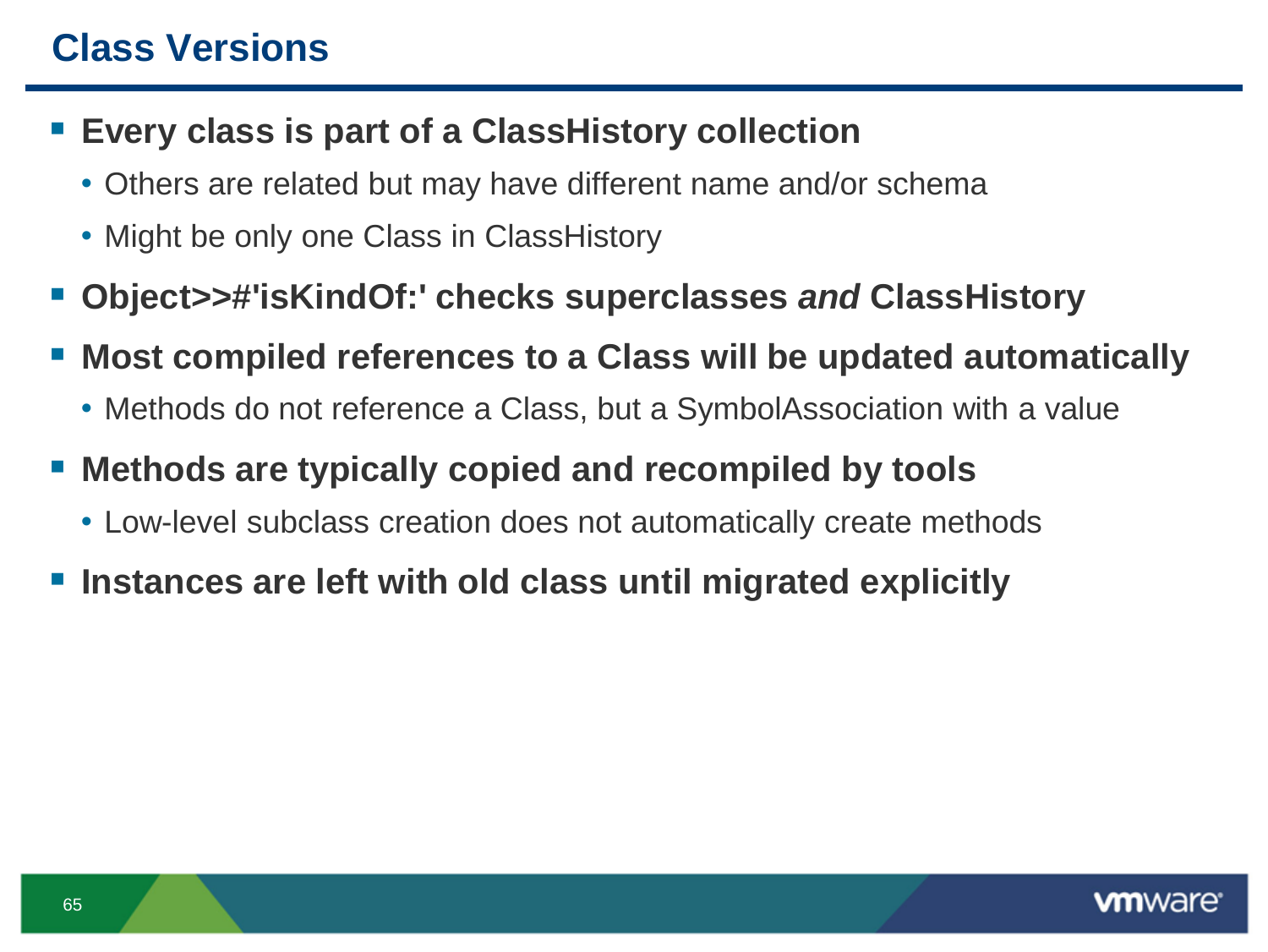## **Could leave instances of old class as-is**

• Provide method(s) that answer default values for missing instance variables

# **Could migrate all at once**

- Make instance migration part of general application upgrade process
- Application down-time
- Find all instances and migrate them in one or more transactions

# **Could do lazy migration**

- Modify code to migrate before any message is sent to old object
- Simple if limited lookup path(s) to object
- Elaborate approach of replacing methods on old class to migrate self
- Could still have background process to finish migration as soon as possible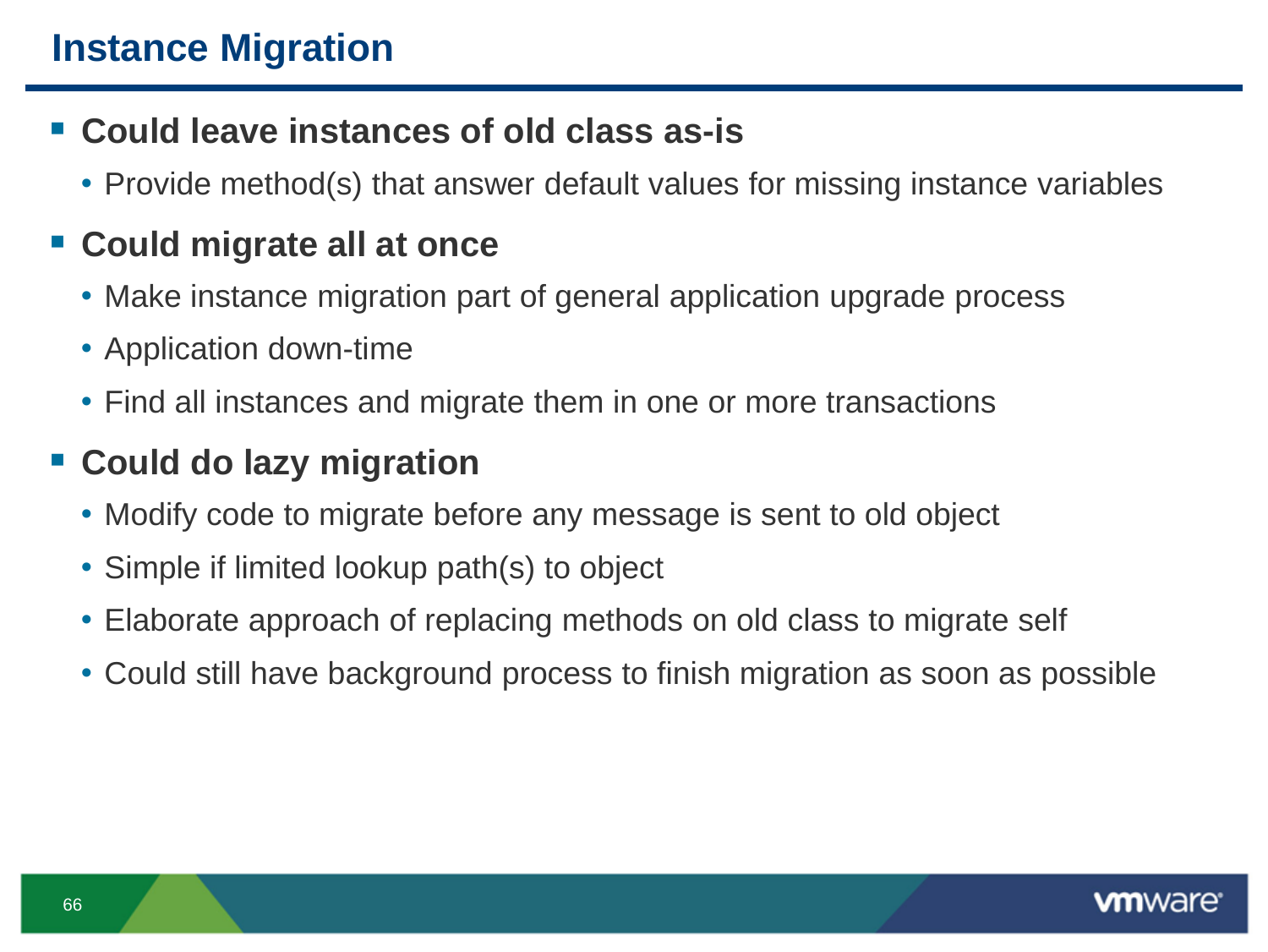# **Agenda**

- **Installation**
- **Architecture**
- **Tools**
- **Backup/Restore**
- **Class Versions**
- **P** Debugging
- **Concurrence**
- **Background Processing**
- **Repository-wide Garbage Collection**

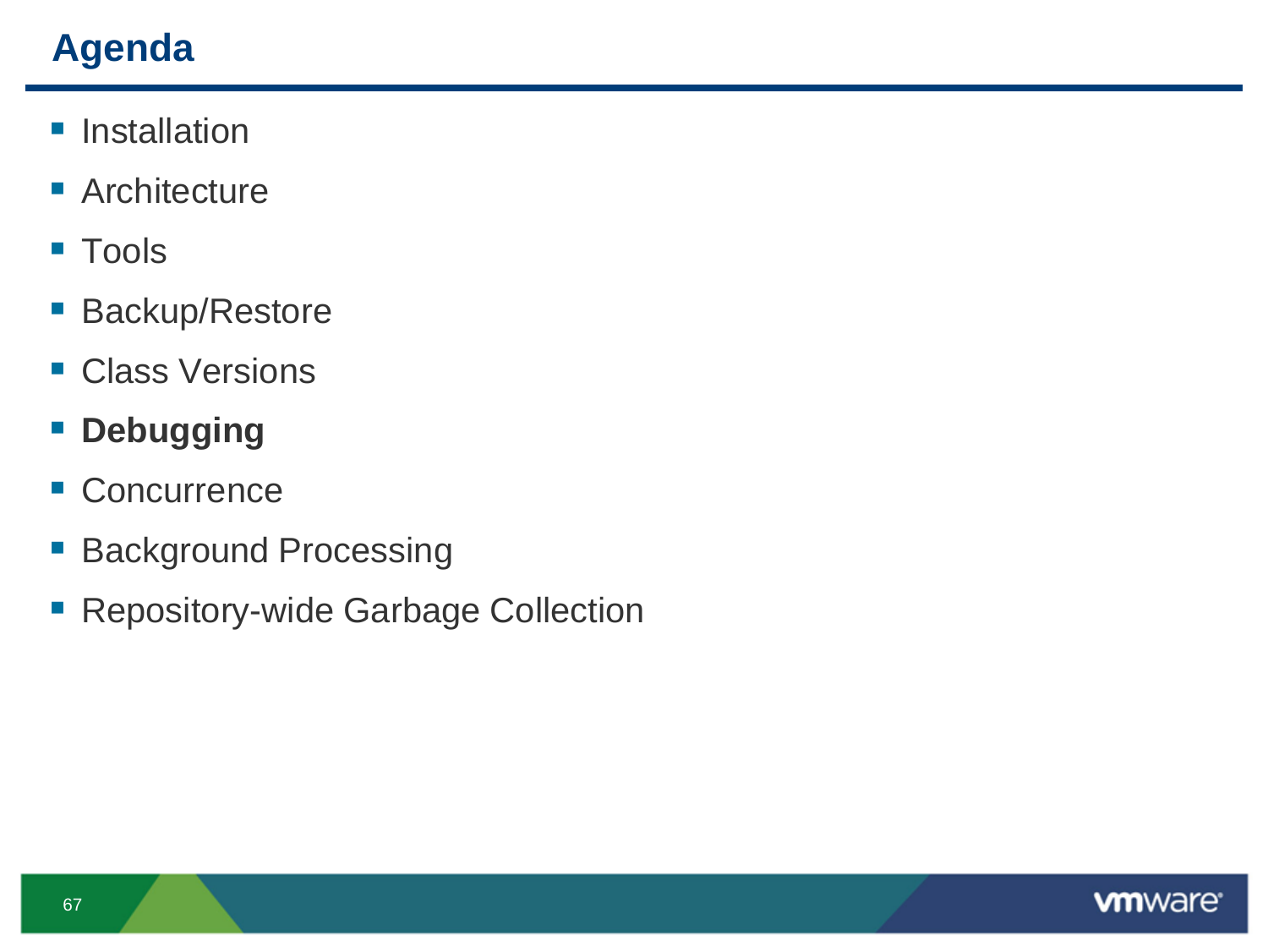# **Debugging**

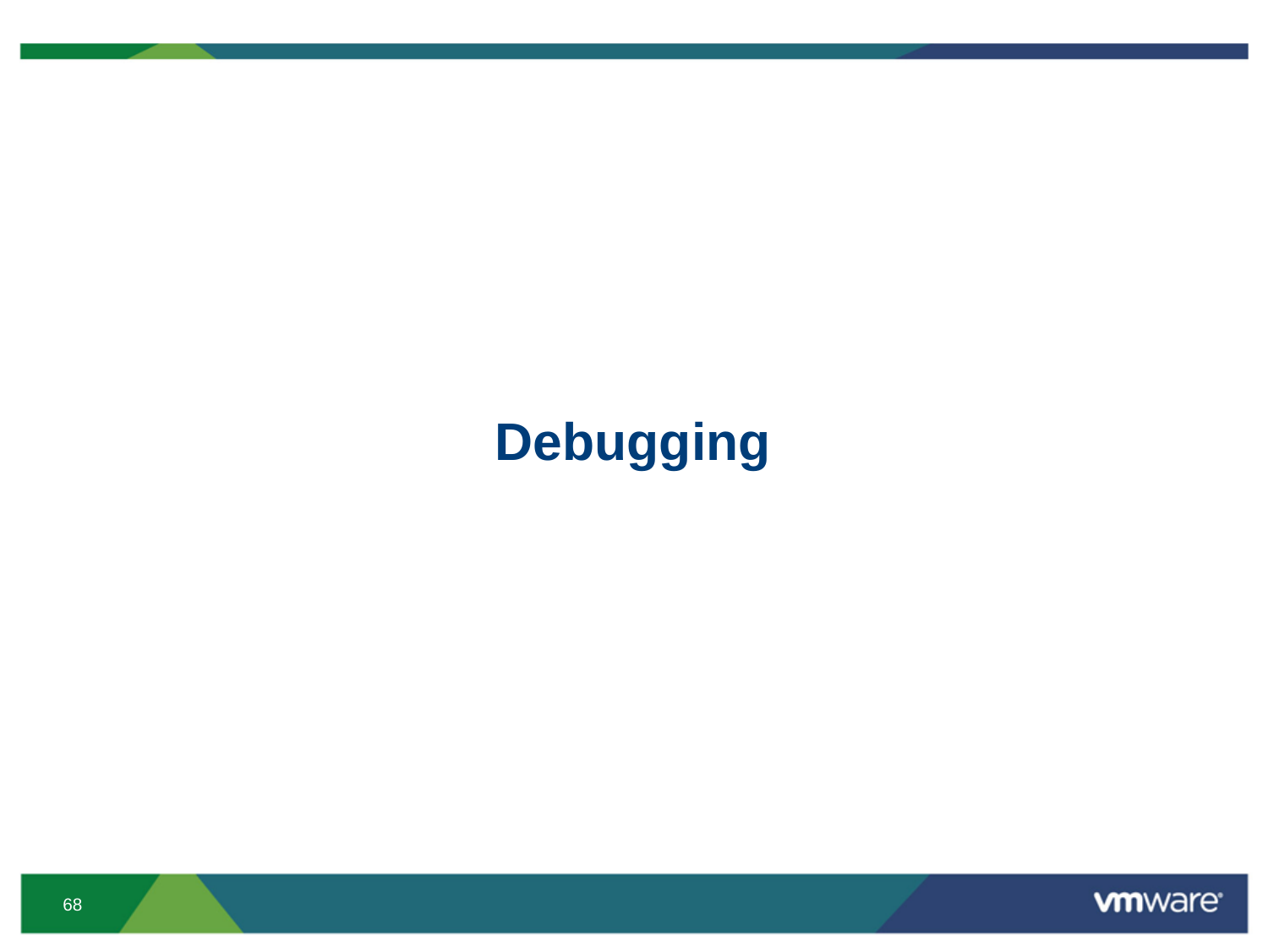# **Debugging – Printing/Logging**

- **System class>>#'addAllToStoneLog:'**
- GsFile class
	- #'stdout'
	- #'stderr'
	- #'gciLogClient:'
	- #'gciLogServer:'

#### **TranscriptProxy class>>#'show:'**

- Global Transcript points to TranscriptProxy class
- Creates an ObjectLogEntry
- Will send to client if client has registered a ClientForwarder
- Otherwise sends GsFile class>>#'gciLogServer:'
- Store value in global
	- UserGlobals at: #'James' put: 'got to step #1 at ' , DateTime now printString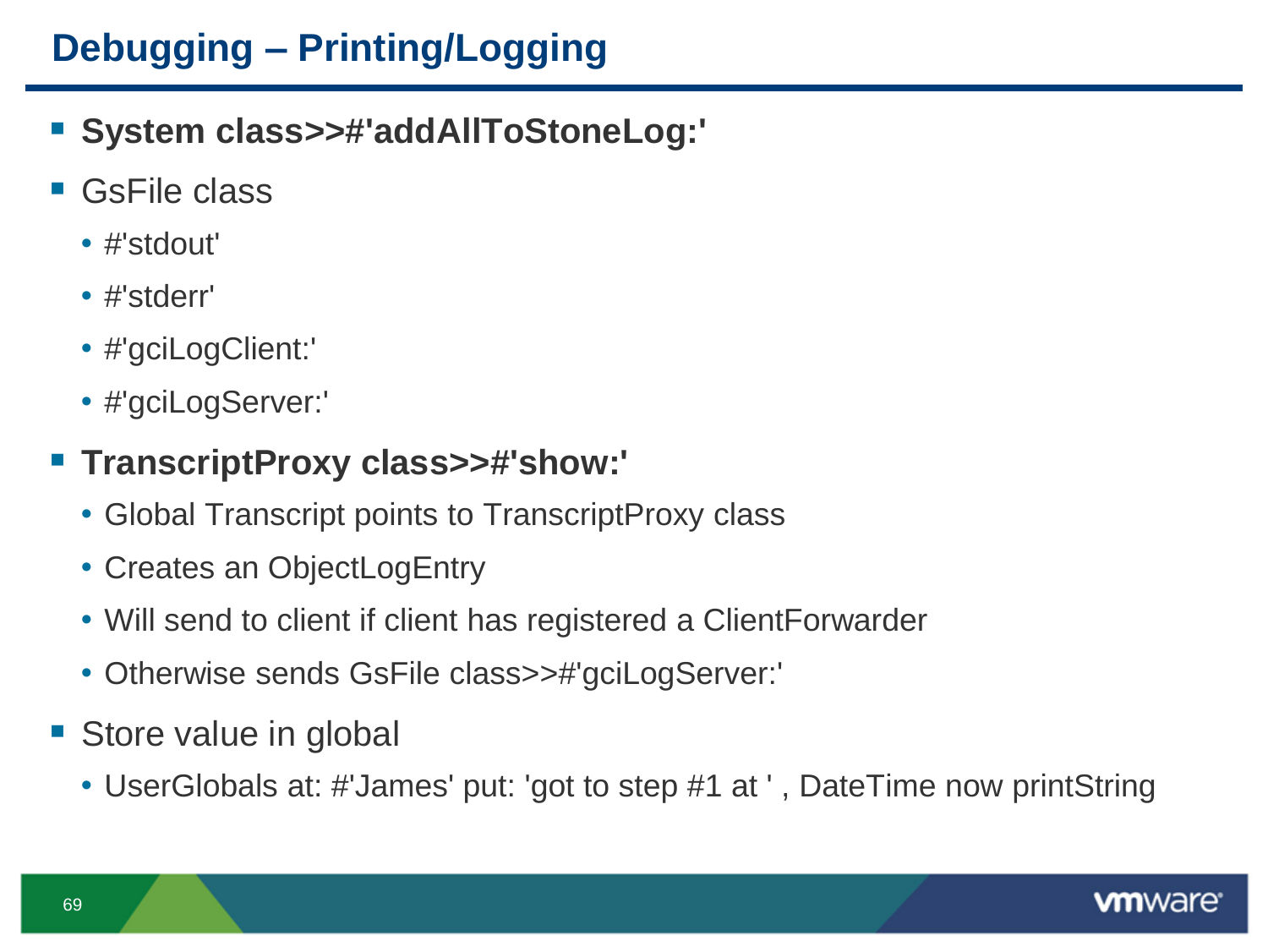# **Debugging – Halt and Breakpoints**

#### **Object>>#'halt'**

- Signals a Halt exception
- Might be trapped by Exception handlers
- Typically reports exception back to GCI client (Topaz, GemTools, etc)
- Similar behavior for most other Error exceptions

## **Set breakpoint in method**

- Does not require modifying source code
- Applies only to current Gem
- Require tool support (or GsNMethod>>#'setBreakAtStepPoint:')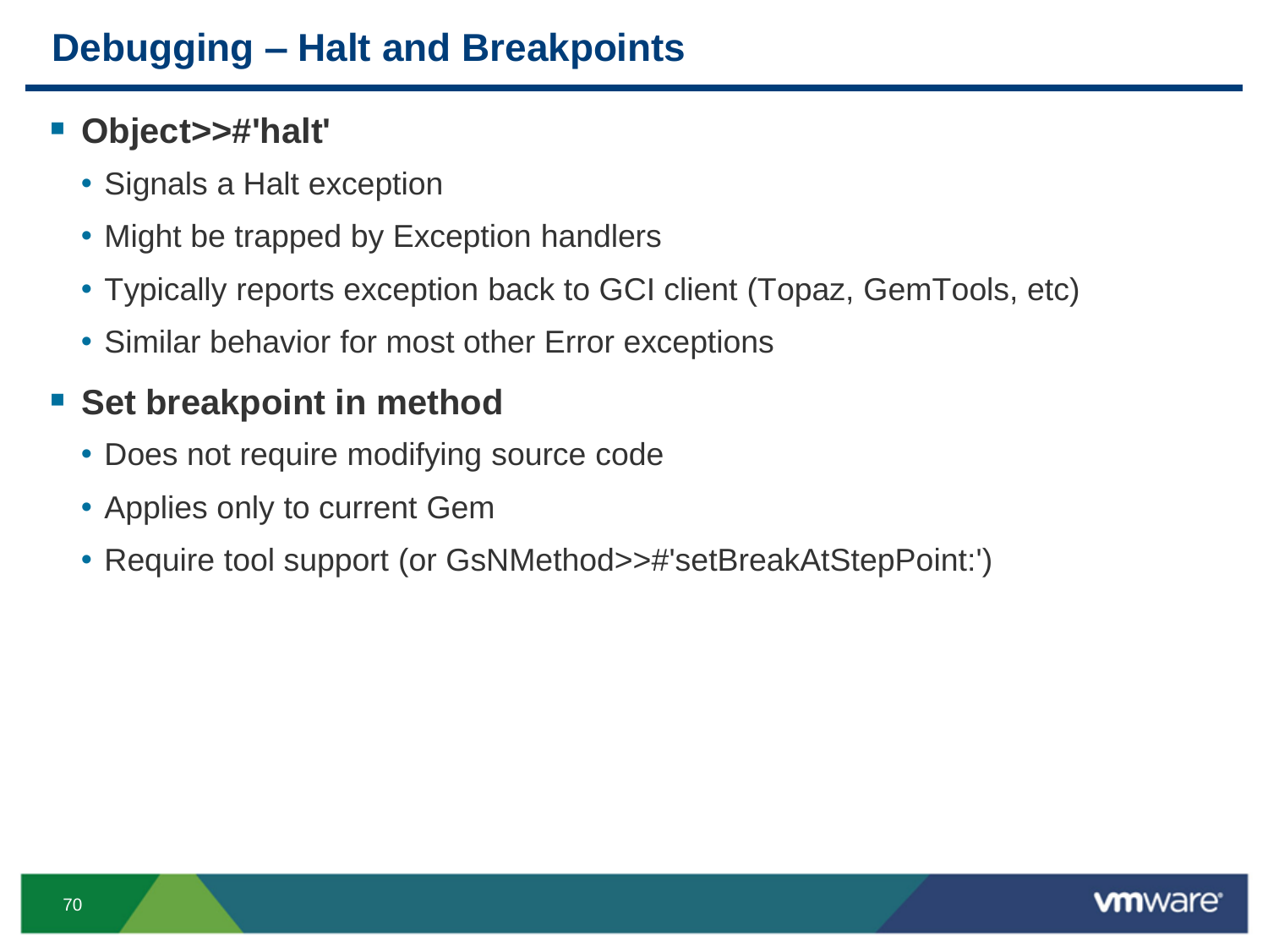# **Remote Debugging**

#### **DebuggerLogEntry (subclass of ObjectLogEntry)**

- Application may persist a continuation with an error
	- DebuggerLogEntry class>>#'createContinuationLabeled:'
- Tools may support opening a debugger on persisted continuation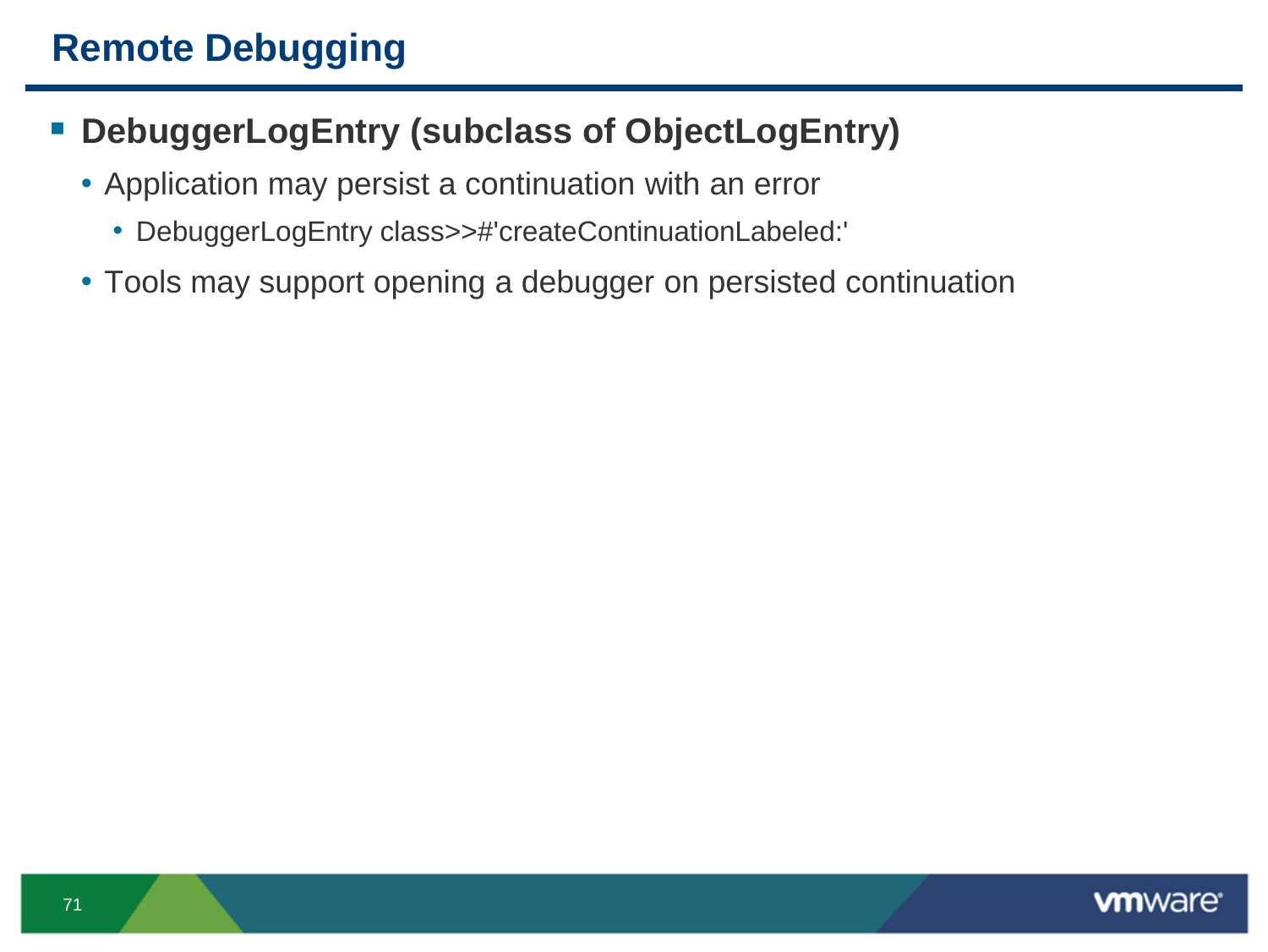# **Agenda**

- **Installation**
- **Architecture**
- **Tools**
- **Backup/Restore**
- **Class Versions**
- **Debugging**
- **Concurrence**
- **Background Processing**
- **Repository-wide Garbage Collection**

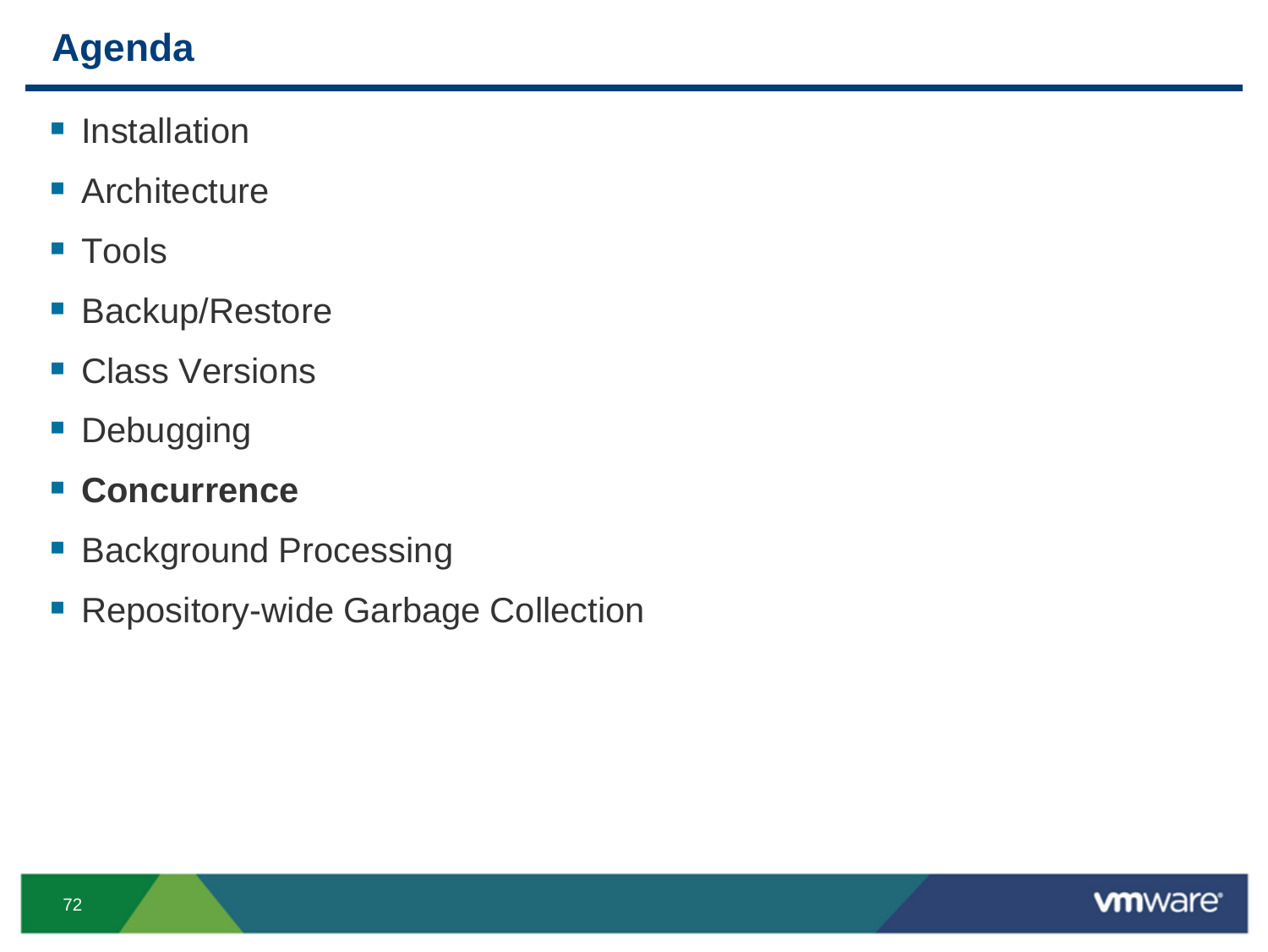# **Concurrence**

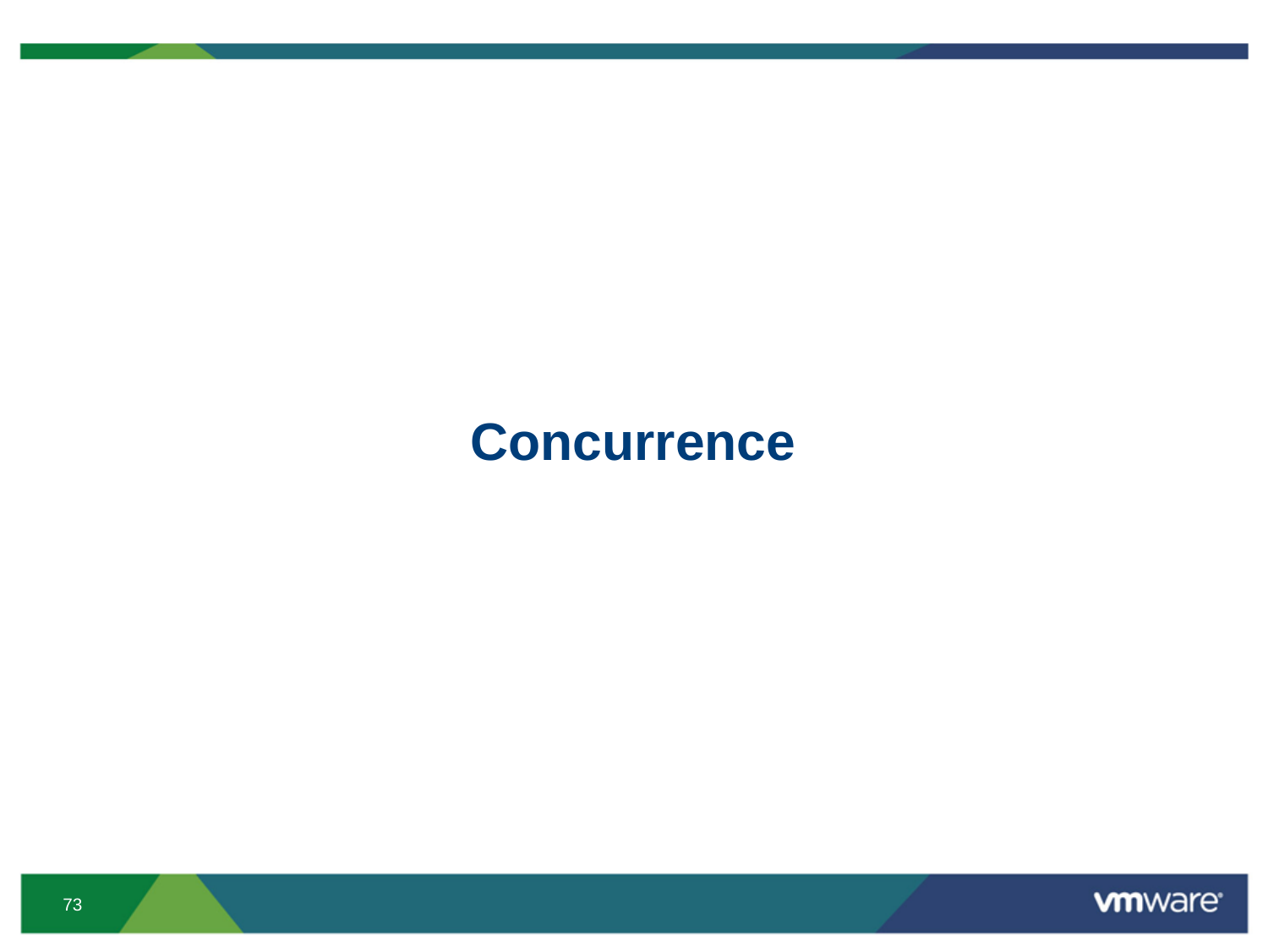# **Documentation**

- GemStone/S 64 Bit Programming Guide
- Chapter 7
	- Transactions and Concurrency Control



Version 3.0

**June 2011** 



GemStone®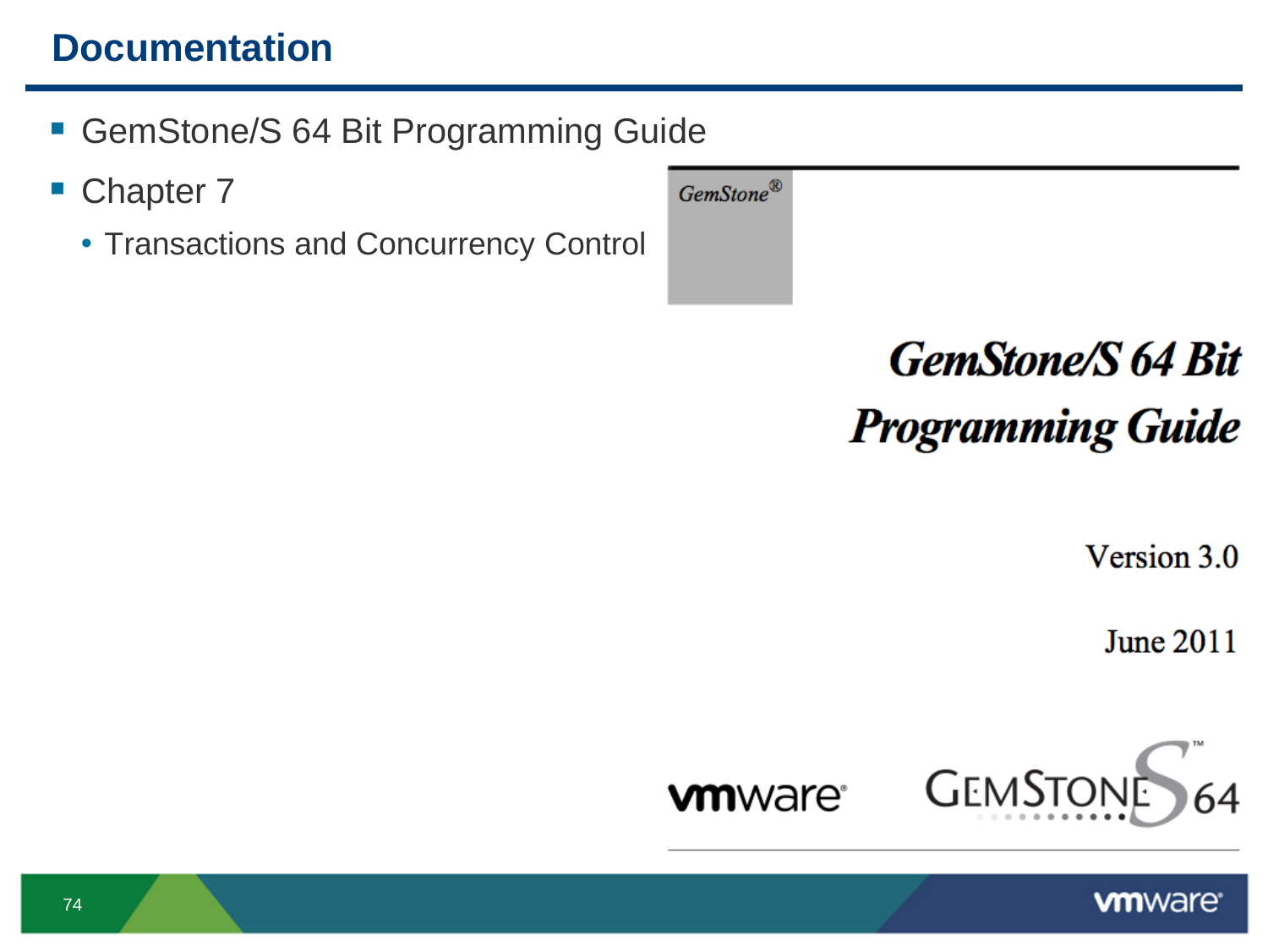# **Concurrency Issues**

#### **GemStone prevents simultaneous updates to same object**

- Each session starts with a database view
- First to commit wins
- Other sessions will get a TransactionConflict error if objects have changed
- This is "optimistic locking"

### **Short transactions reduce likelihood of this "physical" conflict**

- Abort just before making change and then commit immediately
- Note that value might change based on abort!

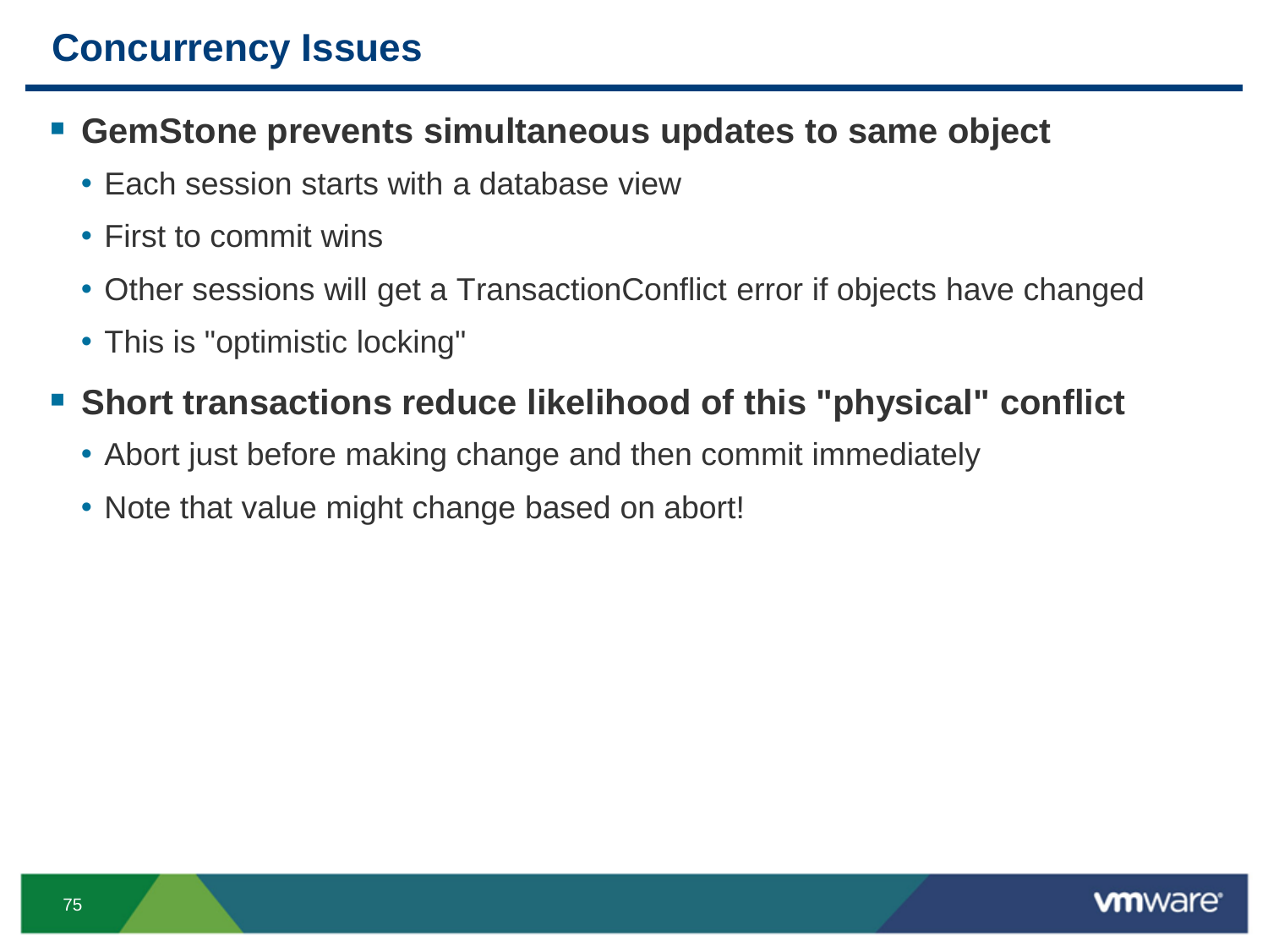# **Logical Conflict**

- **Seaside framework (mostly) addresses physical conflict problem**
	- Abort performed immediately before executing callbacks and rendering page
	- TransactionConflict error is handled by abort then retrying (up to 10 times)
	- Odds are that another attempt will succeed
- **Application is responsible for detecting "logical" conflicts**
	- User may enter data based on old view of database
	- Abort may switch to newer view with different data than presented to user
	- Seaside will do abort and then replace existing (possibly changed) value with user's entry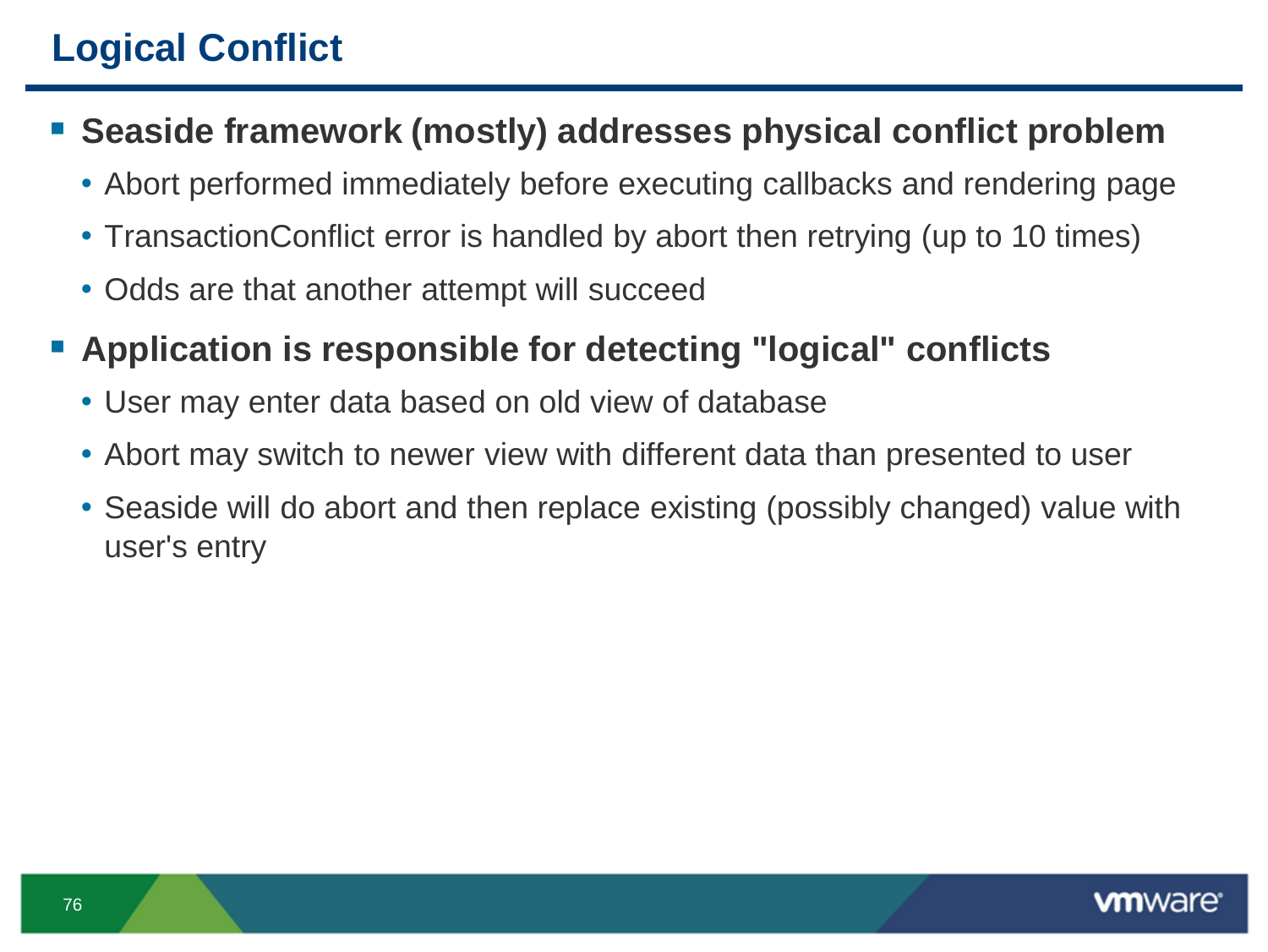#### **Pessimistic Locking**

- System class>>#'writeLock:' (and friends)
- If you are successful in obtaining a write lock, then no other session may commit a change to that object
- Your view might be out-of-date, however, and you need an abort/commit before modifying the locked object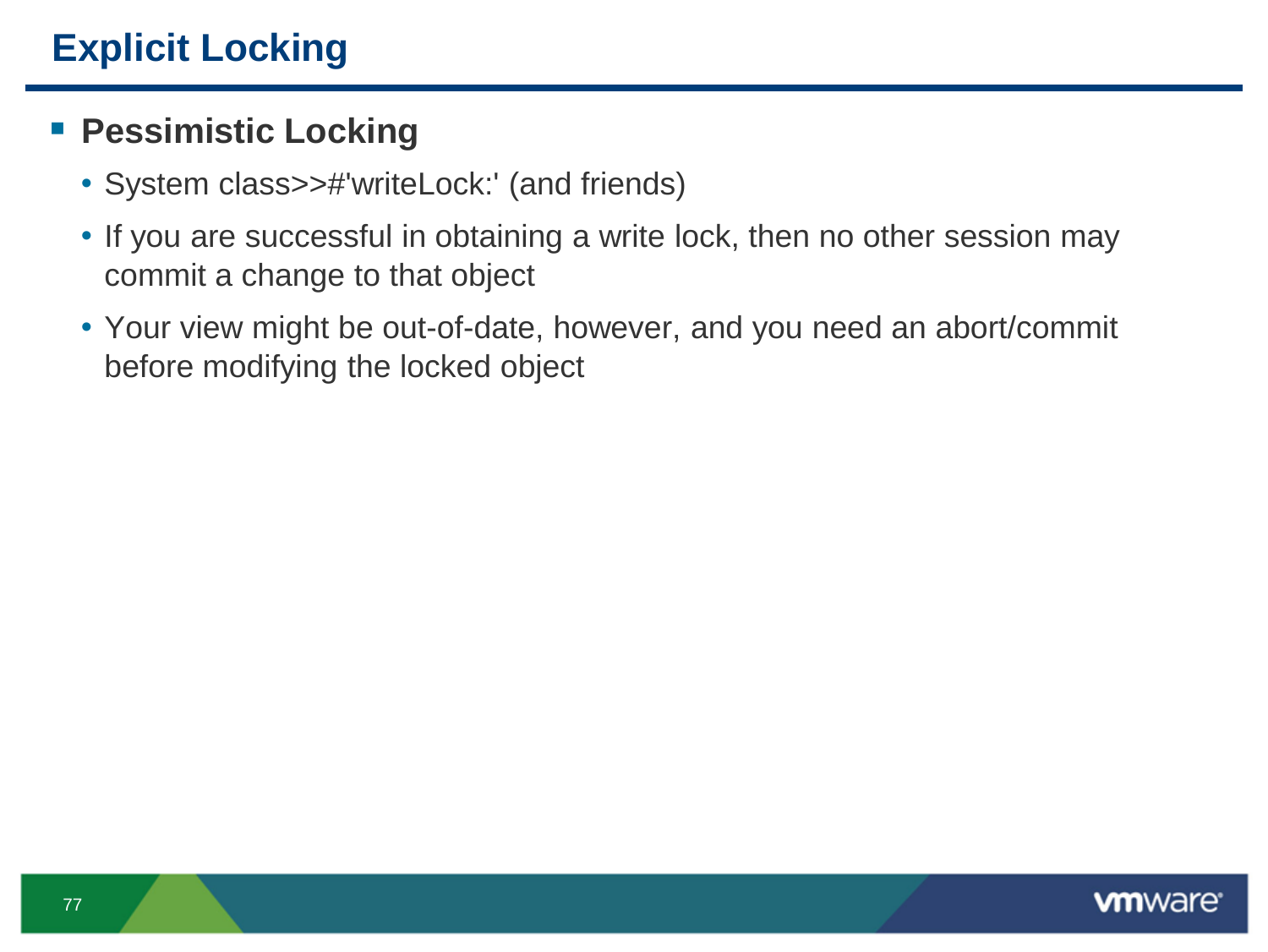# **Reduced Conflict Classes**

#### **Certain overlapping modifications to an object might be okay**

- Multiple sessions adding objects to a collection
- Adding, changing, or removing the value at different keys in a Dictionary
- Incrementing a counter

#### **GemStone provides classes that avoid well-defined conflicts**

- RcCounter
- RcIdentityBag
- RcQueue
- RcKeyValueDictionary

#### **Trade-off of slight overhead for avoiding conflicts**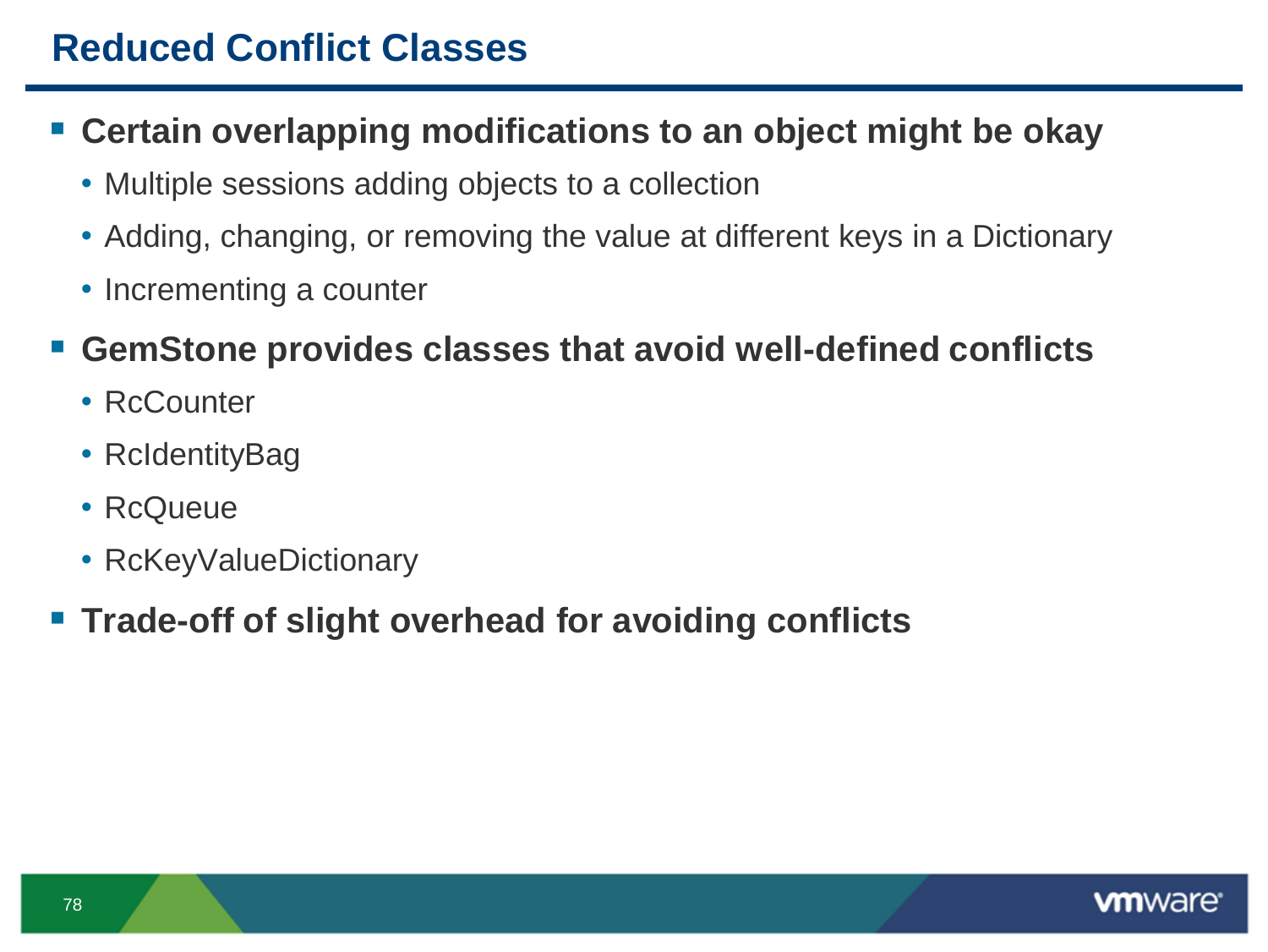# **Agenda**

- **Installation**
- **Architecture**
- **Tools**
- **Backup/Restore**
- **Class Versions**
- **Debugging**
- **Concurrence**
- **Background Processing**
- **Repository-wide Garbage Collection**

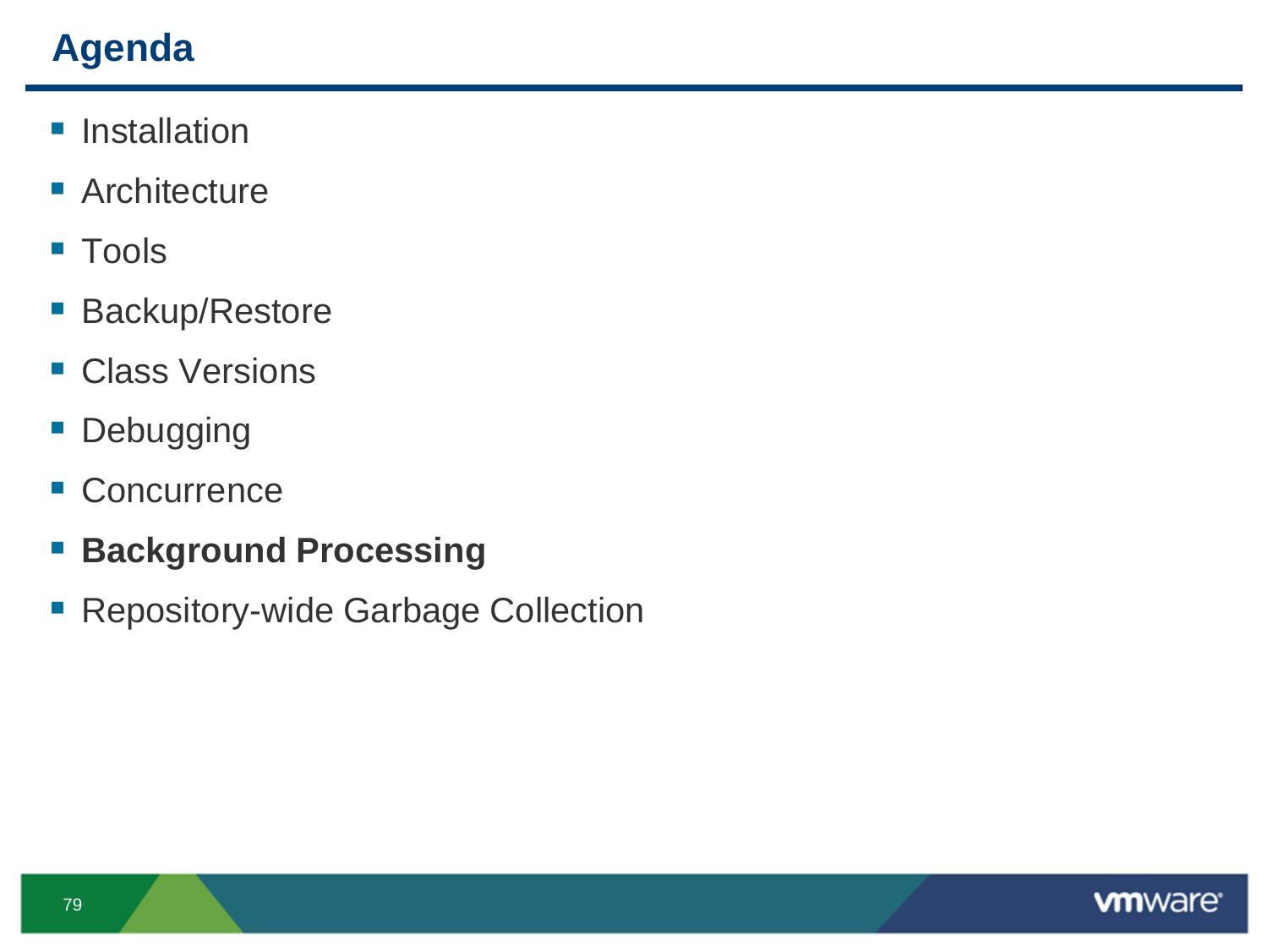# **Background Processing**

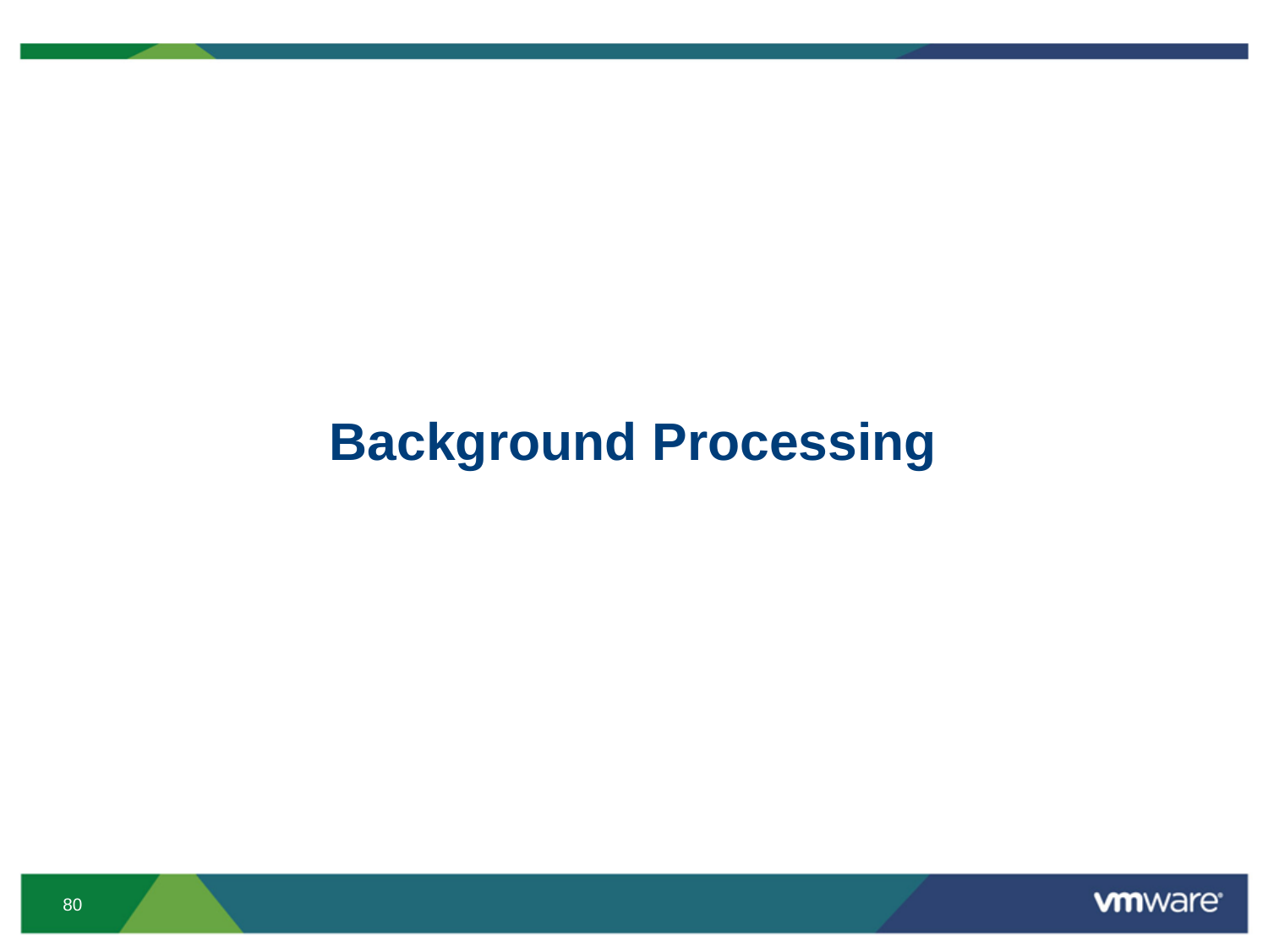# **Session View**

### **A single VM (Gem) has a single database view**

- A forked Process (via ExecutableBlock>>#'fork') runs in the same view
- A commit or abort by any Smalltalk Process in the session will change the view for all Smalltalk code running in the Gem

### **Typical Smalltalk patterns will not work**

- Fork a Process to handle a web request using a unique ODBC connection
- Fork a Process to handle a long-running background task using a unique DB
- Fork a Process to handle web requests and edit code in foreground
- **Need a separate Gem for each independent activity**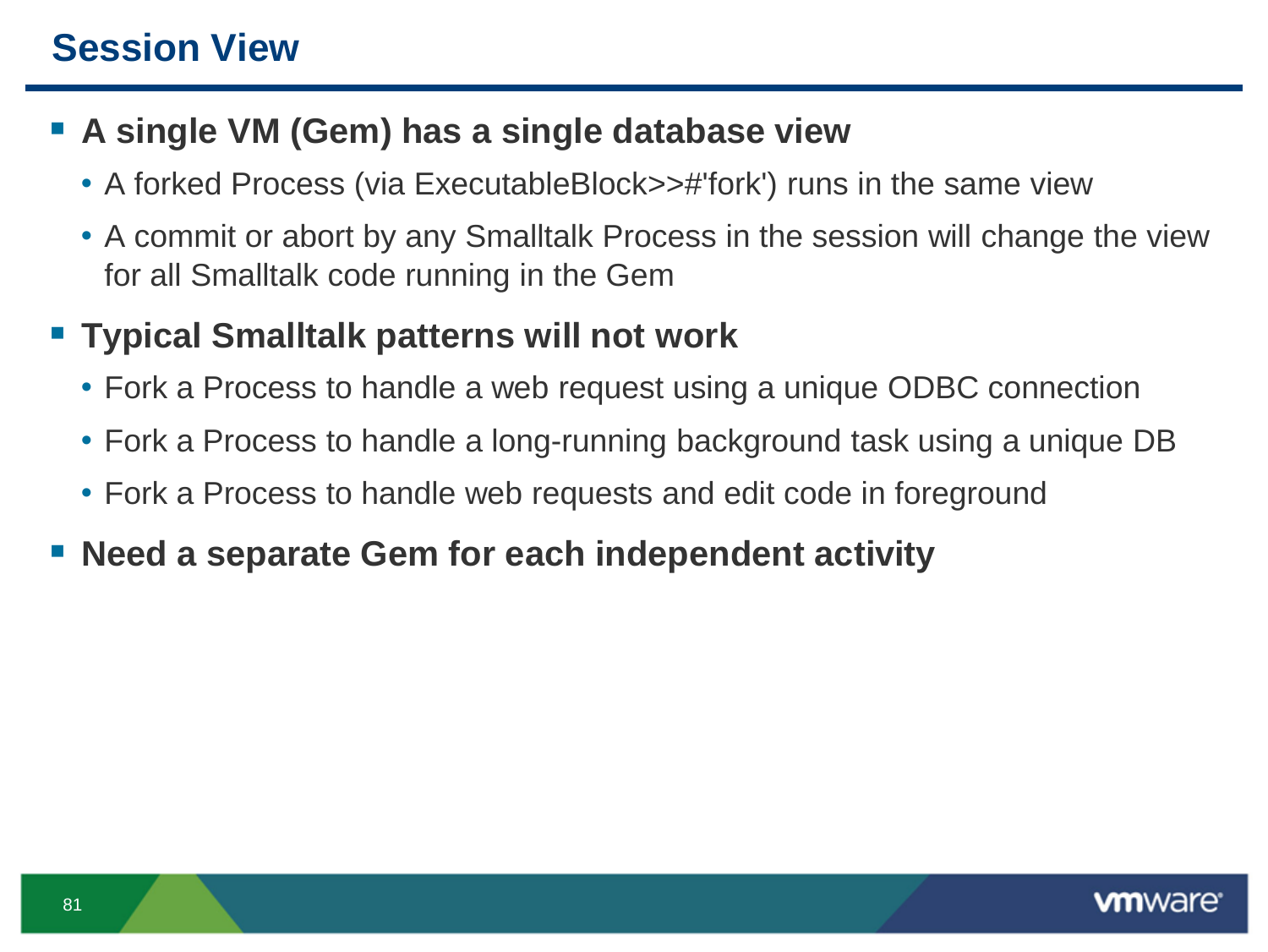## **Background Processing In GemStone**

- **Define a 'cron' job for regular maintenance (backup and MFC)**
- **Start a dedicated Topaz session for background jobs**
	- Multiple "producers" add tasks to a well-known collection (e.g., an RcQueue)
	- Single "consumer" takes tasks from queue, and processes them
	- Gem does only one task at a time, in a transaction
	- On TransactionConflict error, abort and start over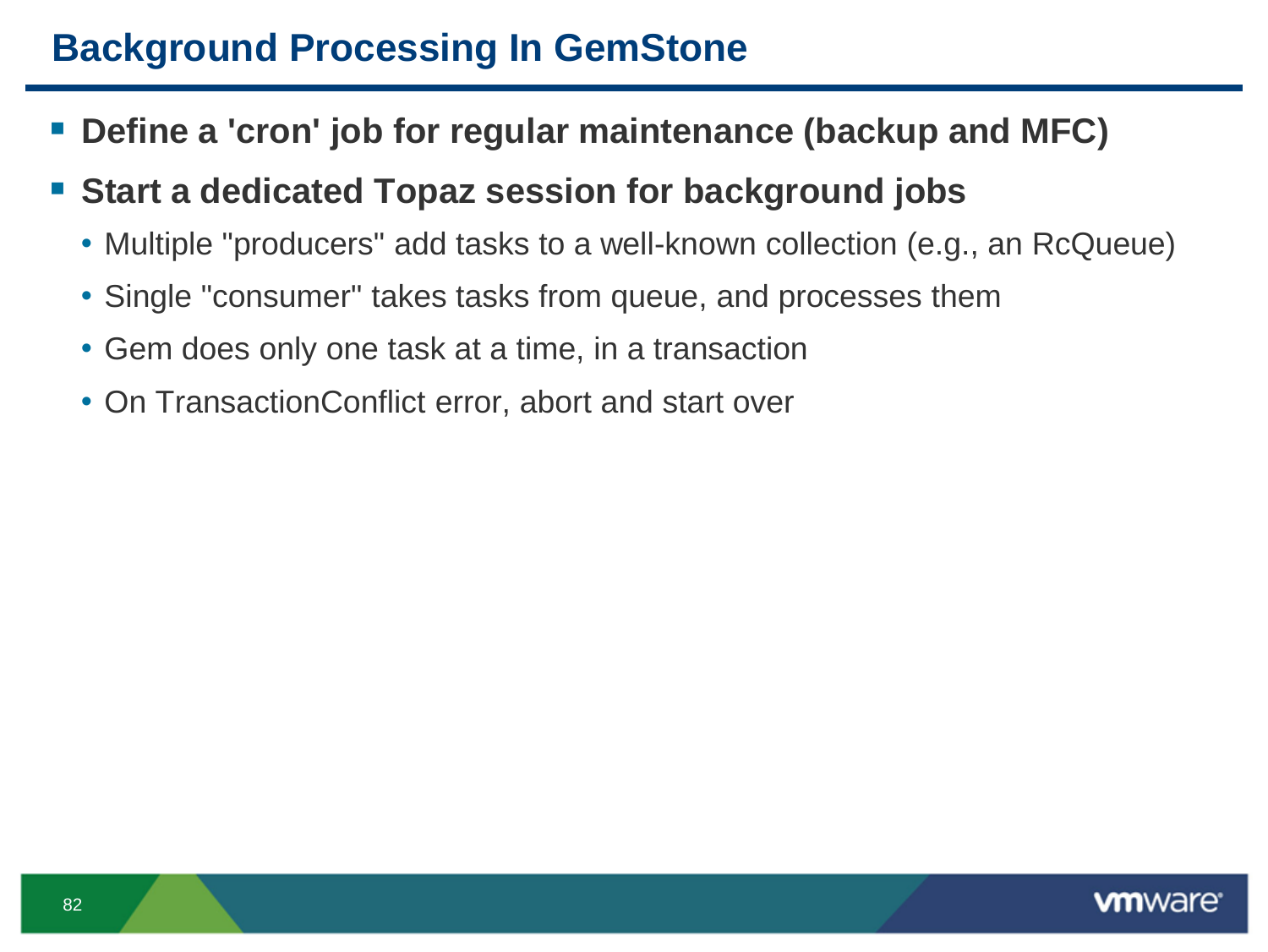# **Agenda**

- **Installation**
- **Architecture**
- **Tools**
- **Backup/Restore**
- **Class Versions**
- **Debugging**
- Concurrence
- **Background Processing**
- **Repository-wide Garbage Collection**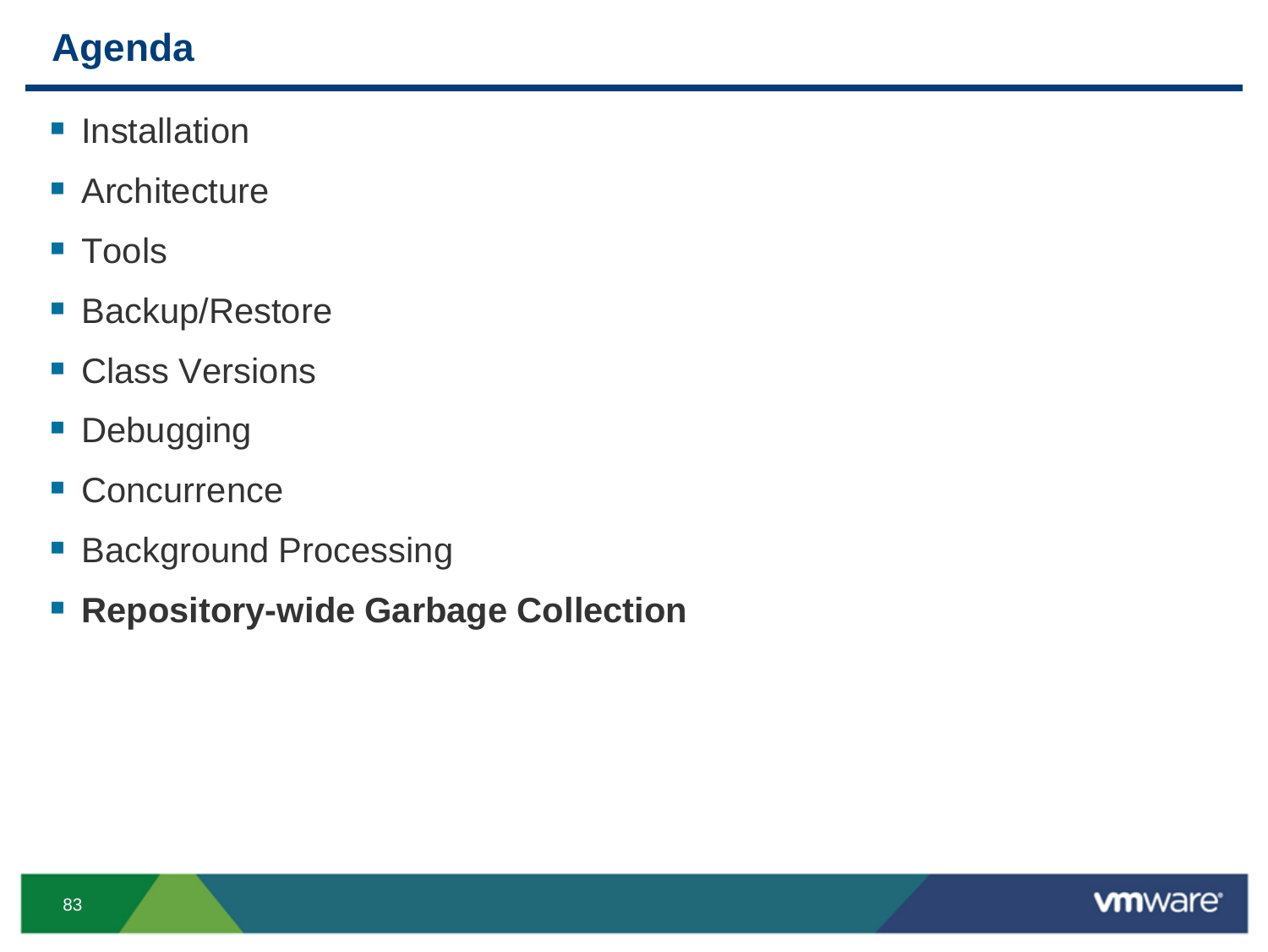# **Repository Garbage Collection**

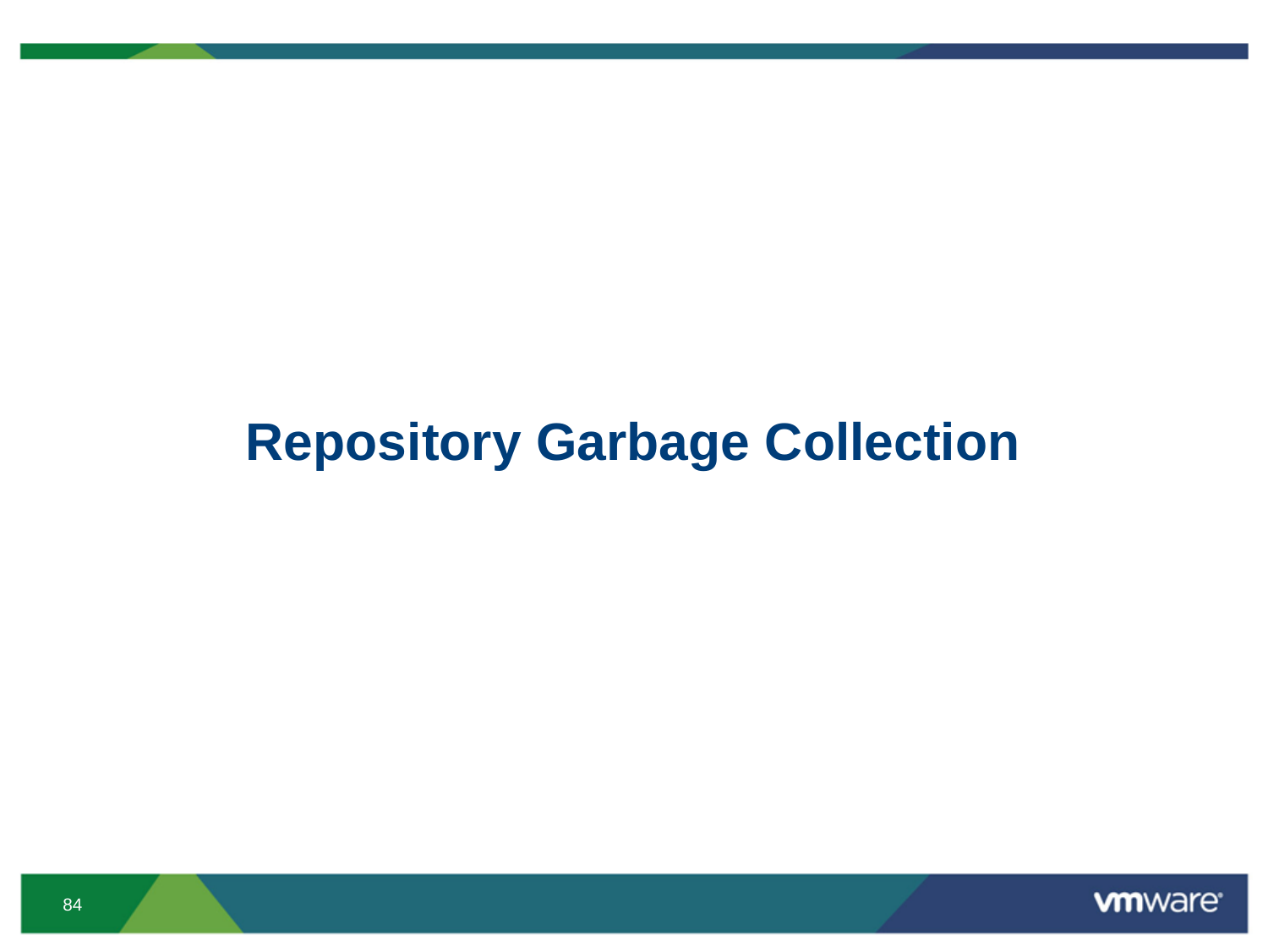# **Types of Repository Garbage Collection**

#### **Page reclamation**

- Recovering space taken by shadow objects
- Compacting space by copying objects from partially filled pages

### **Full markForCollection**

• Scan the entire repository for any references to every object

# **Epoch GC**

• Scan the objects modified during a time period (epoch) for new references to new objects

# **Off-line GC**

• Scan the entire repository for any references to objects found to be unreferenced by an off-line scan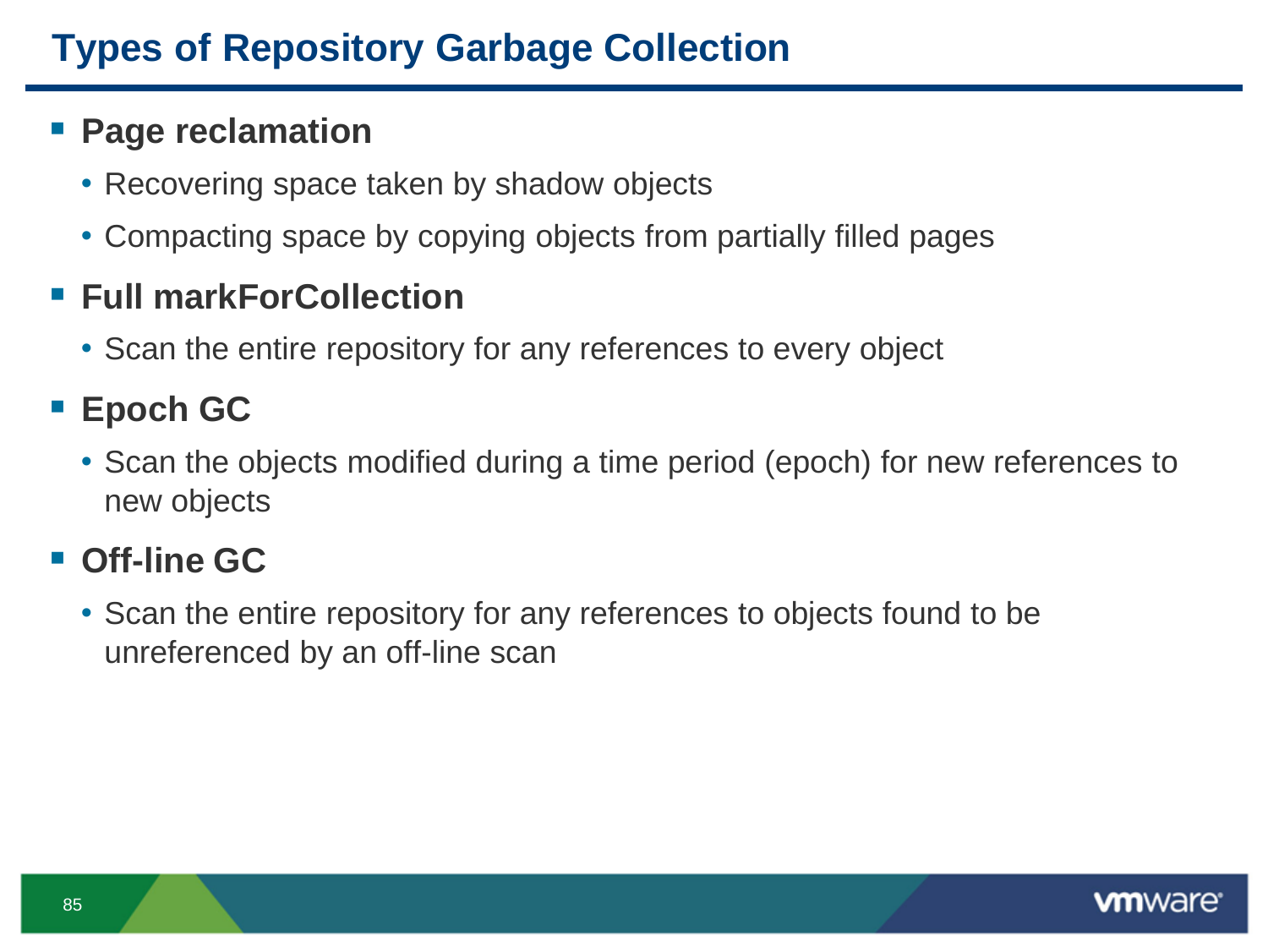### **AllUsers**

• The instance of UserProfileSet that acts as a root for the object graph

# **Live object**

• An object referenced directly or indirectly from AllUsers

# ■ Dead object

- An object defined in the object table and present on a page, but not live
- A dead object may be referenced by a dead object (but not a live object)
- A dead object may reference both live and dead objects (but it doesn't matter)
- The object ID (OOP) and the space of a dead object may be reclaimed

# **Shadow object**

- When an existing object is modified, it is placed on a new page
- The old page is preserved until no more views reference the old object
- The space can be reclaimed (through page compaction), but not the object ID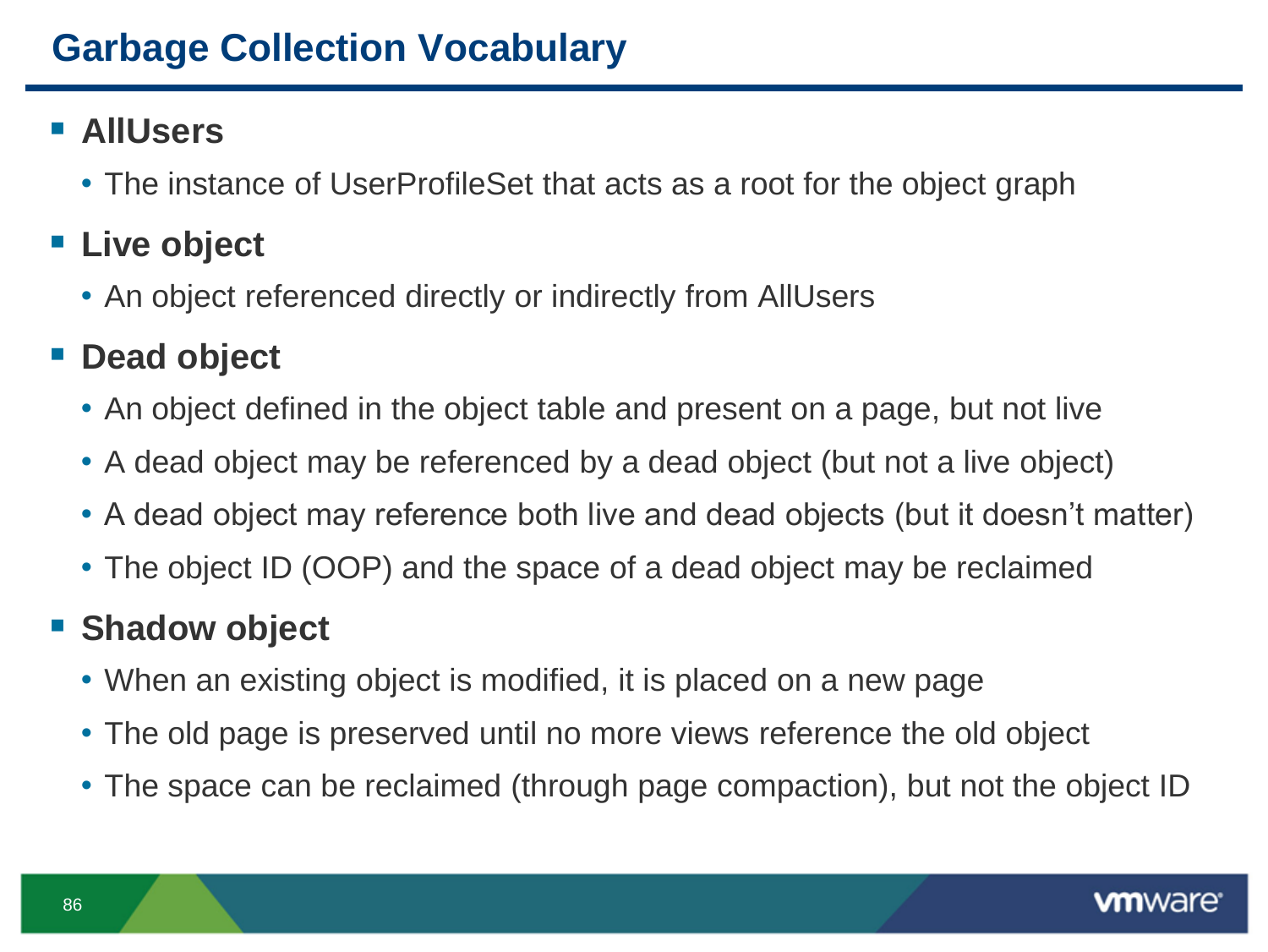# **Summary of Repository-Wide Garbage Collection**

#### **MFC Gem builds possible dead set**

- Mark live objects
- Object table sweep
- Record possible dead

#### **Voting to remove from possible dead set (managed by Stone)**

- Current gems vote based on current references at next commit or abort
- GcGem votes on behalf of all commit records since start of MFC

#### **Cleanup**

- Finalizing for selected objects
- Page reclamation
- Return of pages and object IDs to free pool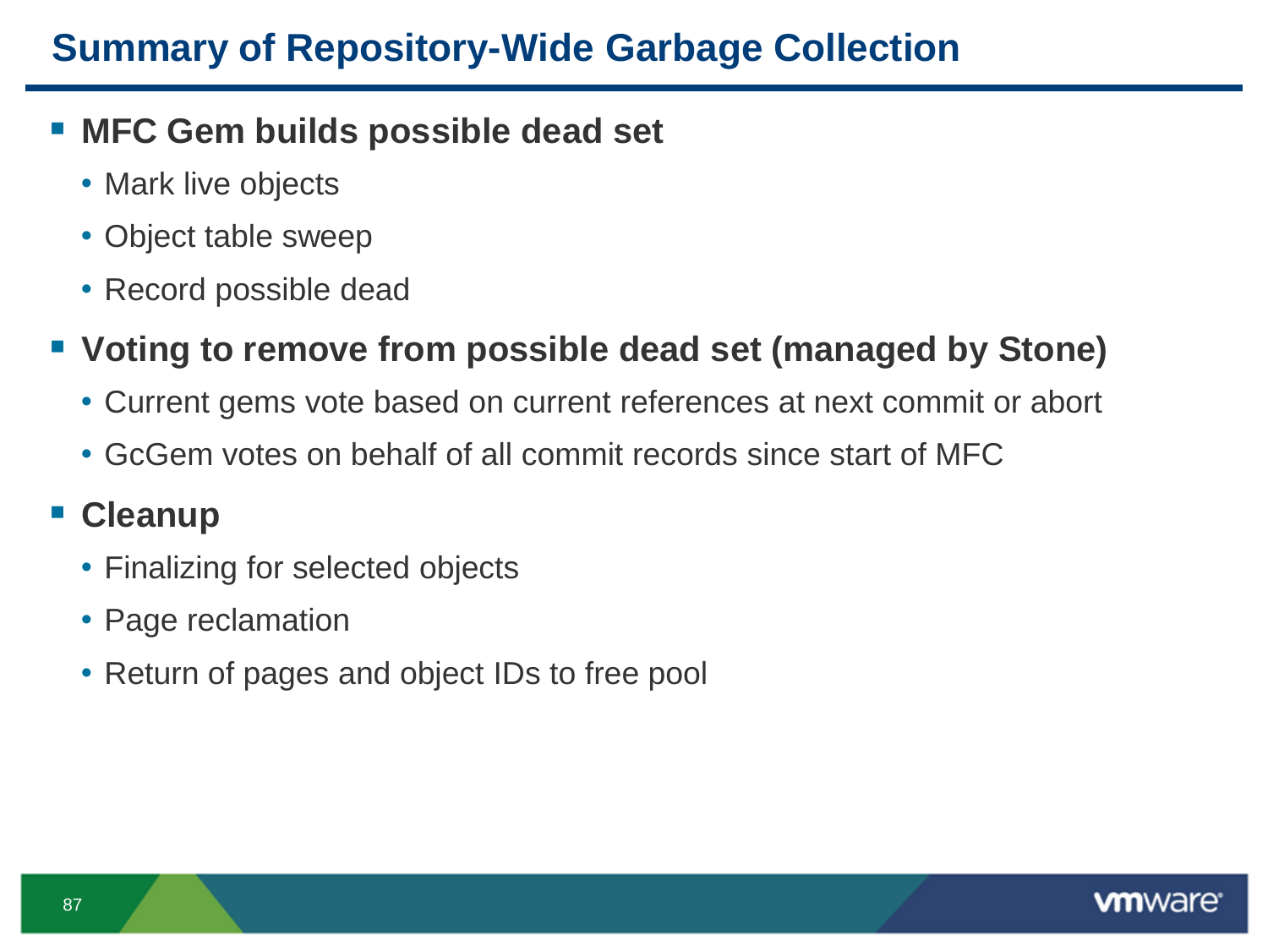#### **Find connected objects**

- Start with AllUsers as the root of the object graph (the original 'live' object)
- Perform a 'transitive closure' visiting each object referenced from a live object
- Add each live object to a live object set

#### **Gem: ProgressCount**

- Number of live objects found so far
- When this statistic drops back to zero, this step is done

# **Configuration**

• Set mfcGcPageBufSize

### **Process is very I/O and CPU intensive**

- Read object table page and data page for every live object
- Same page might be read multiple times

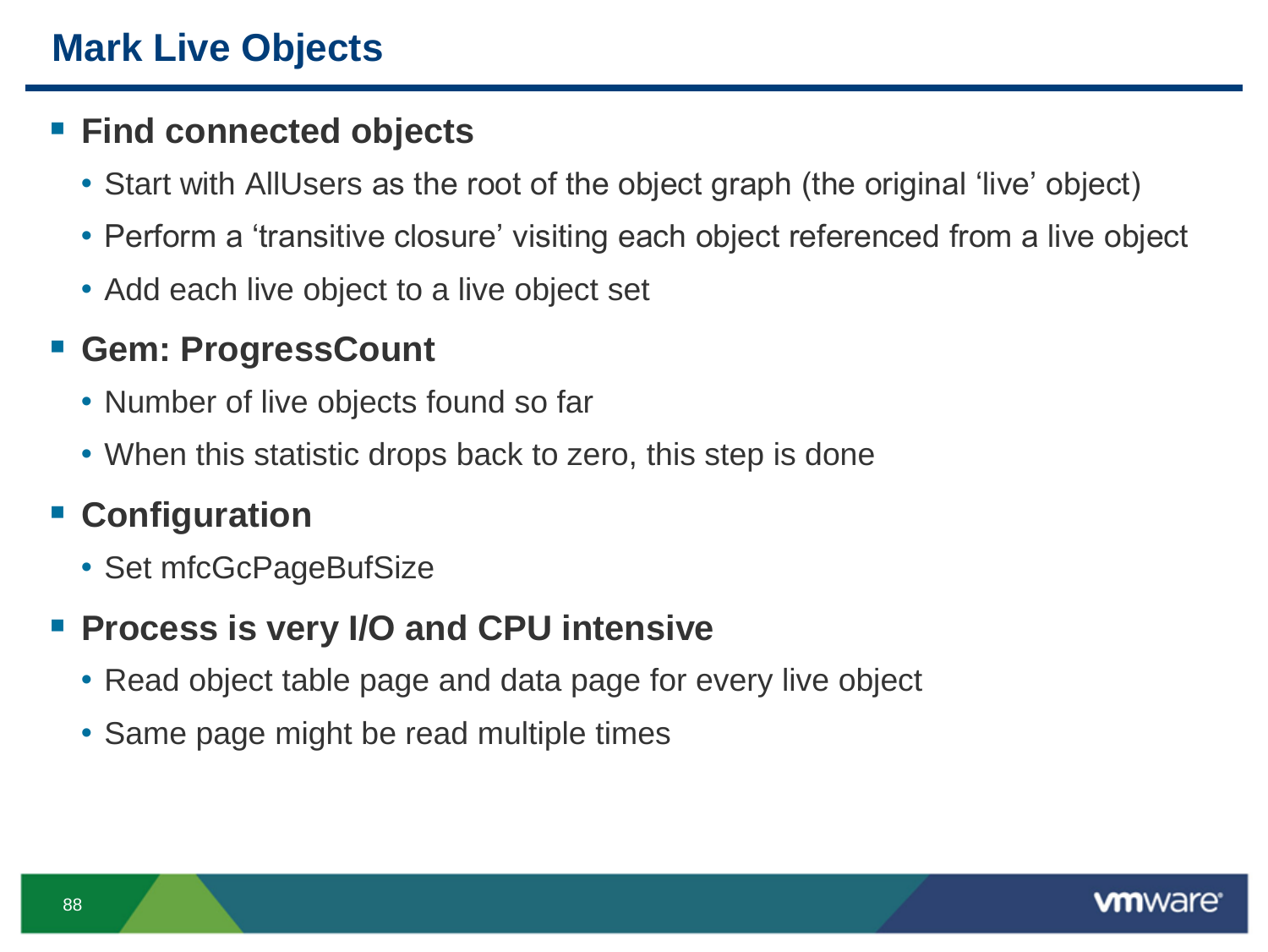## **Object Table Sweep**

- **Subtract** *live* **objects from** *all* **objects to get possible dead set**
- **Gem: ProgressCount**
	- Begins at zero (clearing from previous step)
	- Count of possible dead objects
	- When this statistic drops back to zero, this step is done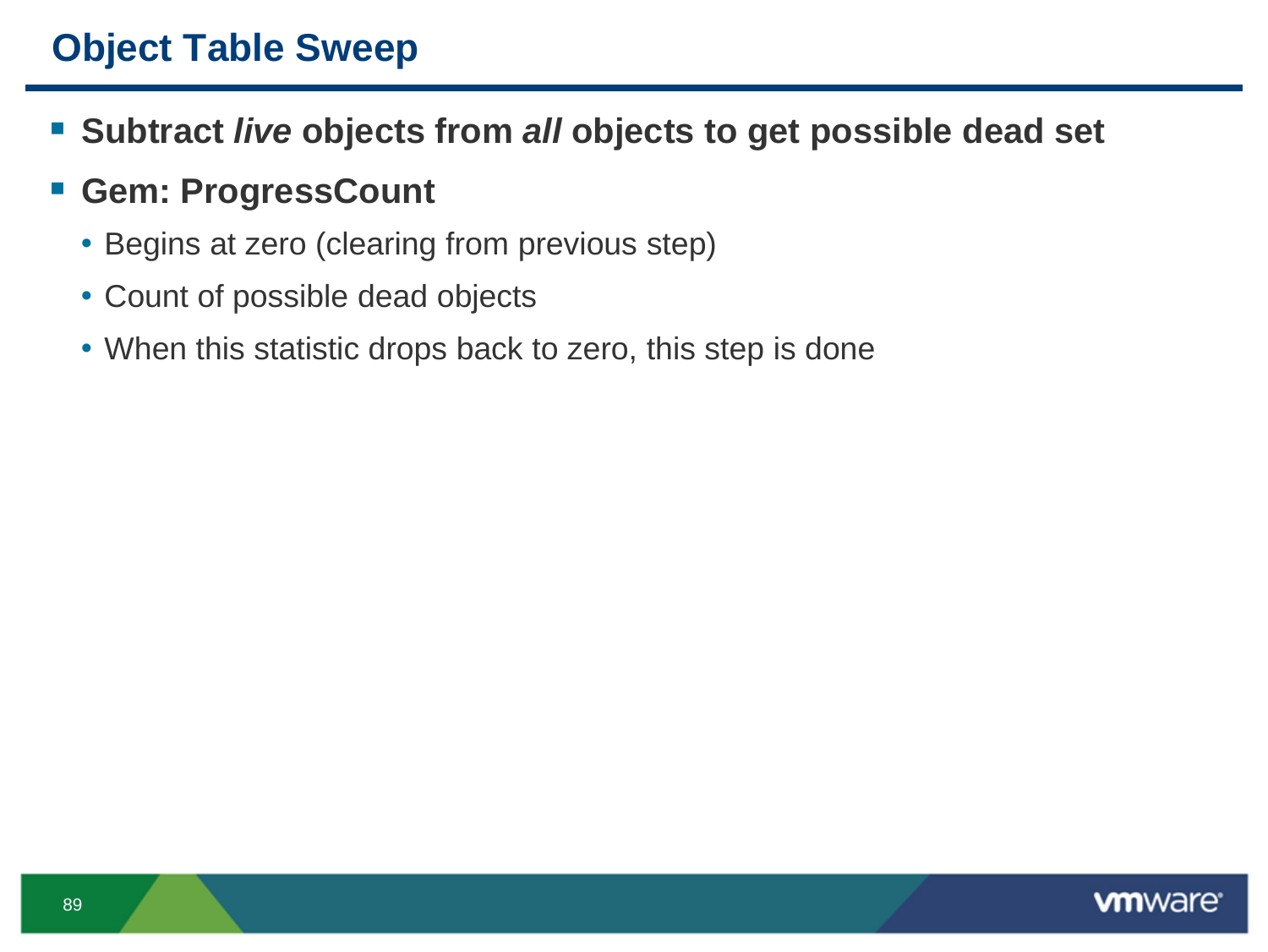### **Record Possible Dead**

- **Pass possible dead set to stone**
- **MFC Gem"s task is now done**
- **F** Stn: PossibleDeadSize
	- Rough approximation of possible dead set size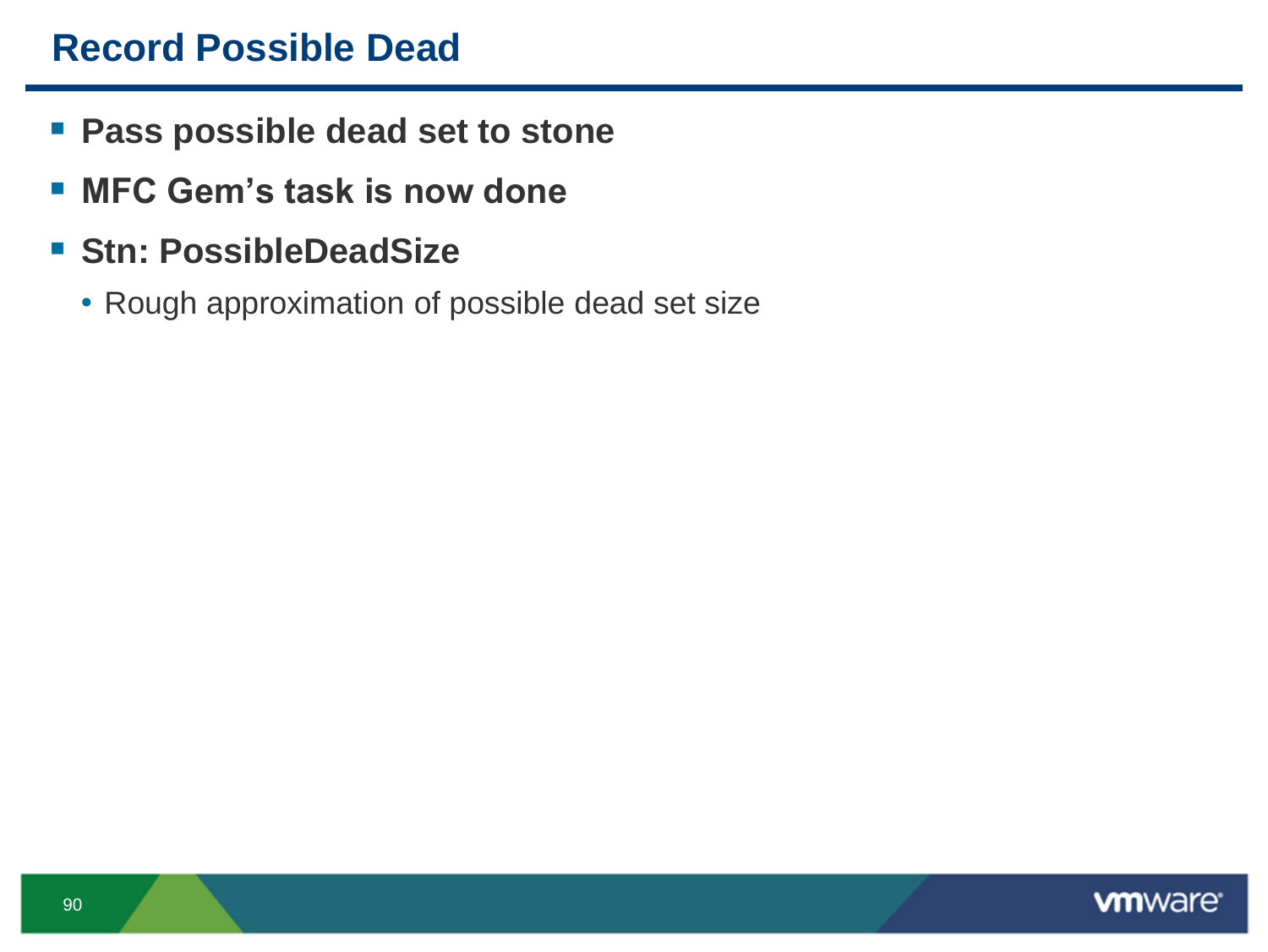# **Voting by Existing Gems**

- **As each logged-in Gem does an abort or commit**
	- Stone passes list of possible dead to Gem for voting
	- Gem scans its private memory for references to the objects
	- Referenced objects are voted 'not dead'

#### **Gem Statistic**

• VoteNotDead

### ■ Stn Statistics

- GcPossibleDeadSize
- GcVoteUnderway
- SessionNotVoted

#### **Garbage collection can stall here**

- Voting happens only at the next abort or commit
- A quiet Gem that does not abort or commit will not vote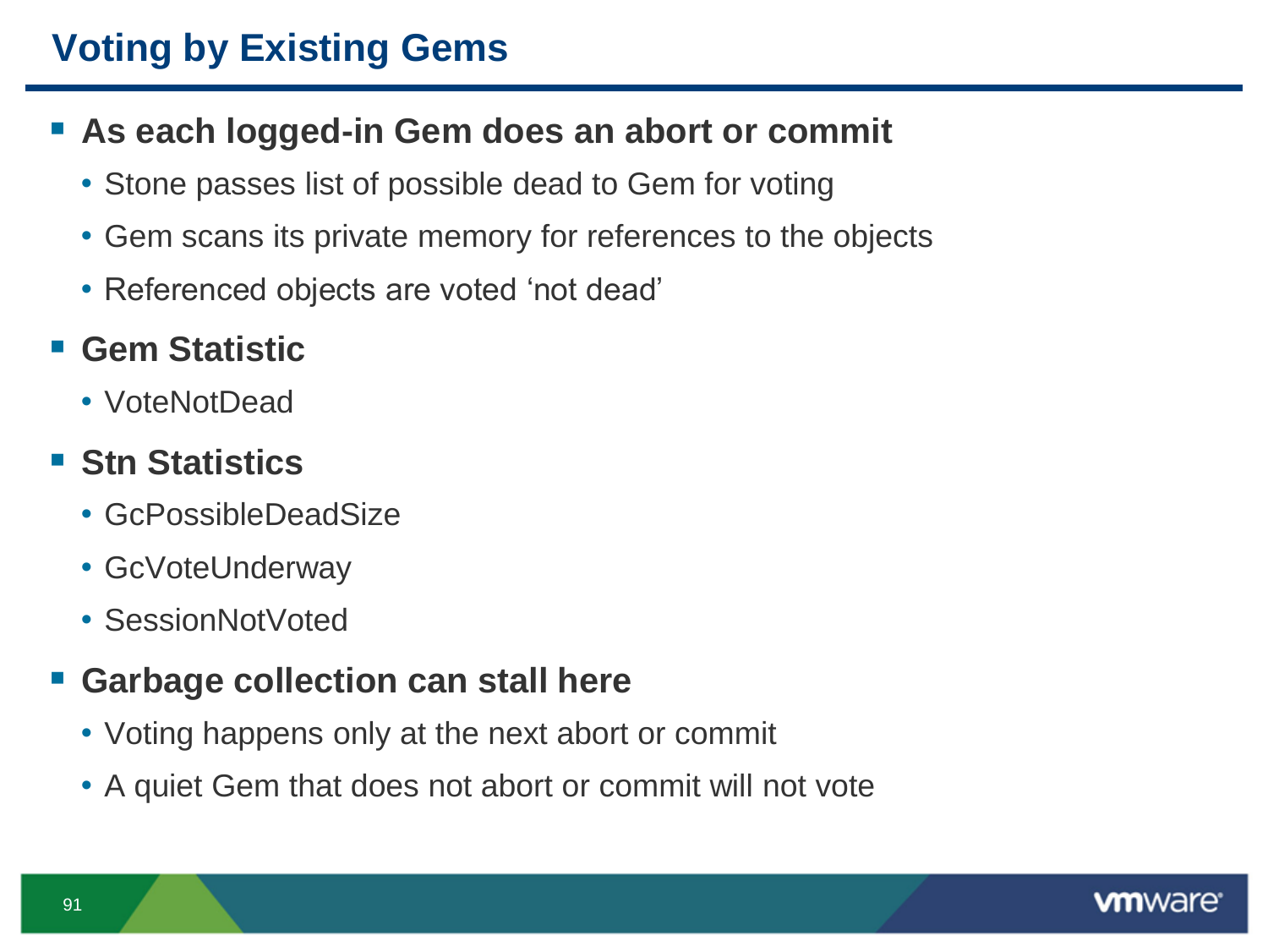# **Voting by GcGem ("Finalize Voting")**

- **Original live object set is based on view at beginning of MFC**
- **Any commit since MFC began could have created a reference**
- **A "write set union" of all commit records since MFC began is kept**
- **GcGem takes possible dead set and searches for new references**
- **Stn statistics:**
	- **GcPossibleDeadWsUnionSize**
	- **GcSweepCount**
	- **GcPossibleDeadSize**
	- **DeadNotReclaimedSize**
- **Gem statistic:**
	- **ProgressCount**
- **At end, we have a definitive dead object set**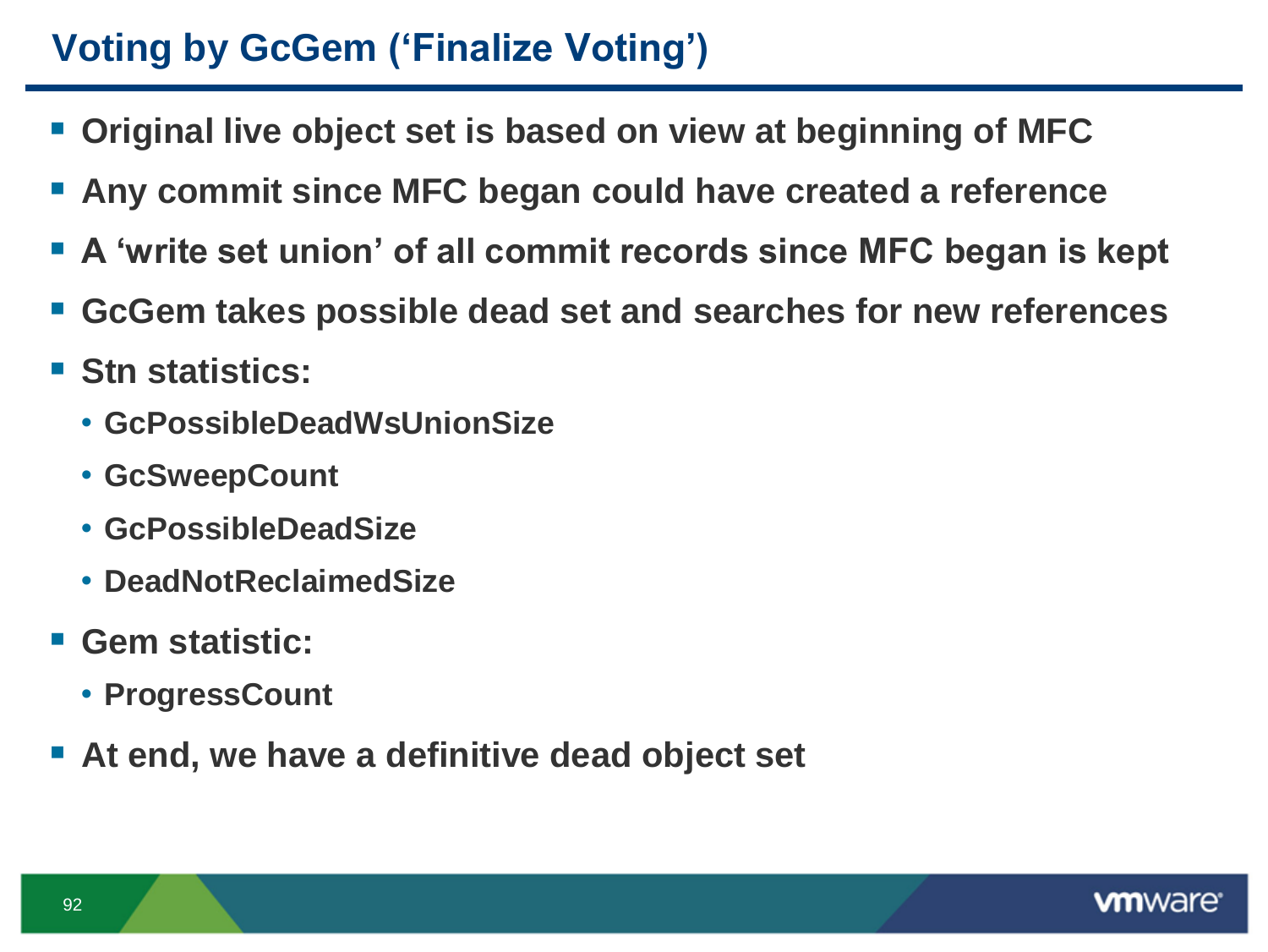# **Cleanup: Finalizing**

- **GcGem reads each object in the dead set**
- **Certain dead objects require special cleanup**
	- Collections with indexes
	- Compiled methods
- **Gem: ProgressCount**
- **Stn: GcPossibleDeadSize**
- **Stn: DeadNotReclaimed**

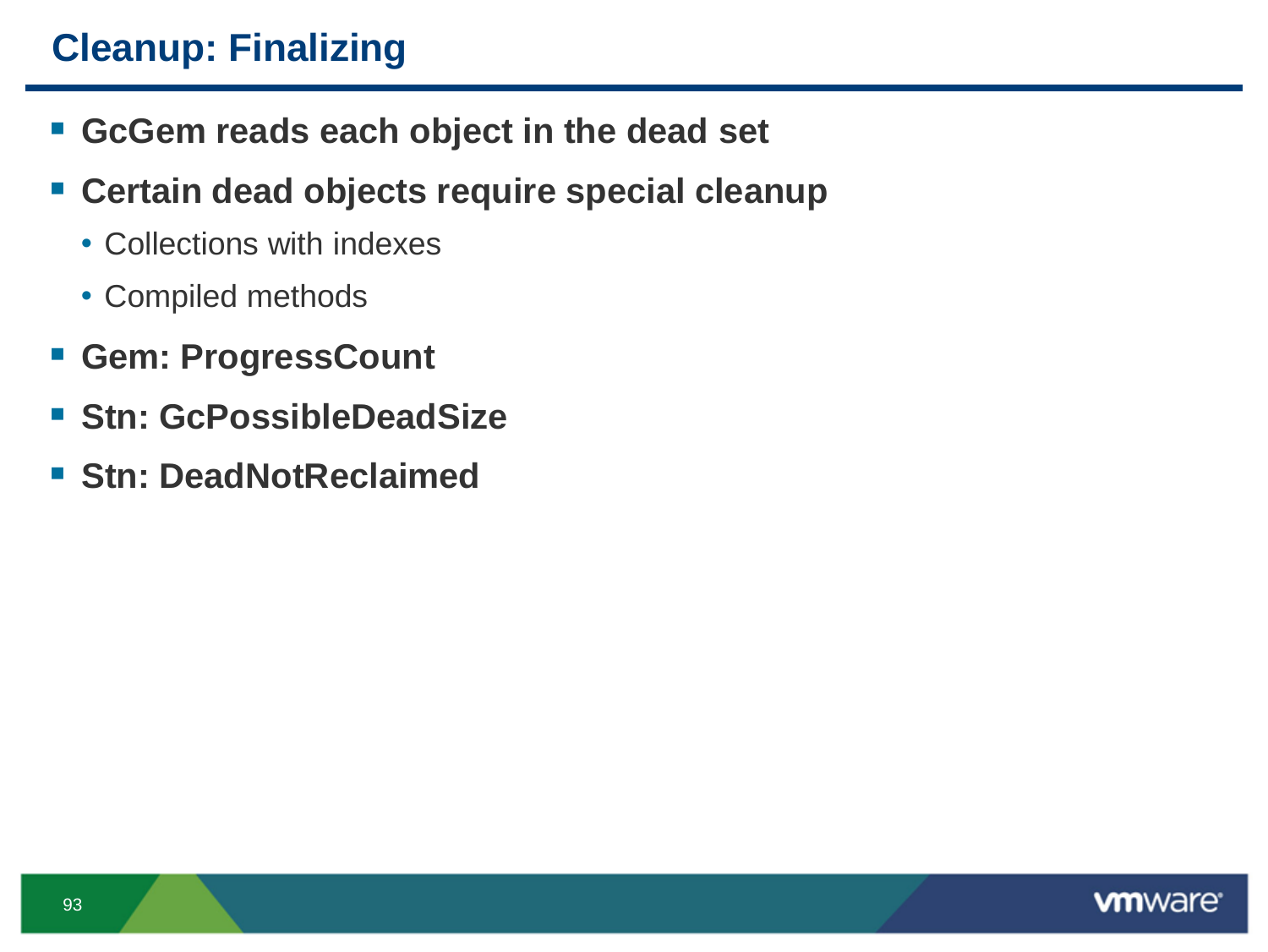# **Cleanup: Reclamation**

### **GcGem activity**

#### **For each page containing a dead object**

- In a transaction, copy all live objects on that page to a new page
- This leaves only shadow objects (the current version is on a new page), dead objects, and free space on the old page

### **Note that the old page might still be referenced from a view**

• Shadow objects need to be kept around as long as they are part of a view

### **Stn statistics**

- GcReclaimState
- GcReclaimNewDataPagesCount
- DeadObjsCount
- FreePages
- GcPagesNeedReclaimSize
- DeadNotReclaimedSize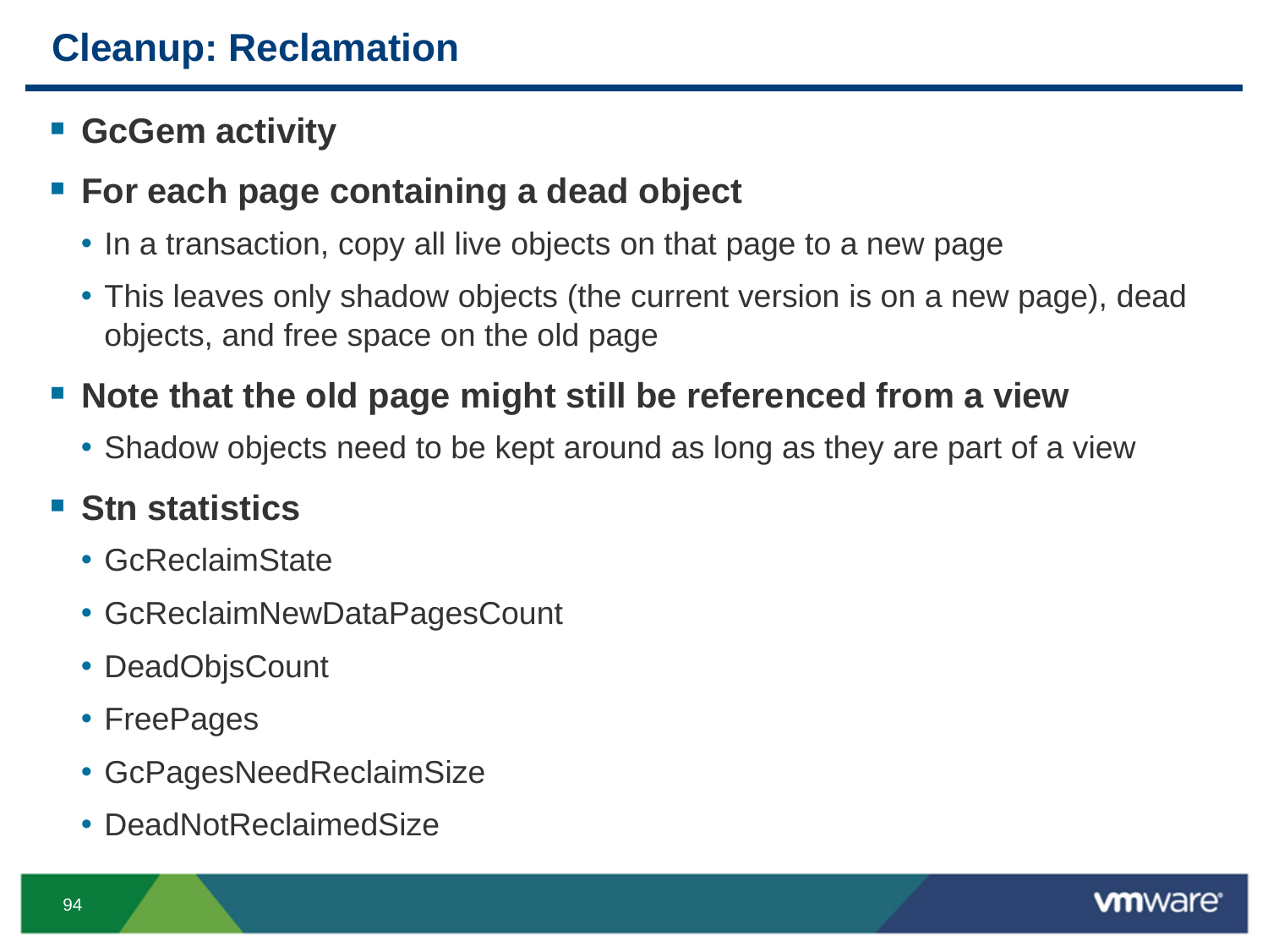### **Cleanup: Return to Free Pool**

- **When commit record for reclaim activity is no longer referenced**
- **Page IDs and Object IDs associated with that reclaim are added to the free list**